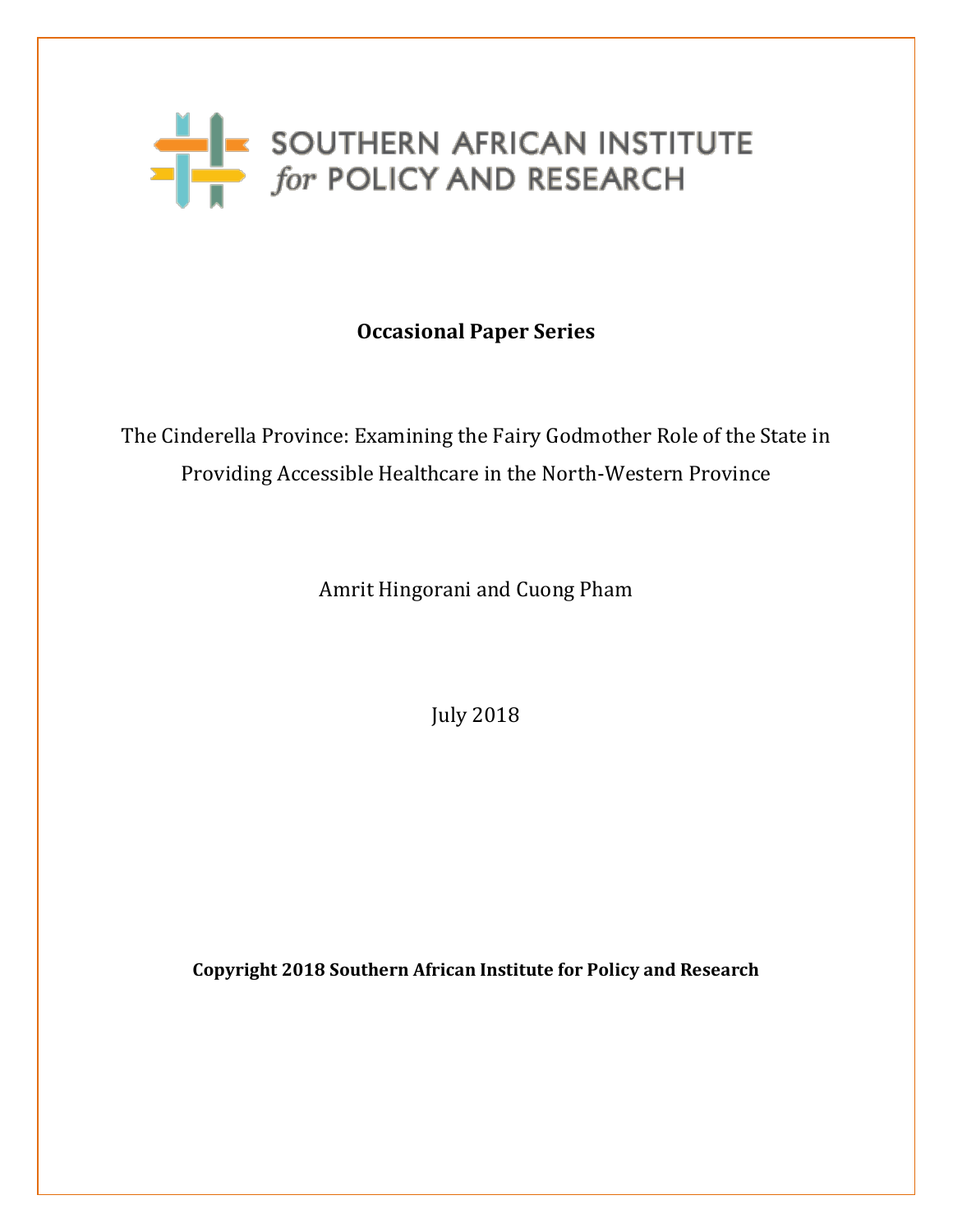## **I. Abstract**

In the past decade, the North-Western Province has entered the spotlight in Zambia as a frontrunner in the mining industry. Despite the growth of the region, developmental indicators remain staggeringly low - a high percentage of the population still lives in rural areas and the majority lives in poverty. One of the most important indicators of development is the provision of and access to healthcare. Thus, our research examines the effects of the introduction of mining into the North-Western Province on access to healthcare in order to identify key issues still facing communities. We synthesized our findings from a comprehensive literature review, qualitative interviews, and data analysis to formulate policy implications. We found that the rise of mining has significantly affected access to healthcare for the province's population. Mining activities form new settlements, which makes providing quality healthcare difficult as well as separates local populations from existing facilities and services. Furthermore, we found that the introduction of mining has caused developments to follow the enclave model - where developments are focused on mining areas instead of the entire population. Finally, since mining was introduced, there has been a lack of resources in key areas in the health sector, namely human resources and drugs, which significantly decreases the capacity of facilities to operate and reduces the provision of care. Despite these shortcomings, the mining industry has potential to contribute significantly to development. The only way to realize this potential is through collaboration and integration of the three main actors: community, company, and government.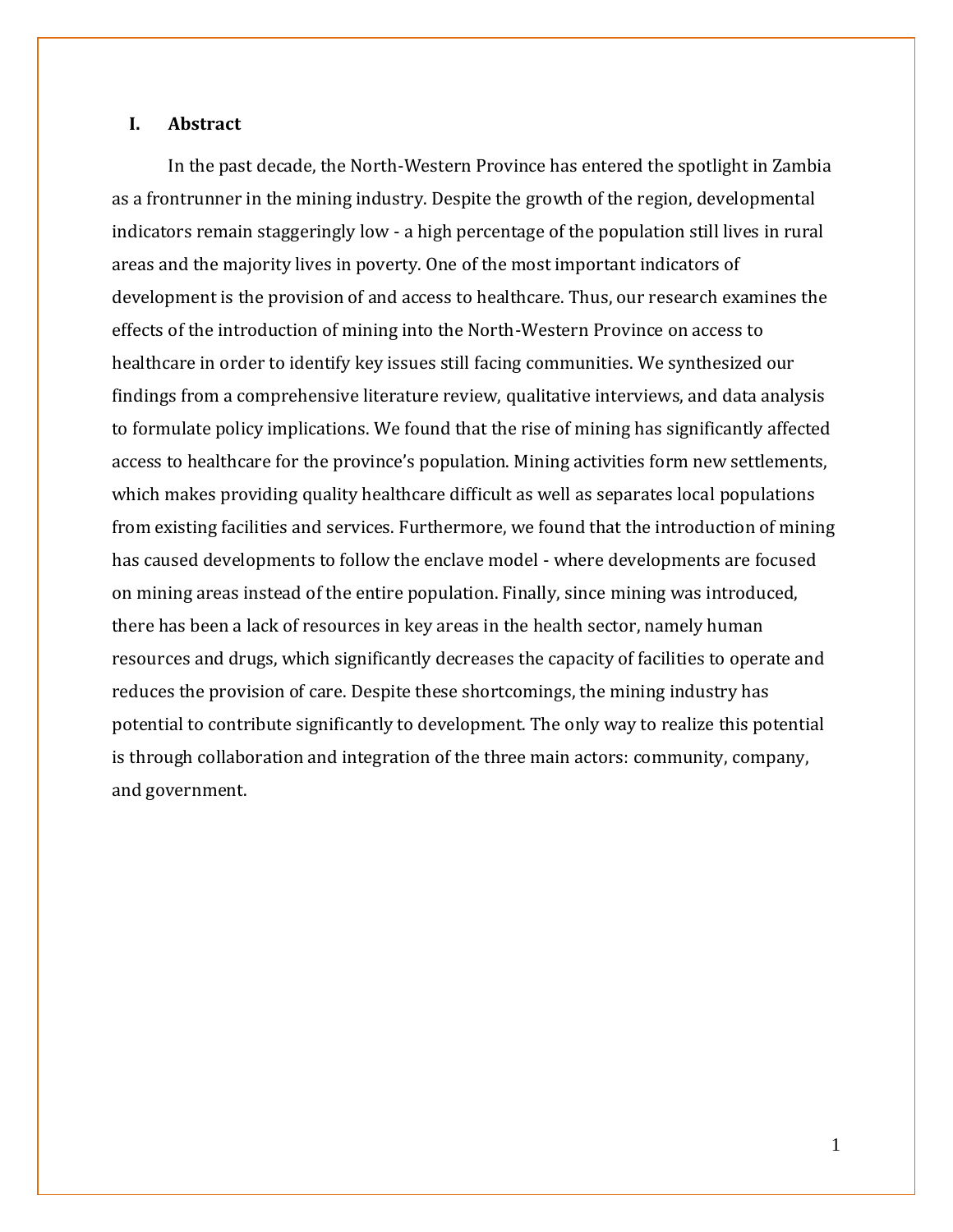#### **II. Introduction**

Mining has always played a pivotal role in the history and development of Zambia even before the nation's independence. Today, copper persists as the country's largest export, making Zambia the fourth largest copper producer worldwide (World Bank, 2011). According to the World Bank, mining is a "lucrative sector that has the potential of contributing towards development both at the macro and micro levels" (Cheelo, 2008). It remains unclear, however, whether that growth has been able to reach areas most affected by the mines. One such area is the North-Western Province, where investments in the mining industry have sparked large population influx and developments in areas such as Solwezi. Thus, our research aims to examine the effects of mining on the North-Western Province of Zambia, specifically on the health sector.

There is a wealth of literature on the linkages between mining and economic development as well as the sector's contributions towards poverty reduction efforts. Mining "has the potential to grow the economies of mineral-rich countries to sustainable levels, with potential spill-over and trickle-down effects that impact positively at the micro level through improved economic conditions, social services, and infrastructure development" (Cheelo, 2008). In particular, the opening of two major mines in the North-Western Province, Kansanshi and Lumwana, has brought a great deal of promise to the area. With the legacy of colonial extractive industries and the spirit of a new beginning fresh in people's minds, expectations of development around mining areas were high. However, some of these developments never came to fruition as the local communities failed to reap the benefits of the mining industry and instead have had their livelihoods disrupted by mining activity.

One of the major aspects of the communities' livelihoods that was disrupted is the provision of healthcare. Health, as stipulated by the United Nations under the Universal Declaration on Human Rights, is a basic human right and affects every aspect of life (UN General Assembly, 1948). Thus, for development to be sustainable, there must be proper investment and development of the health sector in a locality.

In this paper, we will examine the health sector in the North-Western Province in the years following the initial mining investments. Our research focuses on whether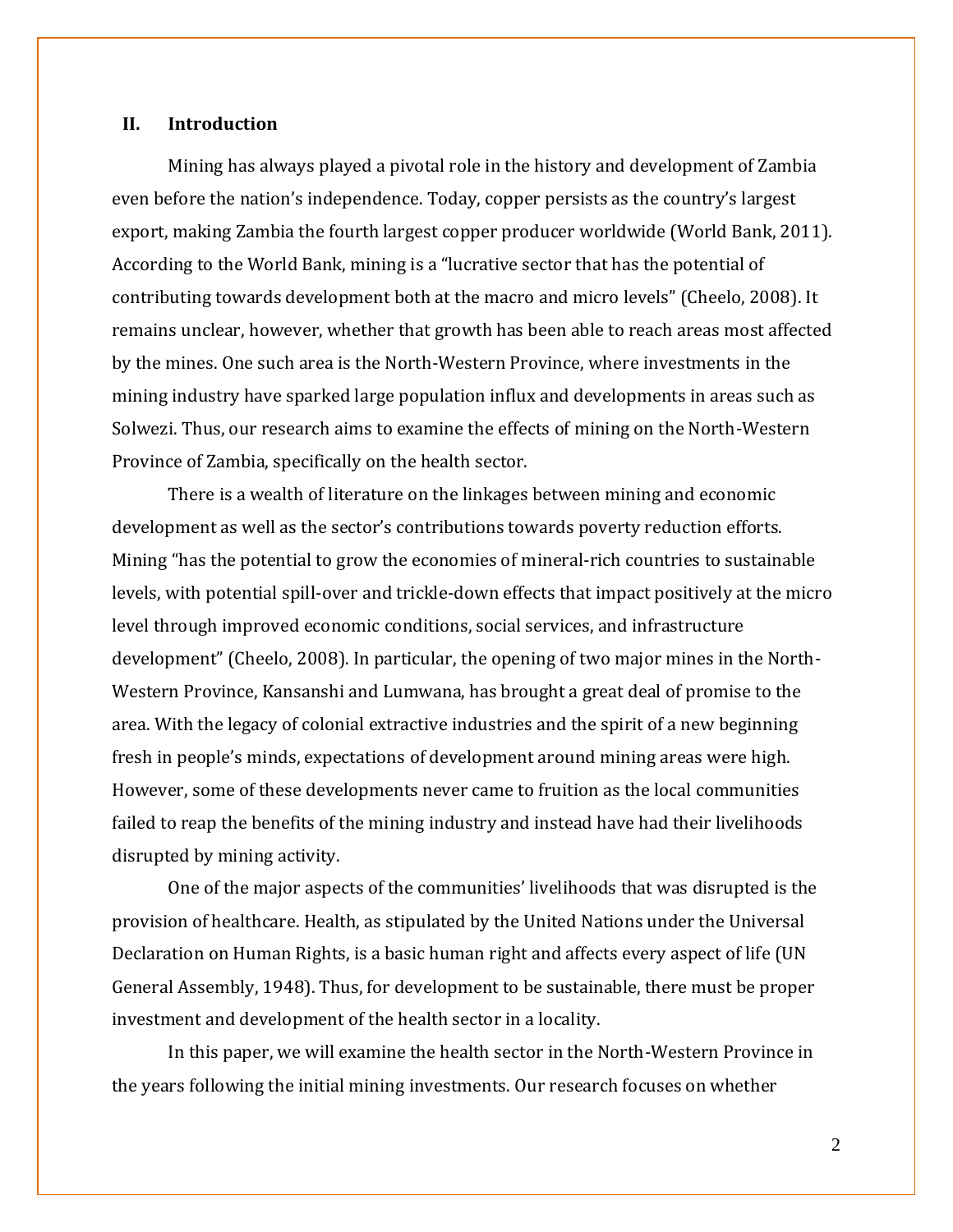expenditure in health has been effective in providing services to the growing population in the province and whether people in the province are able to access existing facilities and services. Through our research, we found that while the number of health facilities and health expenditure have both increased since the rise of mining, the existing facilities often do not operate at their full potential and limit access to quality care. While there are a multitude of reasons for this phenomenon, our findings suggest inequity in resource distribution, formation of new settlements, and lack of resources in key areas as the main drivers of inaccessible healthcare in the region. Thus, government's inability to adequately deliver services that fulfill the expectations of its citizens leaves much to be desired and drives the public to look to other actors, such as mining companies, to fill this void in the provision of basic services.

The structure of our paper is as follows: first, we will provide a review of the relevant literature on mining and development in Zambia and the North-Western Province, followed by an overview of North-Western Province as well as a brief summary of the health sector in Zambia as a whole. Next, we will present our findings on the issues facing people in the North-Western Province pertaining to the health sector and provide possible explanations. Finally, we will provide an analysis of our findings and discuss potential policy implications.

# **III. Methodology**

Our research was conducted using a comprehensive review of relevant existing literature, primary sources, and qualitative interviews. The literature review consisted of relevant scholarly articles, reports from NGOs, civil societies, as well as government reports and statistics.

Relevant data and statistics were collected from the Ministry of Health, Ministry of Finance, as well as other civil society and international organizations such as the World Bank and UNICEF. Upon collection, the data was compiled and analyzed to identify significant trends and patterns over time.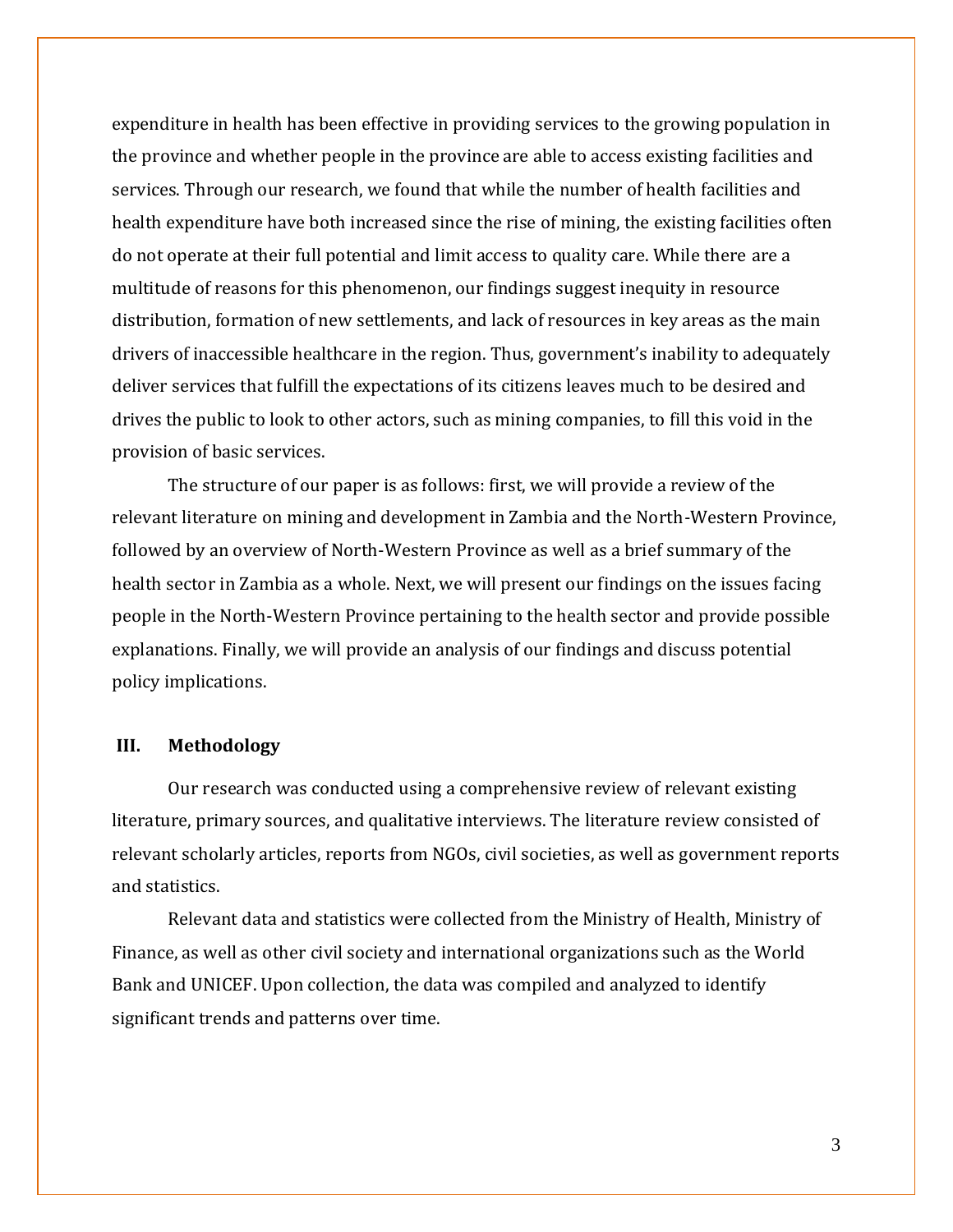Qualitative interviews were conducted of civil society leaders, academic scholars, and other relevant stakeholders. Due to the sensitive nature of some subject matters, all interviewees were given the option of anonymity.

A synthesis of our qualitative interviews coupled with our quantitative data analysis provides an overview of the situation in the North-Western Province and allowed us to formulate implications for future policy considerations.

## **IV. Literature Review**

#### *History of mining in Zambia*

The exploration and extraction of minerals is woven into the Zambian identity. Mineral extraction first began under the British South Africa Company (BSAC) in the late 19th century. BSAC, founded by Cecil Rhodes, "sought to develop the mining industry throughout Southern Africa" (Achberger and Hinfelaar, 2017). In 1911, the protectorates North-Western Rhodesia and North-Eastern Rhodesia were combined into one protectorate (Zambia as we know it today) under the administration of BSAC, where they were able to freely develop mining infrastructure and develop the mining industry in the area. BSAC continued their administrative control over the region until 1924, when control was relinquished fully to the British government. As Achberger and Hinfelaar (2017) argue, the mining industry in Zambia's colonial period only flourished because of two main factors, "the devaluation of the pound sterling against the U.S dollar [… and] the outbreak of the Korean War in 1950, which led to a fresh demand for copper". Even during the its colonial period, the economy of Zambia was highly dependent on the global market price and global demand for copper, with copper production in Zambia fluctuating along with the world price for copper (Figure 1).

After gaining independence on October 24, 1964, copper "represented half of Zambian GDP and almost the entirety (96 percent) of exports for the country" (Achberger and Hinfelaar, 2017). While the slogan of the newly independent nation, "One Zambia, One Nation", called for unity among the people of Zambia, the development of the nation at the time did not reflect the same sentiments. According to Achberger and Hinfelaar (2017),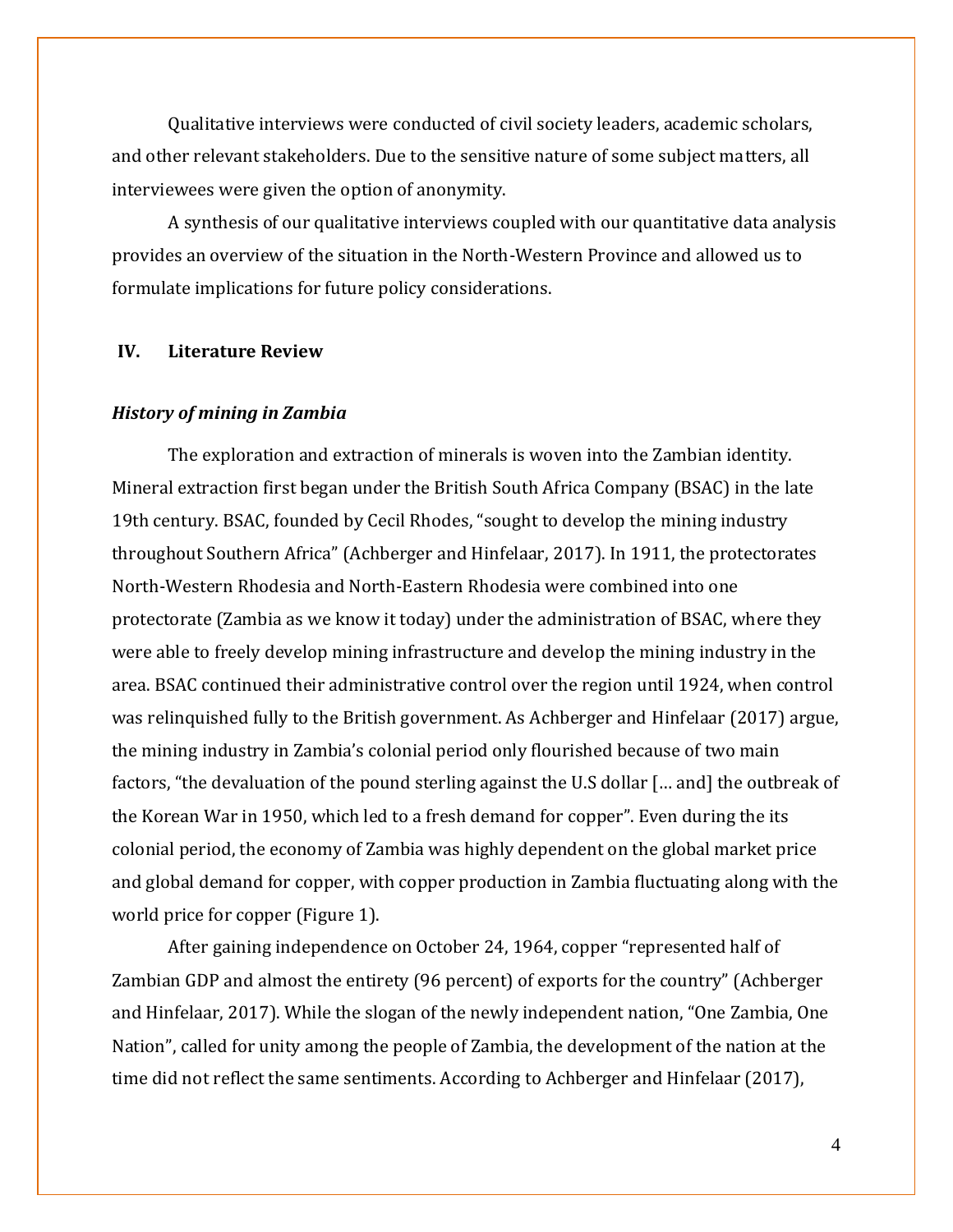"[i]nfrastructure, urban growth, education, healthcare and other indices of development were mostly apparent along the so-called line of rail, which included the Copperbelt [...], Lusaka [...], where there were a large number of white settlers and indigenous agricultural enterprises". Despite this uneven development, in 1969, Zambia was classified as a "middle-income country, with one of the highest per capita GDPs in Africa" (Fraser and Larmer, 2010). Fraser and Larmer (2010) contend that the initial hope of development in the maiden years of independent Zambia was to equitably distribute the revenues from copper exports to the entire nation. To this end, in 1969, all the mines in Zambia were nationalized and forced to sell 51% of their shares to the state to stay in operation. The conglomerate owned by the state that would become the acting body operating the mines was named the Zambia Consolidated Copper Mines (ZCCM). Initially, the state used the revenues from the mines to provide services to the people, with ZCCM providing "free education for miners' children, electricity, water, and transport in the townships, operating a 'cradle-to-grave' welfare system" (Fraser and Larmer, 2010). This solidified the perception of the state as the main actor in providing the necessary services to its people, as well as the expectation that revenues from mining would be funneled back to the people and used to provide social protections and services. However, these benefits did not last as long as people hoped.

After the first global oil crisis in 1973, "wages started to fall in real terms [...] and commodity prices tumbled" (Fraser and Larmer, 2010). As established above, the economy of Zambia is highly dependent on global copper prices and as such, when the second oil crisis in 1979 led to a decrease in copper prices, the Zambian economy took a huge hit. In response, "[t]he Zambian state initially borrowed from a range of private Banks and bilateral donors to maintain the progress that had been made in social provisions" (Fraser and Larmer, 2010). But with rising interest rates, the country was thrown into severe debt, which the nation is still dealing with today. ZCCM during the oil crisis was referred to as the Zambian government's "cash cow," with its profits being extracted without new investment in its ventures (Fraser and Larmer, 2010). As a result, no new mines were opened after 1979 and rising production costs coupled with reduced finances available for upgraded machinery and prospecting efforts led to a decrease in ZCCM production by almost 500,000 tonnes from 1973 to 2000. Far from its prosperity during favorable copper markets just

5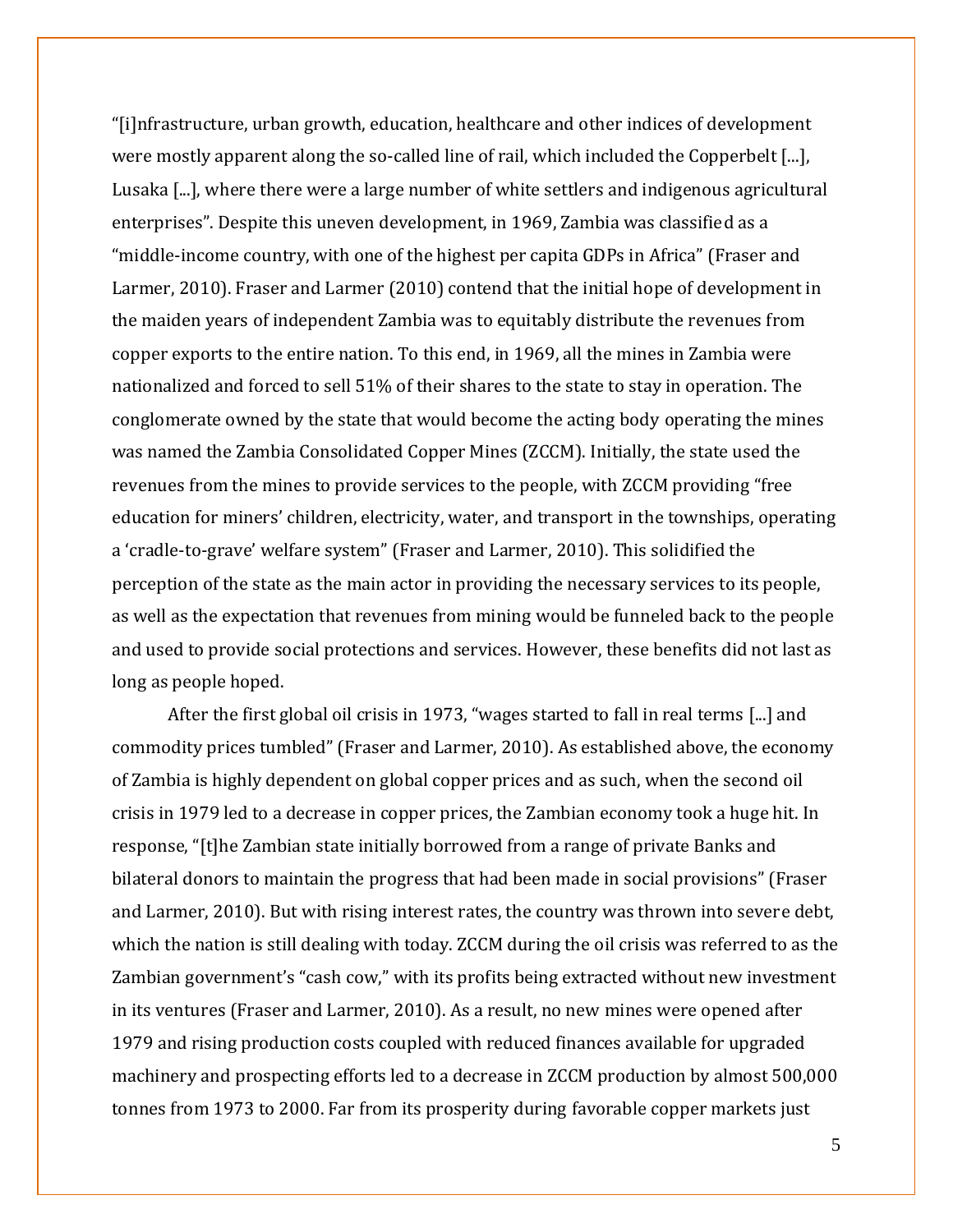years earlier, Zambia was left as the 25th-poorest country in the world (Fraser and Larmer, 2010).

Under pressure from international organizations such as the World Bank and the International Monetary Fund (IMF) to qualify for debt relief, Zambia passed the Mines and Minerals Act of 1995, dismantling ZCCM and privatizing the mining industry. In the process, individual mining companies negotiated unique Development Agreements (DAs) with the government, which granted these companies lower taxes and favourable business conditions. The economically crippled Zambian government came into these DA negotiations from a position of relatively low bargaining power as a result of the national mines being very costly to operate and severely underperforming in terms of production. The situation was aggravated by the fact that the officials leading the discussion on behalf of the government were later found guilty of corruption and making backdoor deals with the mining companies. Thus, these DAs prevented the government and the general Zambian population from reaping the benefits of the mines, with revenues being concentrated in a small population of executives, politicians, and people in positions of power. The copper boom that followed the privatization, as Achberger and Hinfelaar (2017) argues, only fueled the public's animosity towards the privatization process and the Zambian government.

Since the privatization of the mines, foreign investment in the Zambian mining industry has increased considerably. Production has continued to increases over the first decade of the 21st Century, realizing huge profits for multinational corporations that held majority ownership of Zambian mines. With mining companies deriving large sums of revenue from mineral extraction and public anger compounding following the leakage of the DAs, in 2008, the Zambian government repealed many of the unfavorable DAs and instituted substantial tax reforms in order to increase state revenue gained from mining activities. In recent years, the government has adjusted various aspects of the mining tax system in order to fine-tune its revenue generation capacity and achieve a balance between acquiring a fair share of the benefits and avoiding disincentivizing new investment. Today, the mining taxation system in place is a royalty-tax system similar to ones in other major mining nations such as South Africa and Botswana (Kruger, 2013). Such reforms have paid large dividends for both the national government and mining companies that have invested

6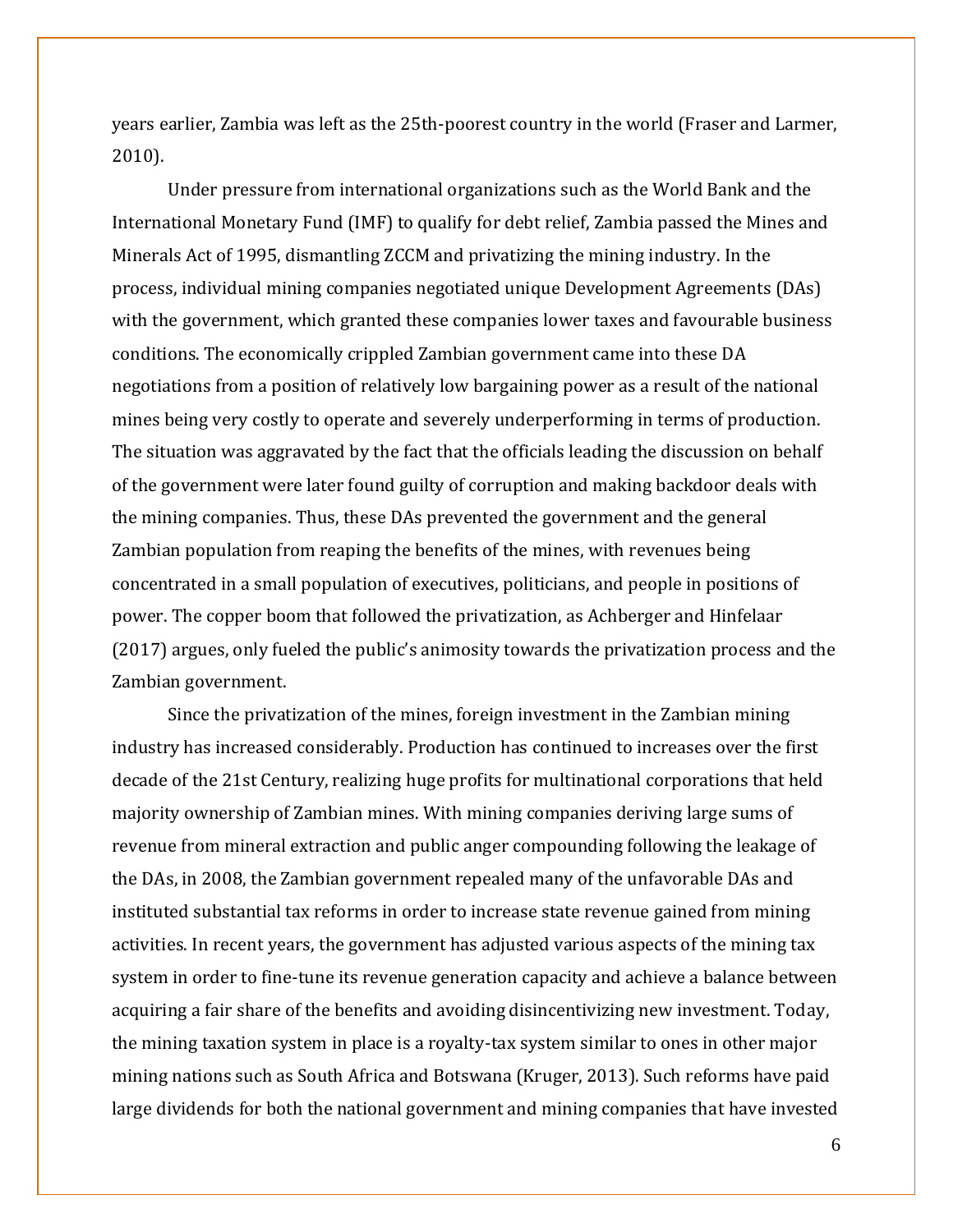in the region. By 2013, after more than \$12 billion in investment, Zambia's copper output had more than tripled to 763,000 tons and direct employment reached 90,000 workers nationwide (Muzala, 2016). Through direct effects of mining investment as well as government programs made possible through the greater realization of mining revenue, the Zambian economy has recovered and has experienced sustained growth in the last decade.

From the history of mineral extraction in Zambia, we can see the vital role that copper mining has played in the history of development in Zambia, a role that the sector continues to play today. According to Erin Hern (2015), Zambia remains heavily dependent on copper revenues as agricultural output and tourism have only grown modestly and domestic industry and manufacturing still account for only a small portion of the nation's GDP. As a major national industry, mining has an essential part in Zambia's development. As we saw in the wealth of social provisions provided by ZCCM, copper revenues, if utilized well, can be a legitimate tool for the development of a nation. In the next section, we explore the linkages between mining and such development.

## *Mining and development*

According to Cheelo (2008), large-scale mining has the potential to stimulate economic growth at both the macro and micro level. At a macro level, mining can invigorate the national economy and increase government revenue, facilitating government programs to reduce poverty. At a micro level, mining can promote growth by creating employment opportunities, improve local capabilities through increased entrepreneurship, as well as attract infrastructure development both publicly and privately. In theory, communities around the mines should be benefiting immensely from the introduction of mining, however this has not been the case both internationally and in Zambia.

The extractive industry has had a poor track record in promoting sustainable growth internationally. In a study on the linkages between the growth of the mining industry and the conceptions of poverty, Pegg (2006) found that the mining industry often has negative impacts on poverty reduction efforts, contrary to popular and theoretical beliefs. Empirically, mineral dependence has had a negative effect on economic growth as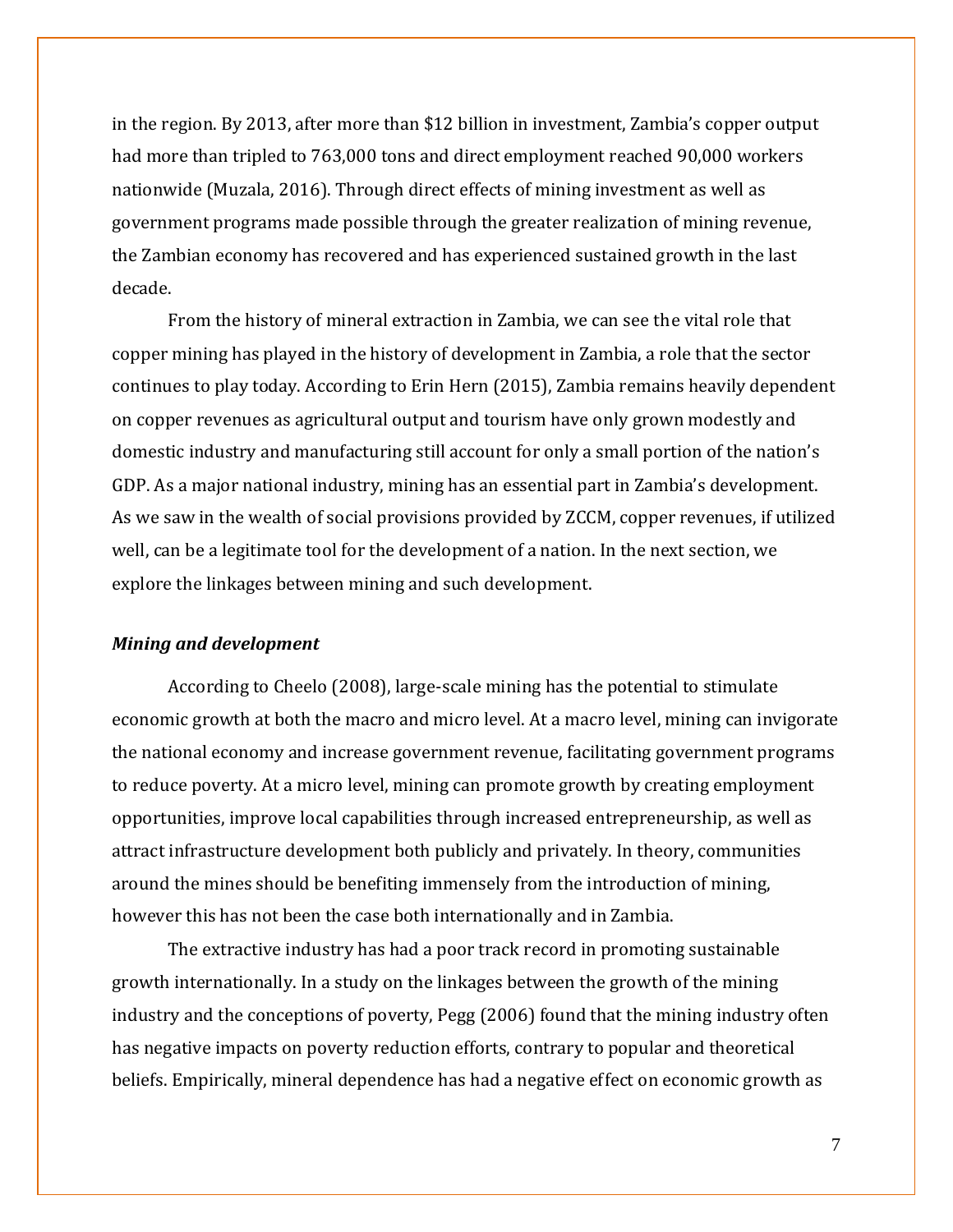well as increased inequality within the countries studied. Furthermore, the growth of mining introduced new vulnerabilities to local communities. The rapid influx of people in mining areas inflates prices of goods in the area and decreases the purchasing power of locals, while also introducing new public health risks, such as HIV and other communicable diseases. Thus, at the international level, mining has not been the tool for development that it was touted to be. Even though the sector was supposed to foster development, in reality, local communities have actually suffered from the introduction of mining.

The same patterns are evident in the situation in Zambia. In a case study of Solwezi town, Cheelo (2008) found that the opening of the Kansanshi mine has had a mixed impact on the local communities around the mines. Despite the mine bringing about many economic opportunities, the majority of the population of Solwezi town was not able to reap the benefits due to illiteracy, lack of infrastructure, or lack of resources. Thus, most of the opportunities only opened up for the urban elites. Kesselring (2017) states that the arrival of mines in an area invariably result in "stark differentiation in living conditions, access to services, and chance for employment... spatially and socially segregating persons along their place in the production process." Moreover, for many in local communities, the opening of the mine was detrimental to their livelihoods. According to Cheelo (2008), numerous communities were displaced and forced to resettle "after losing both their fields and settlements to the Kansanshi mine". As a result, community members were taken away from their productive systems and income generating activities. According to the study, 44% of participants had their land holdings "reduced to none" after the Kansanshi mine opened. Furthermore, 73% of participants lost their land to mining activities, of which 80% were not compensated for their lost livelihoods (Cheelo, 2008). Excerpts from qualitative interviews conducted by Cheelo show the difficulties community members face when forced to separate from their livelihoods:

It is better either the government or the investors prepare the new areas where people will be relocated to before they are moved. You know it is difficult when you have established yourself only to be moved to a new place where you have to start from scratch. It takes time for one to come back into full swing (State Ranch focus group interviews)(Cheelo, 2008).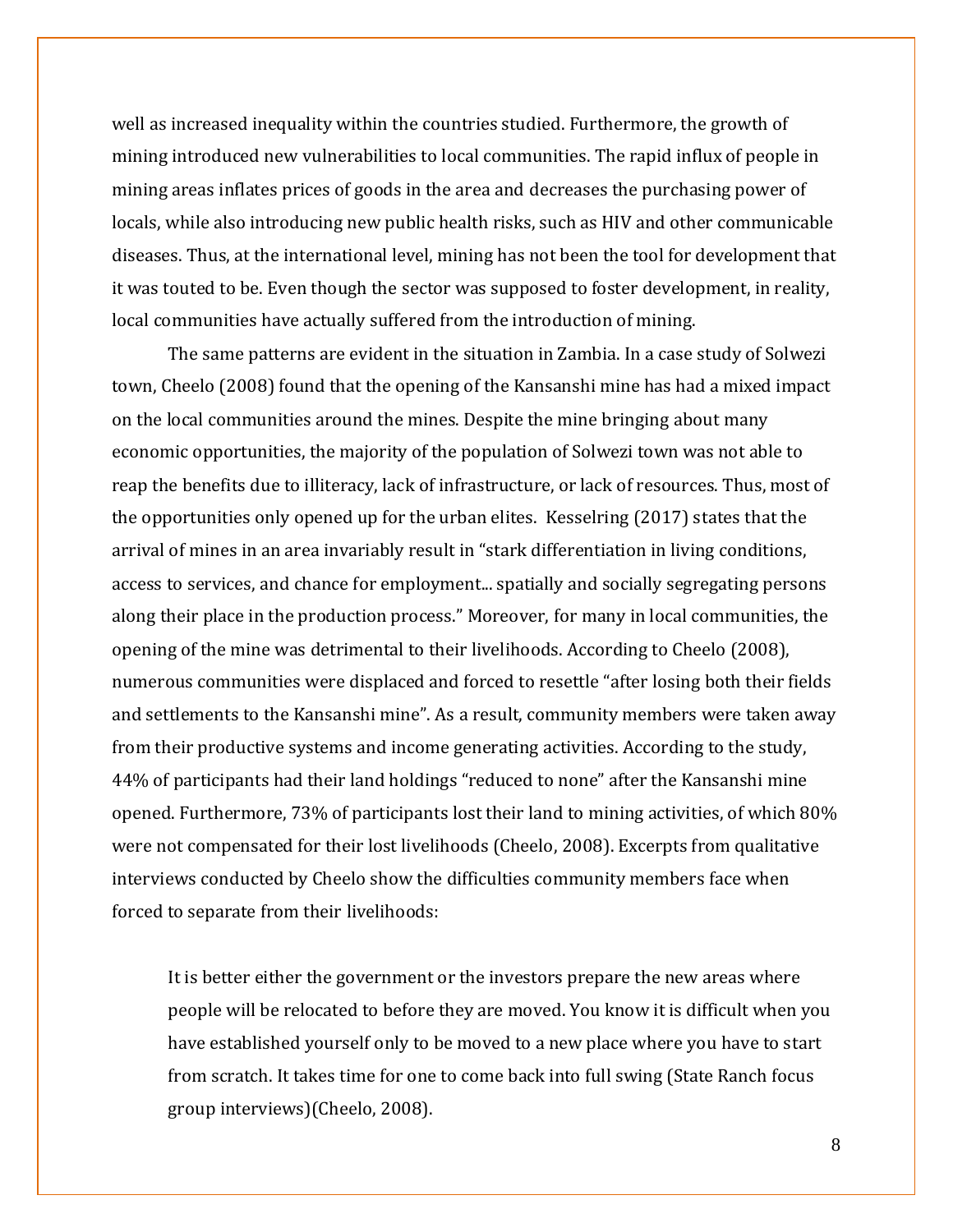Furthermore, the extractive industry has not only exposed the local community to new vulnerabilities and risks but has also brought about unequal development. Mining investment in the North-Western Province has often been described in literature as "a classical enclave economy" (Bebbington et al., 2008). An economic enclave is defined as a physically, administratively, or legally bounded territory characterized by the following: (1) dependence on one or a few large firms - in this case First Quantum Minerals Ltd. and Barrick Gold Corp., which own the Kansanshi, Kalumbila, and Lumwana mines; (2) high specialization in one activity - copper mining in the case of the North-Western Province; and (3) weak integration into the local economy, which is used primarily to access some local factors of production, such as labor (Phelps et al., 2015). The enclave model is a legacy of Zambia's colonial history, when rural areas in Zambia (or Northern Rhodesia at the time) were used mainly as labor reserves for the lucrative mines, while urban areas reaped the majority of the benefits. This pattern of development continues to persists in the province. Today, mines and mining compounds are physically fenced off and isolated from the communities that surround them. Developments erected by the mines, meant to aid local communities, are designed to primarily benefit mining operations. A clear example of this is the planning and construction of a new access road by the mine to decrease the time between production steps and expedite the transportation of materials. The road allows truckers to bring copper concentrate to smelters in Kansanshi quicker by circumnavigating the bustling roads of Solwezi town (Kesselring, 2018). This access road is a part of the efforts by the mines to disassociate and separate themselves from their locality. However, despite these efforts, it is impossible for mining companies to completely and fully isolate themselves from their surrounding communities.

As Kesselring (2018) argues, in the process of isolating themselves, mining companies remain inextricably linked to the local community, "re-structur[ing] people's lives in multiple ways and integrat [ing] even more people into the mine's circle of gravity". The existence of mining in an area stipulates a "very significant broader social project" (Ferguson, 2008). For example, in the Zambian Copperbelt, the introduction of mining in the 1920s also brought about the establishment of "company towns" for thousands of mineworkers. These company towns soon had schools, hospitals, and even recreational facilities like movie theaters (Ferguson, 2008). As recently as 2015, a new district,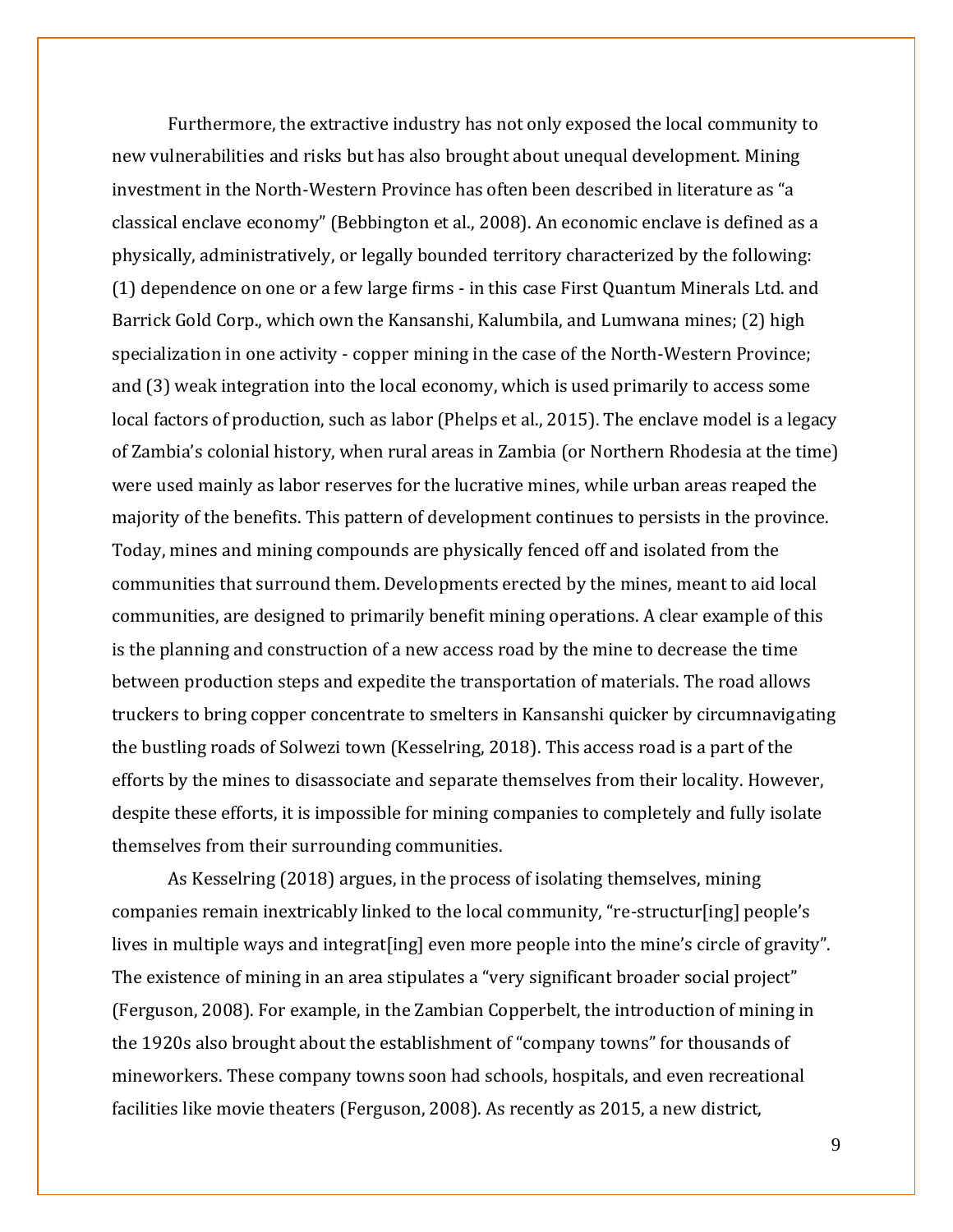Kalumbila, was erected in the North-Western Province, transforming the area from a smallscale farming town to the booming hub at the heart of the extractive industry in the province. The introduction of mining into an area also attracts new infrastructure development that has wider social impacts on the surrounding community. The access road in Solwezi, for instance, used up much of the farmland in the area, displacing many farmers and forcing them to resettle.

The mining industry also affects nearby localities through Corporate Social Responsibility (CSR) efforts. While there is no universally accepted definition for CSR, some pieces of literature do provide a working definition which will be employed in our paper. Littlewood (2013) defines CSR as "an overarching term to describe the policies, practices, and engagements by mining companies [...] with social, environment, and development issues going beyond legal compliance". As we've examined in our overview of the history of mining in Zambia, copper revenues were used to provide social services and protections during the days of ZCCM, leading to an expectation by the people that revenues should be funneled back into the community and provide the same level of services. After privatization in the 1990s, the same expectations still persist even though the mines have exchanged hands. People in the mining communities now look towards the mines to satisfy their developmental needs. While in recent years, the mining industry has taken on more CSR initiatives, the efficacy and implementation of these initiatives have been questionable. Most salient among these criticisms is the view that CSR initiatives often only focus on micro-level developments and smaller initiatives, while eschewing wider social and environmental issues (Littlewood, 2013).

While the mining industry often operates as an enclave in terms of development, it still has significant social impacts on adjacent areas. The aim of our research is to assess whether such impacts have been positive or negative in the context of the North-Western Province. Before honing in on the health sector in the province, we first look at the healthcare system in Zambia as a whole.

## *Overview of Healthcare System in Zambia*

Equity of access to assured quality, cost-effective and affordable health services as close to the family as possible in order to ensure equity of access in health service delivery and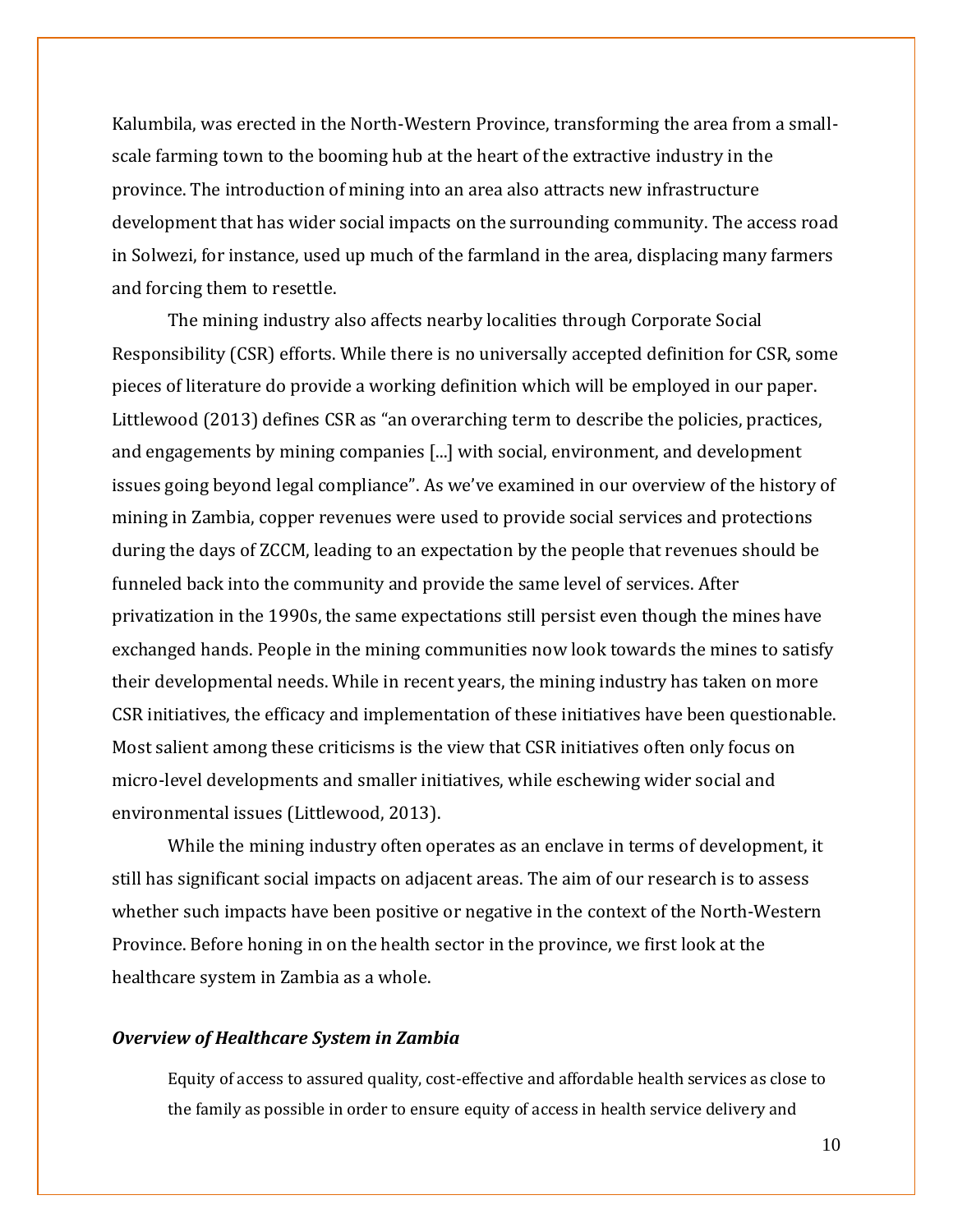contribute to the human and socio-economic development of the nation" -Overall goal of the Zambian health sector (Ministry of Health et al., 2015)

In Zambia, healthcare services are provided by both private institutions such as church missions and industrial companies as well as public facilities run under government supervision. The public healthcare system of Zambia consists of three levels of health facilities under the purview of the Ministry of Health and the Ministry of Community Development, Mother and Child Health. Third level hospitals are known as central or specialist hospitals and are the highest referral hospitals in the country. These facilities are meant for about 800,000 people and include a wide range of sub-specializations from internal medicine to psychiatry. Second level hospitals are known as provincial or general hospitals and serve a population of about 200,000 to 800,000. These are referral centers for level one hospitals and include a subset of specializations found in the third level facilities. First level health facilities provide community-level health services and include district hospitals, health centers, and health posts. District hospitals are known as first level referral hospitals and cater to 80,000 to 200,000 people. They provide the full complement of clinical services in addition to limited surgical capacities. At a lower level, health centers are split into urban (30,000 to 50,000 people) and rural centers (10,000 people) which are differentiated by the population size they serve. Finally, health posts provide the most basic levels of healthcare and are typically built in communities far away from health centers. Health posts provide service for those living in a 5km radius or approximately 3,500 to 7,000 people and offer basic first aid rather than curative options (Ministry of Health, 2011).

The financing of Zambia's health sector is complex and extremely fragmented as various expenditures, such as salaries and drugs, are dispersed by different agencies (Ministry of Health, et al., 2015). In 2010, public expenditure on healthcare was only 3.4% of the nation's GDP, one of the lowest levels in southern Africa. In 2013, this had risen to about 5.0%, slightly higher than the WHO's low and middle income country average at 4.2%, indicating slight improvement over this period of time. Financing for the health sector primarily stems from the government through general tax and budget support with external donors making up the remaining 34% of total resources for health (Health Policy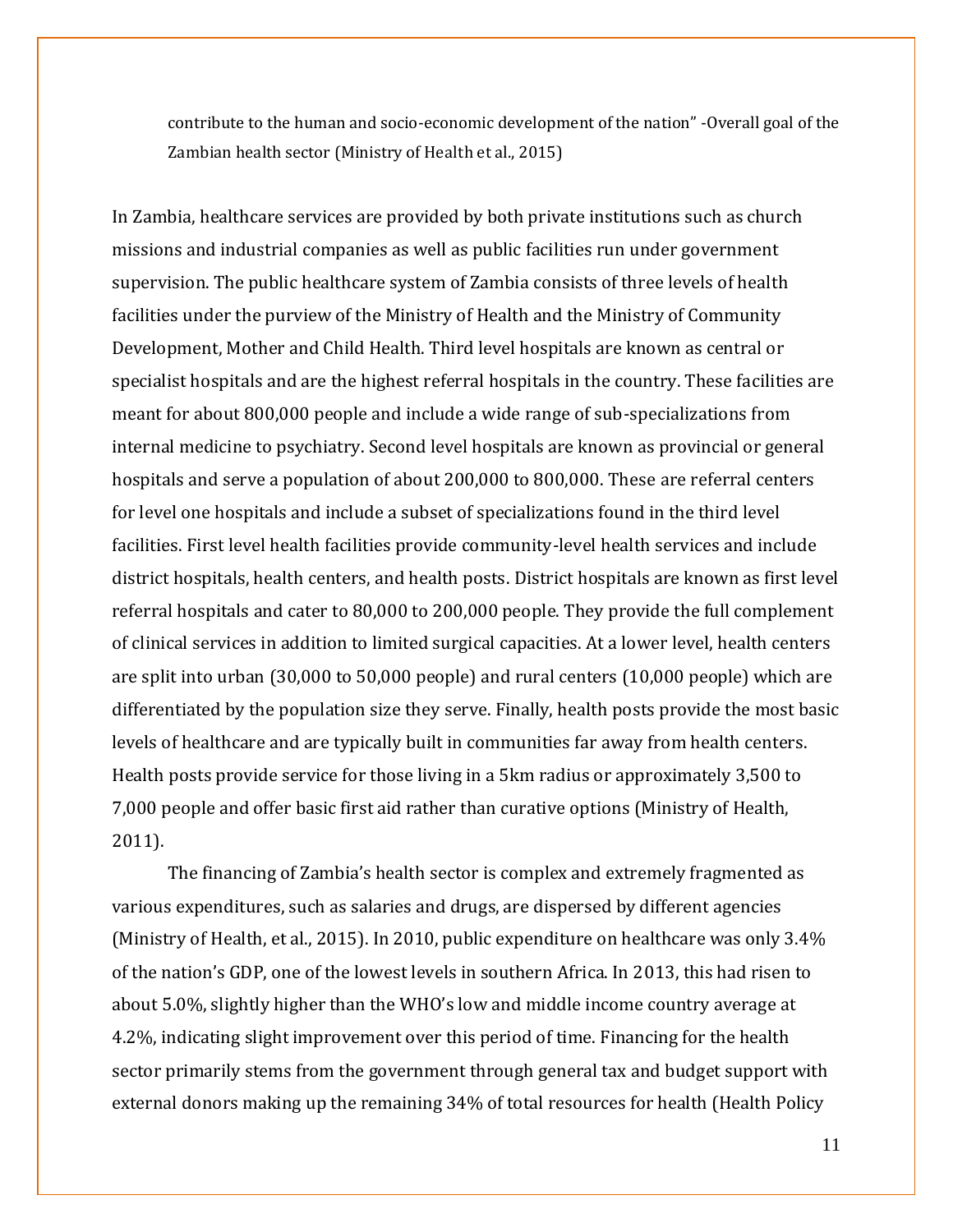Project, 2016). The budget allocation formula for governmental district healthcare grants takes into account four variables: population weighted for price of fuel, population weighted for epidemics, population weighted against population density, and presence of a bank. Yet, this equity-enhancing feature only affects a small portion of the total healthcare budget, while funding for second and third level hospitals continues to be based on the facilities' number of beds (historical budgeting). This continuation of historical budgeting in hospital allocation has made it difficult for Zambia to reduce provincial inequities in the healthcare sector and has exacerbated underlying socio-economic inequalities between provinces. In the mid-2000s these policies resulted in the most urbanized and richest provinces in Zambia having per capita government health expenditures three times as large as the most rural and poorest provinces (Ministry of Health et al., 2015). This inequality is then intensified within provinces, where rural health centers are generally the least provided for, while urban health centers and hospitals receive the lion's share of resources despite the lower number of facilities of these types.

The Zambian health sector faces numerous challenges. Across the health facilities in general, there is poor hygiene, a low rate of power connection, high levels of inadequate or dysfunctional equipment, and long waiting times. The nation has also been experiencing long-term drug shortages. Essential and life-saving drugs are widely unavailable, prolonged drug stock-outs are commonplace, many facilities possess expired or inappropriate drugs, and various vaccines are unavailable in wide swaths of the nation. The Ministry of Health has also chronically suffered from a human resource shortage with levels of trained health professionals nationwide falling short of generally accepted levels. This shortage of trained health workers coupled with high rates of staff vacancy and absenteeism have led to extended working hours for many health professionals and less time spent on direct patient care. Furthermore, an increasing proportion of public health resources have been going to administration rather than necessary service provision and facilities at all levels are much more labor intensive than their mission and for-profit counterparts. The large amount of resources spent on personal emoluments in recent years is not sustainable and limits the provision of quality healthcare to the nation's citizens (Ministry of Health et al., 2015).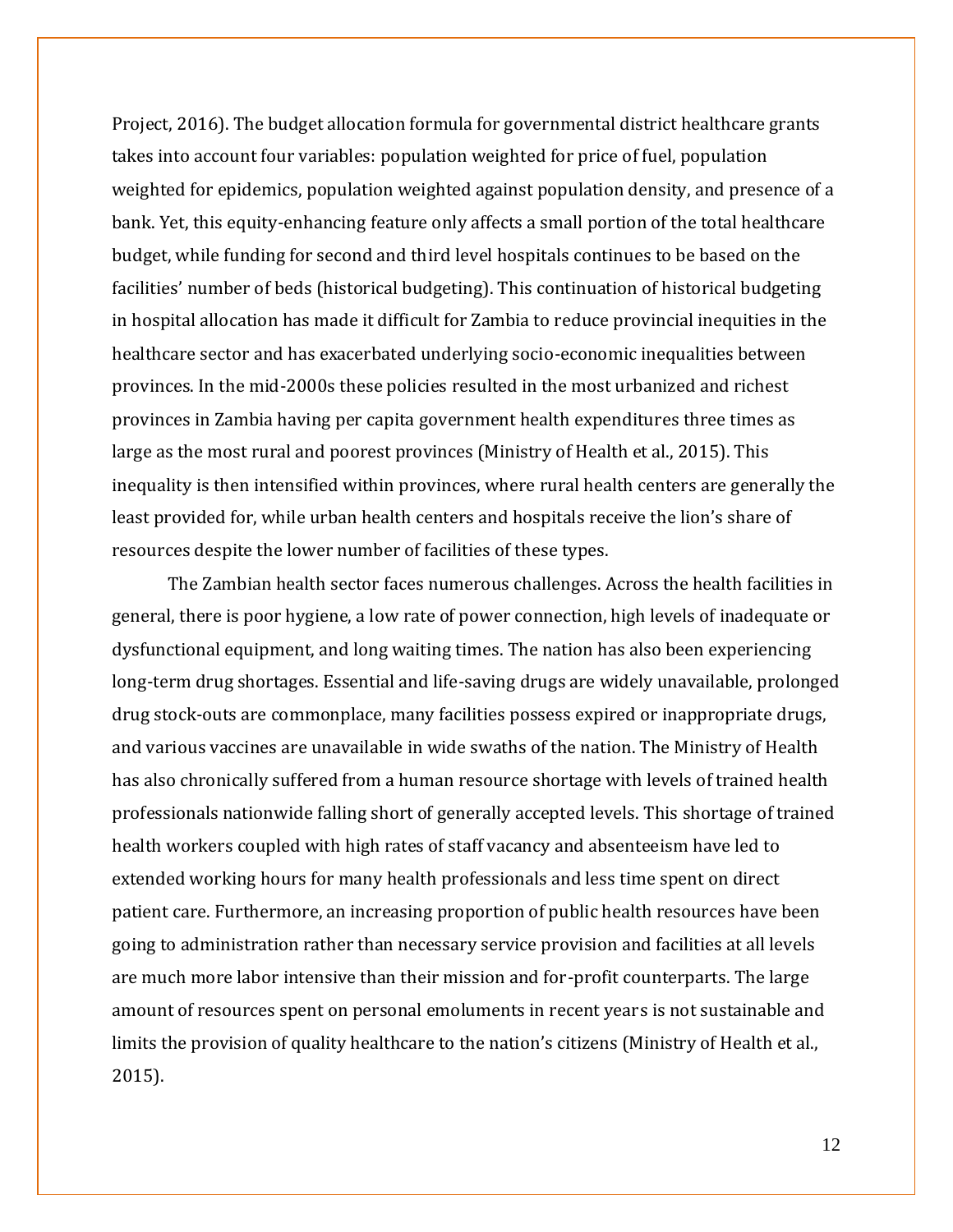#### *Why North-Western Province?*

Our research focuses on the North-Western Province as its rising position at the forefront of Zambia's mining industry poises it to be the crowning jewel of Zambia's provinces. Throwing off the legacy of political and economic historical neglect, the North-Western Province has stolen the spotlight over the last decade with its newly revamped mining industry. Mining contributes heavily to the nation's GDP and as of December 2017, the North-Western Province accounted for 44.1% of the country's mining industry, second only to the Copperbelt (Pressreader, 2017). This contribution of the North-Western Province's burgeoning mining sector made it 4th highest of the ten provinces in terms of contribution to the nation's GDP (Lusaka Times, 2017). The booming mining industry of the North-Western Province, coupled with the relative decline of its counterpart sector in the Copperbelt, has made it the ideal destination for job-seeking laborers as well as capital investments, further contributing to the region's prominent growth. With rapid and large expansions in population and capital in the province, planned developments according to government policies have been difficult, affecting the provision of social services such as healthcare. Health is a basic human right and its accessibility remains a major, largely unexplored issue in the North-Western Province. Thus, we chose to devote our efforts to examining the effects of mining on a number of key issues in the North-Western Province, with a particular focus on the healthcare sector and its accessibility.

#### *Overview of the North-Western Province*

 The North-Western Province is the most sparsely populated of Zambia's ten provinces with a population density of only 5.8 per square kilometer as of 2010. In 2015, the North-Western Province accounted for only 5.35% of the total Zambian population.

The North-Western Province has often been referred to as the "Cinderella Province", stemming from the perception that the province has historically been overlooked at the national level (Pritchett, 2001). As an epicenter of opposition throughout Zambia's political history and a predominantly small-scale rural province, the North-Western Province has been both politically and economically marginalized since colonial times. Kesselring (2017) describes the North-Western Province as the "notoriously neglected region of every post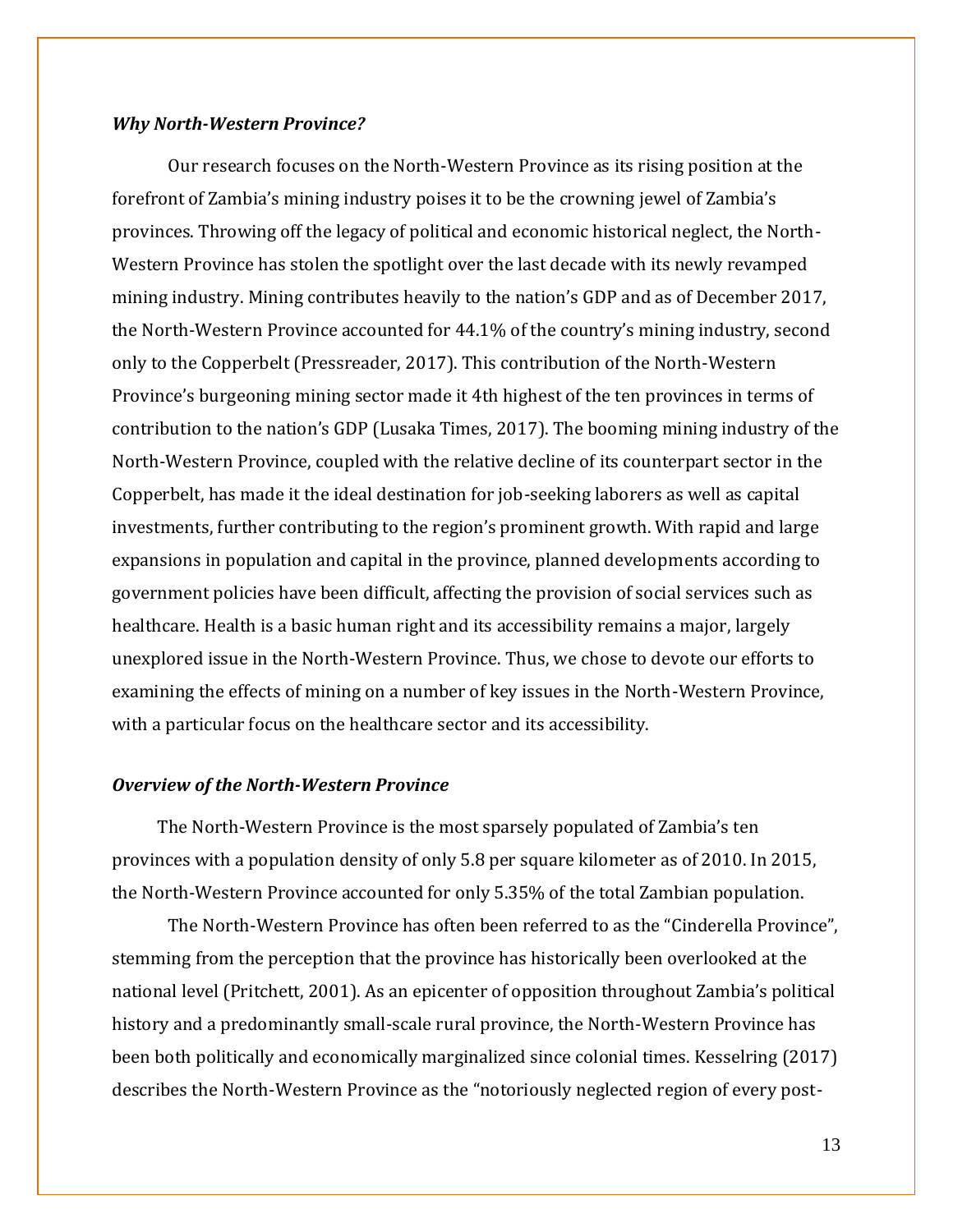independence government". For instance, under the First National Development Plan, the North-Western Province has the lowest planned health expenditure per capita of any province and even then still received 31% less healthcare funding than promised (Hern, 2015). This legacy of neglect continues to impact the province today evidenced by the fact that its capital, Solwezi, is not connected to the national railway network and much of the province is not integrated into the national power grid (Kesselring, 2018).

 Extractive industries which play major roles in the province's modern economy have their roots in colonial times. The mining town of Solwezi was created in 1901 as a center of colonial governance "to administer, service, and support the mining function" and has developed over the last century into the bustling provincial capital evident today (Hern, 2015). The open-pit mines that dominate North-Western's economy today are legacies of the opening of the first industrial copper mine in Zambia near Solwezi in 1908. Yet throughout most of the 1900s, mining in Zambia was largely focused on the Copperbelt and mining activities in the North-Western Province were for the most part closed or running on very low capacity (Kesselring, 2018). Much of the development of the province and of Solwezi in particular has taken place in the last decade and a half as three large-scale mines have been opened since 2003. Lumwana was opened in 2004, with Kansanshi following close behind in 2005. The Sentinel mine in Kalumbila began operating more recently in 2015. The opening of these mines coupled with relatively recent discoveries of oil and gas reserves has stolen the spotlight from the Copperbelt, which has traditionally been at the heart of mining activities in Zambia. These developments have driven increased investment in the area and its rapid growth economically and politically, resulting in the province being dubbed "The New Copperbelt" (Alstine, 2013). Looking at the map of mining licenses throughout Zambia, we can see the increasing prominence of the North-Western Province in the mining industry (Figure 2). Today, Kansanshi mine is the biggest copper mine Africa by output and mining in the North-Western province contributes a substantial portion to Zambia's national revenue (Kesselring, 2018).

 Despite the meteoric rise of the North-Western Province's mining industry bringing immense profits to the multinational corporations that own the mines, the benefits of the development of mining towns have not been fully realized by the province's local population. Poverty rates in the province have historically been high and as of 2015, the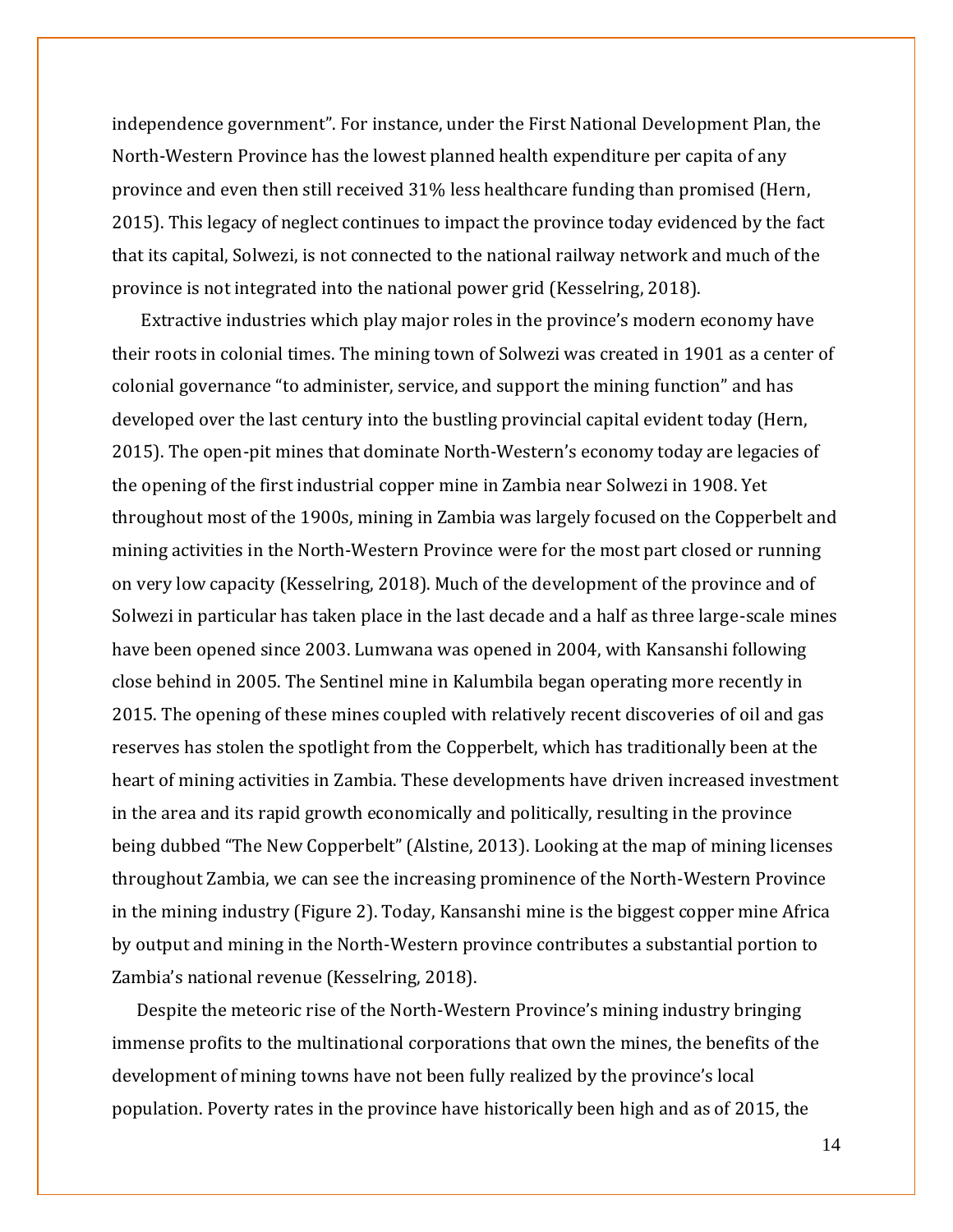poverty rate was 66.4% and the incidence of extreme poverty was 48.4%, both of which exceeded their respective national levels (Central Statistical Office, 2015). Poverty from 2010 to 2015 in the province did not change significantly while extreme poverty increased slightly. While the province's Gini coefficient decreased over these five years from 0.62 to 0.48, it still remains high, indicating the persistence of high levels of inequality in the province (Central Statistical Office, 2010, 2015).

 While the mining sector in the province has expanded rapidly in recent years, throughout its history, the North-Western Province has been dominated by agriculture, in particular the production of sorghum (Central Statistical Office, 2014b). The province remains predominantly rural with 72.8% of the province's population living in rural areas in 2015 (Central Statistical Office, 2015). Mining investment has led to a rise in urbanization in the province since the mid-2000s, yet consistent with the enclave model of development, this urbanization has been relatively limited to areas surrounding the mines, leaving much of the province settled in its agricultural livelihood. Even so, between 2006 and 2015, the proportion of the provincial population living in urban areas rose from 15% to 27.2% and mining towns, such as Solwezi, have experienced skyrocketing population growth. Over this nine year period, the North-Western province's urbanization rate was more than double than the national rate, exemplifying its rapid urbanization over such a short time scale (Central Statistical Office, 2012, 2015). As a by-product of its agricultural focus, the province has a high proportion of workers in the informal sector. In 2015, 88.3% of the province's workers were involved in informal employment, in a large part due to the high prevalence of small-scale farmers and agricultural laborers (Central Statistical Office, 2015).

 Focusing on the health sector in the province specifically, the number of health facilities has been increasing in recent years with a total of 163 health facilities in 2012 rising to 248 in 2017. The increase in health facilities over this period can largely be accounted for by the rise in the number of rural health centers and health posts, the two most basic types of healthcare facilities. The vast majority (87%) of the facilities in the province are government-owned although there has been a marked rise in private health facilities with their number quadrupling over the same time frame. As of 2017, the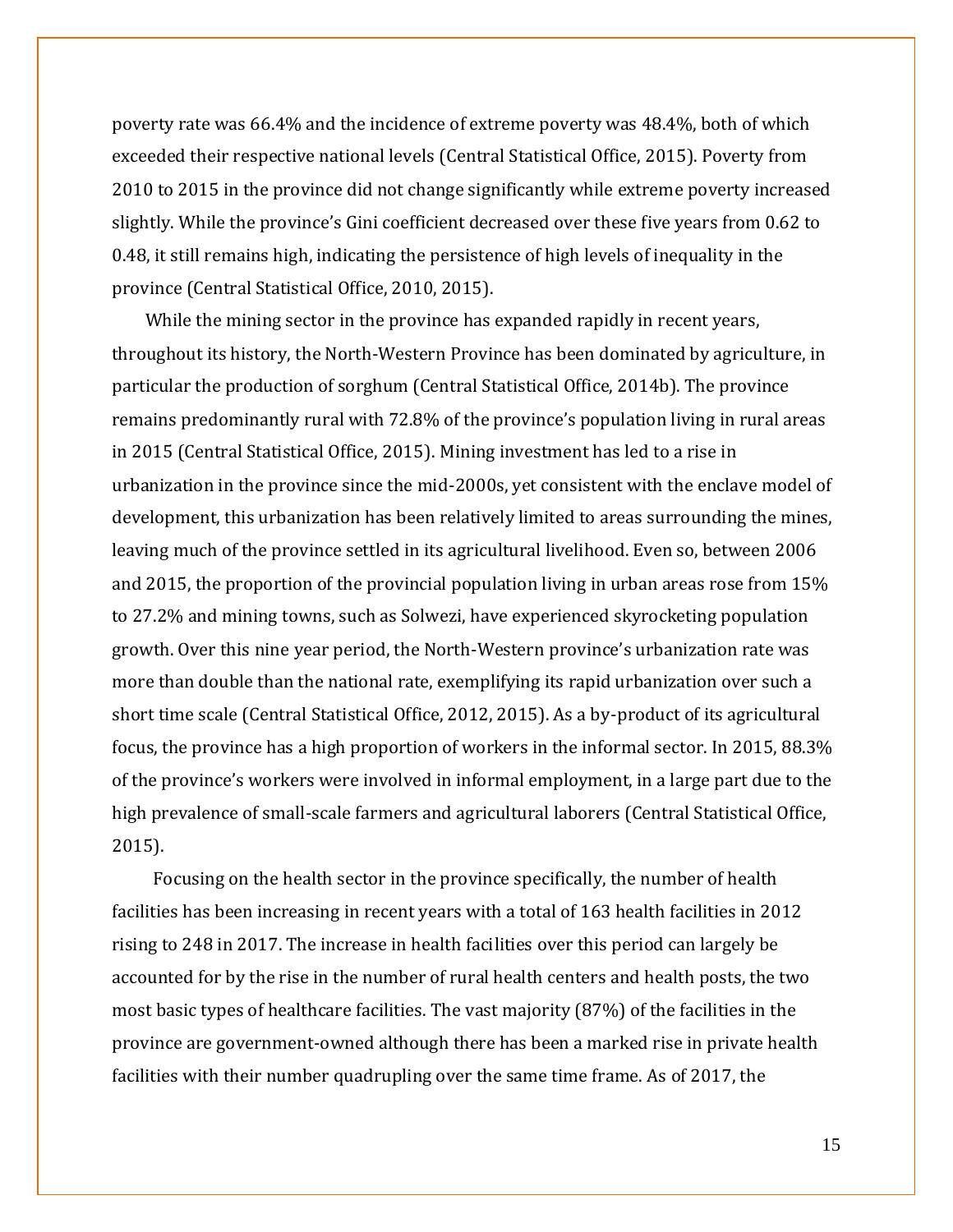province contains no third level hospitals, two second-level hospitals, and eleven first-level hospitals (Ministry of Health, 2012, 2017).

 Examining common health indicators for the North-Western Province yields mixed results. Immunization coverage in the province has been steadily increasing, shifting from twenty percent below the national coverage rate in 2008 to exceeding the national average by ten percent in 2012. Length of stay for health facilities in the North-Western Province has also decreased significantly from seven days in 2008 to 2.1 days in 2012, displaying a marked improvement. The incidence of malaria, diarrhea, and respiratory infection has steadily increased between 2008 and 2012, with the levels of the diarrheal and respiratory conditions higher than any other province in 2012 (Ministry of Health, 2010, 2012). According to the 2015 Living Conditions Monitoring Survey, the North-Western Province had the highest proportion of deaths due to malaria in the nation at 27.2% (Central Statistical Office, 2015). Within the context of the North-Western Province framed in this section, we move on to assessing the issues still facing the health sector of mining communities in the North-Western Province.

#### **V. Findings**

#### *Formation of new settlements*

Rising mining investment in the province increases the migration of people from the Copperbelt and other regions seeking employment in the mines as well as other enterprises in the new mining towns. As a result, the population of Solwezi has grown almost fivefold in the past decade as more and more people flock to the region looking for opportunities. The large influx of people into the area puts a huge strain on existing facilities and services, which were designed for a smaller population. As one of our interviewees states:

The level at which the population is growing with the facilities merging together - so the facilities can't meet the demand (Interview with a community leader in North-Western Province)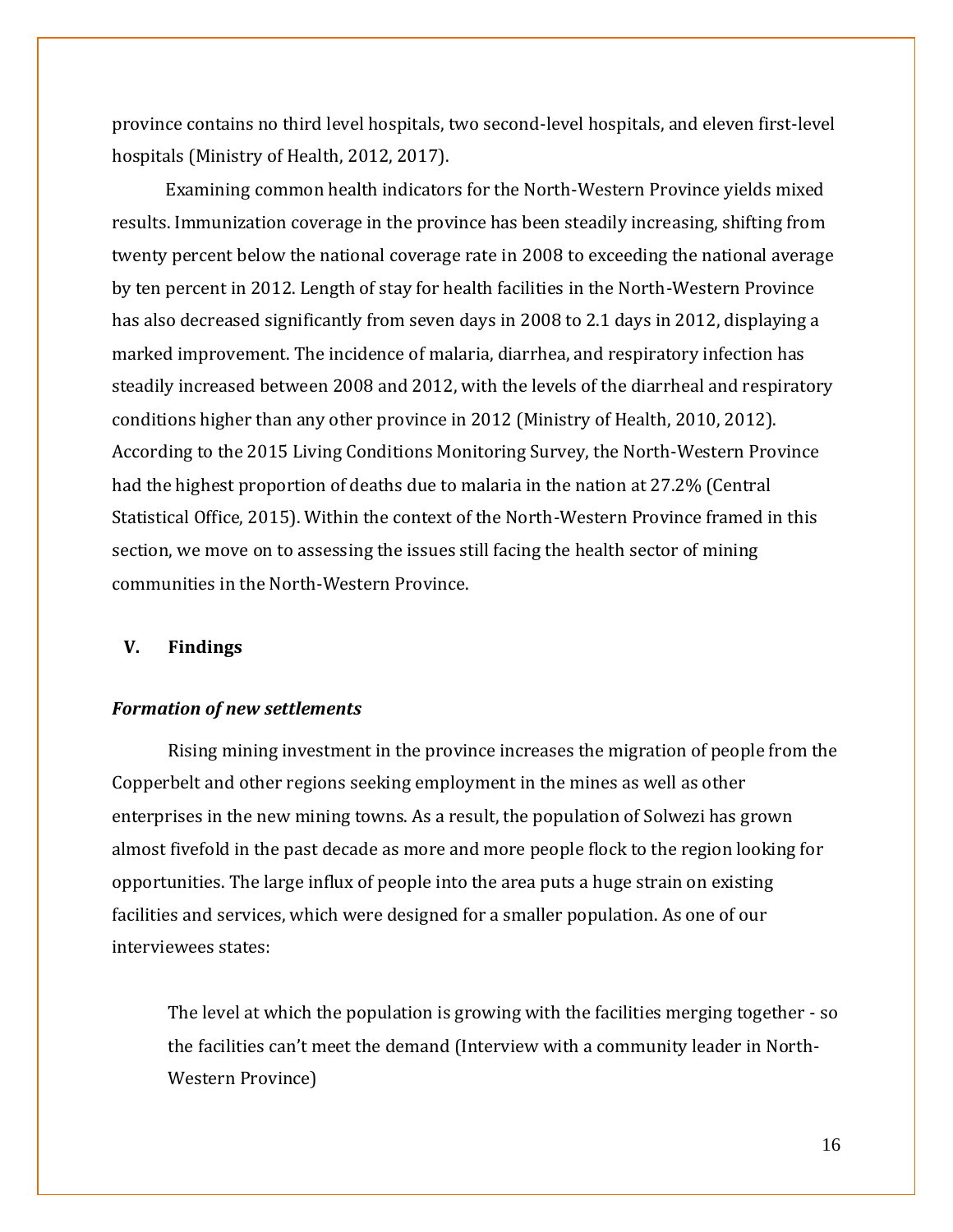The fast-paced nature of the population growth without a corresponding increase in infrastructure development also leads to the sprouting of informal settlements. Migrants often seek accommodation in informal settlements either due to housing shortages in the town or high costs of minehouses. In Solwezi, for example, there are about 12 unplanned settlements distributed around town (Musonda, 2012). However, these informal settlements lack essential services such as access roads, piped water, and electricity "because they do not fall within the mandate of the Council to service them" (Musonda, 2012). Because these settlements tend to appear without notice or planning, government developments often lag behind. This is in contrast to the planned development in the Copperbelt which evolved under rigid colonial control whereby mines owned the surrounding land and provided housing and services for the community. The main difference with Solwezi lies in government structure in that the town was previously an administrative town wherein land was owned by traditional leaders. As a result, once Solwezi developed into a booming mining town, there was less capacity to plan for such rapid development, leading to the emergence of informal settlements. Still today, investments in infrastructure and social provisions in mining areas of the North-Western Province do not occur until years after the settlement has formed. As one interviewee states:

For example, in Kalumbila, a mine starts, and government has no idea, which means that facilities like healthcare or police and even education facilities only start coming after 4-5 years. But you're not going to see results immediately after you start investing. Only after 5-10 years will you see the benefits. As the mines open, many people flock to the area, which puts a strain on the infrastructures and other facilities (Interview with University of Zambia (UNZA) health economics professor)

Additionally, the introduction of mines into already established communities displaces the local population and forces them to resettle into new communities. One consequence of resettlement, as discussed in a previous section, is the separation of local community members from their income generating activities and livelihoods, thus exposing them to increased vulnerabilities. Moreover, resettling local communities from their original location also separates them from the existing services and facilities they previously had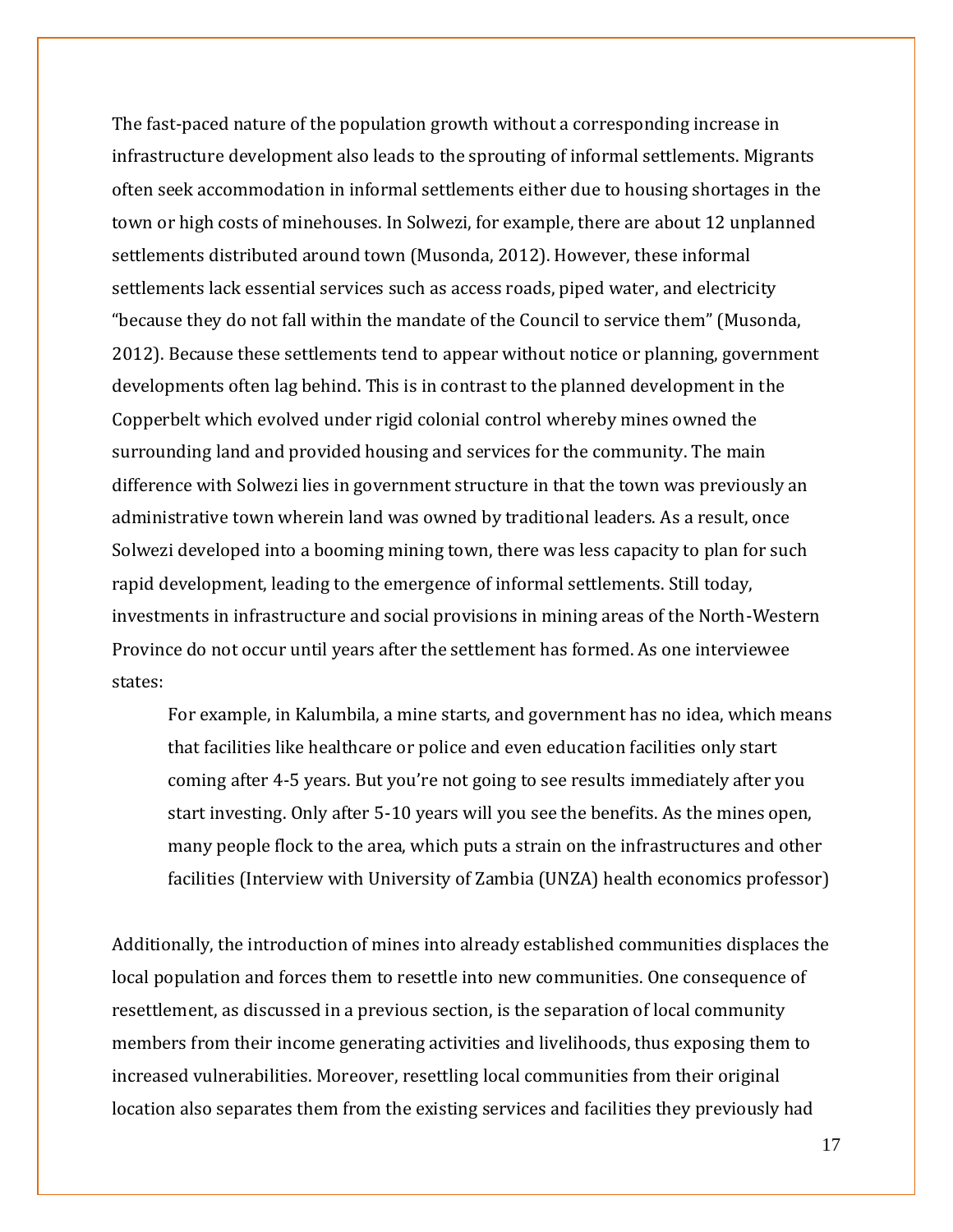access to. While some communities are relocated to an adjacent area, other communities, such as New Israel, are relocated 40 km away (Figure 3), significant decreasing their access to services. For instance, in New Israel, Van Alstine et al. (2013) found that many community members still have to walk up to five hours to reach the nearest health clinic. Furthermore, Musonda (2012) also found that the formation of informal settlements disproportionately affects lower income households, as they are more likely to adopt informal housing development as an alternative to formal settlements. Interviews conducted by Van Alstine et al. (2013) of New Israel community members shows how resettlement profoundly impacts many households:

When we first came here and when we fell sick we walk for eight km to the main road; if we found a car on the road it would charge us ZMK10,000 (US\$2). If we didn't find a car we would walk to Solwezi Town. I have walked five times to Solwezi Town. (New Israel community member) (Van Alstine et al., 2013)

We used to live near a school and clinic. Even the hospital in Solwezi Town was close. This place is far from anything. Even the school we have we have struggled to construct as a community, except for the iron sheets provided by the mine. (New Israel community member) (Van Alstine et al., 2013).

Thus, the development of mining the North-Western Province is often accompanied by the formation of new settlements that makes it difficult for communities to access healthcare. The difficulties faced by these communities are exacerbated by the inequities that still persists in the region.

#### *Inequity in the distribution of resources*

Consistent with the enclave model of development discussed above, since the introduction of the mining industry, there has been a trend of inequity in the distribution of resources, often favoring urban areas and areas around the mines as opposed to the wider population. This inequity prevents the large majority of the population living in rural areas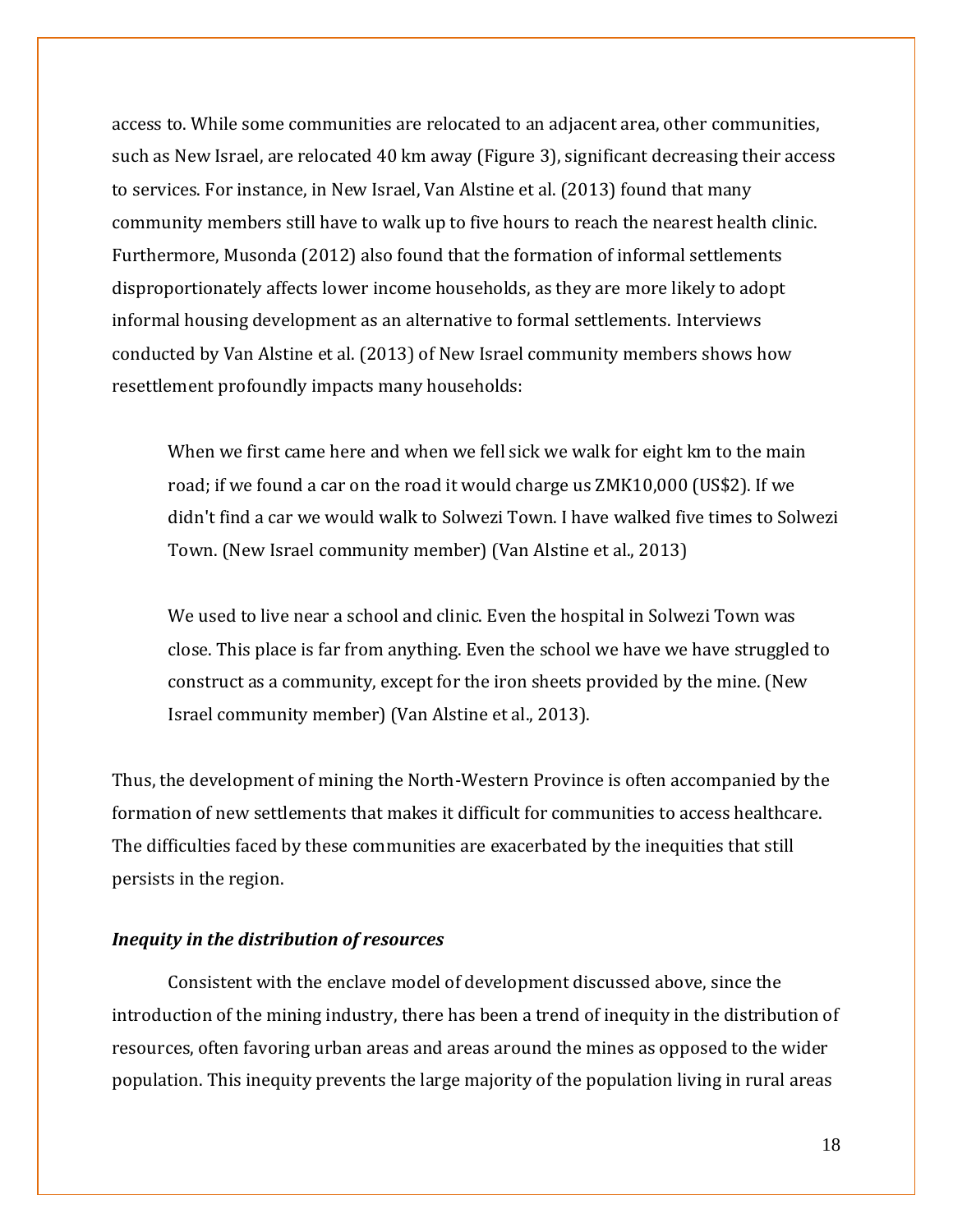in the North-Western Province from accessing healthcare infrastructure and services.

Overall, the North-Western Province is a relatively unequal province. Despite remaining above the national average, the North-Western Province poverty rate decreased significantly from 1993 to 2004. From 2004 to 2015, overall poverty rate has slowly but steadily decreased over the years to 66.4% in 2015. The incidence of extreme poverty fell sharply from 61% to 44.6% from 2004 to 2006 yet has been continuously increasing, albeit very slowly, over the following nine years to reach 48.4% in 2015 (Central Statistical Office, 2015, 2012, 2005). One possible explanation for the rapid drops in both overall poverty and extreme poverty between 2004 and 2006 is the large influx of moderately-poor and middle-income workers, diluting the poor population of the North-Western Province. This would be the case even more so for the extremely poor as many of the workers attracted to the new mining centers are skilled in terms of specialized mining activities and fall into the low to middle socio-economic classes.

According to the Living Conditions Monitoring Survey in 2015 published by the Central Statistical Office, 18.9% of households in rural areas live less than 1 km away from the nearest health facility, whereas 67.9% of households in urban areas do. However, 31.4% of households in rural areas live 6-15 km away from a health facility, compared to only 2.2% of urban households within the same distance. Furthermore, over 160,000 households in rural areas live more than 16 km away from a health facility, compared to only about 2,200 urban households that live as far away (Central Statistical Office, 2015). Overall, rural households are disproportionately further away from a health facility compared to urban households (Figure 4). Coupled with the fact that rural areas tend to lack the proper infrastructure and services such as roads or public transportation, rural households have extremely limited access to facilities. As Cheelo found in his qualitative study of the Kansanshi mine in Solwezi:

The State Ranch residents who were resettled from the current mining area have to cover a minimum of three hours cycling to the nearest clinic at Katandano Zambia National Service (ZNS) camp. In the absence of a bicycle, patients are not able to reach home the same day after seeing the clinician, let alone if they need to buy prescribed medicine from a chemist in town. (Cheelo, 2008).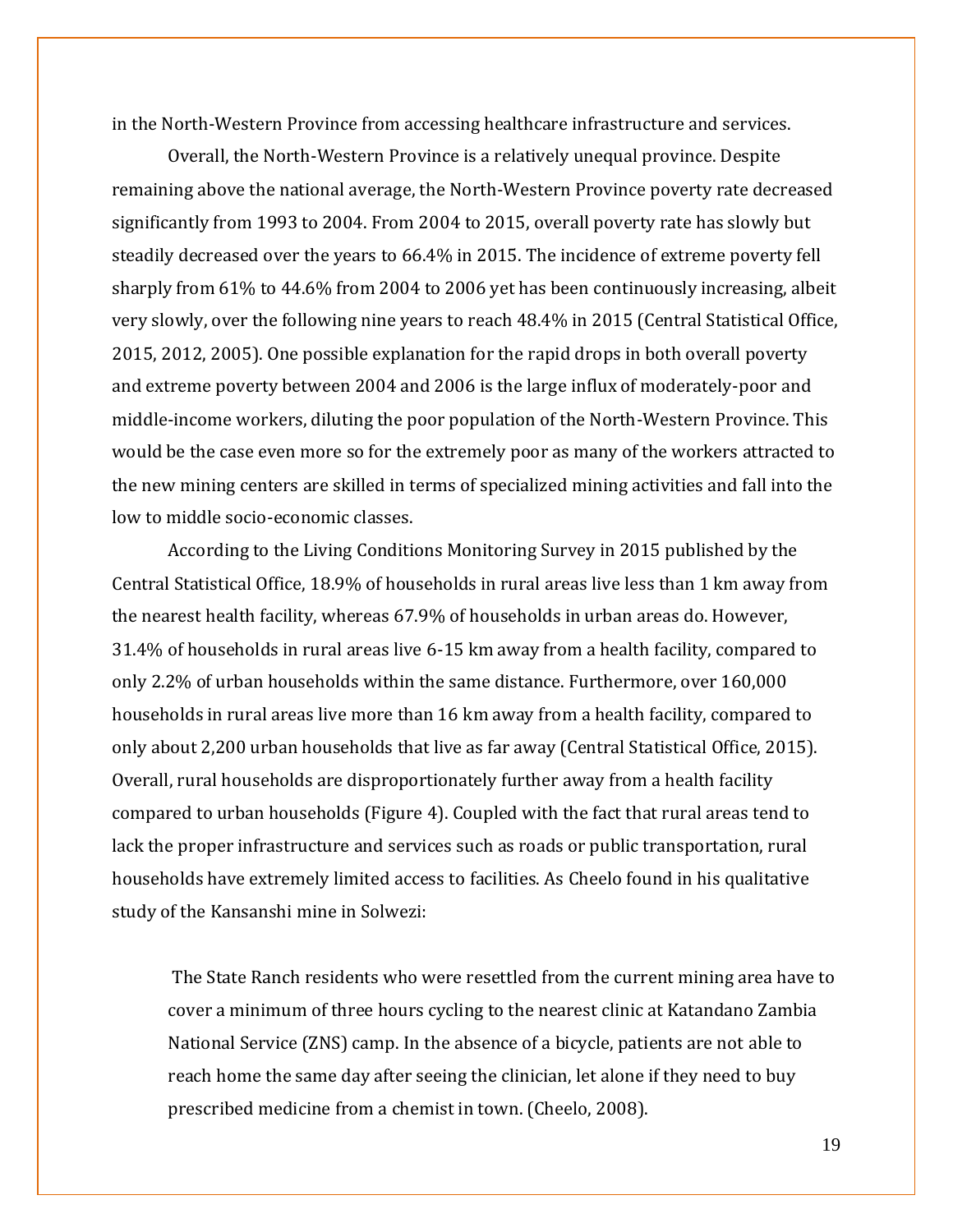Using data on the North-Western Province found in the Annual Statistical Bulletins from 2005 to 2008 published by the Ministry of Health, we also found that health centers, which are primarily concentrated in rural areas, had a lower percentage of months with adequate drug stocks compared to other hospitals, which are usually located in more urbanized regions (Figure 5). While this is symptomatic of the health sector in Zambia as a whole, this trend suggests that rural households are disproportionately affected by this shortfall in key resources. On top of the limited access to facilities for rural populations due to sheer distance, this shortage further limits the care available, sometimes depriving this populace of any care at all. In one of our interviews, a professor in health economics at UNZA stated:

If you look at the health expenditure per capita, you may find that there are some inequities in the distribution of resources across not only regions, but also across different layers within the health sector. You may find that few hospitals in the NWP are taking huge chunks of the government expenditure and a number of rural health facilities have very little, and that's where we should actually be paying attention to (Interview with UNZA health economics professor).

This inequity between different areas within the province further harms the already vulnerable rural population. This inequity is then aggravated by the lack of resources in important areas of service provision, further impinging on the ability of the population to obtain adequate care.

## *Lack of adequate resources in key areas*

While conventional measures of healthcare in the North-Western Province such as health expenditure and the number of facilities have been increasing since the introduction of mining, the ability of these resources to be used at their full potential is limited by other factors such as shortage of drugs and highly trained health professionals. The health sector in the North-Western Province possesses the physical health infrastructure such as a high number of health facilities, beds, and cots for patients, yet it is deficient in areas of human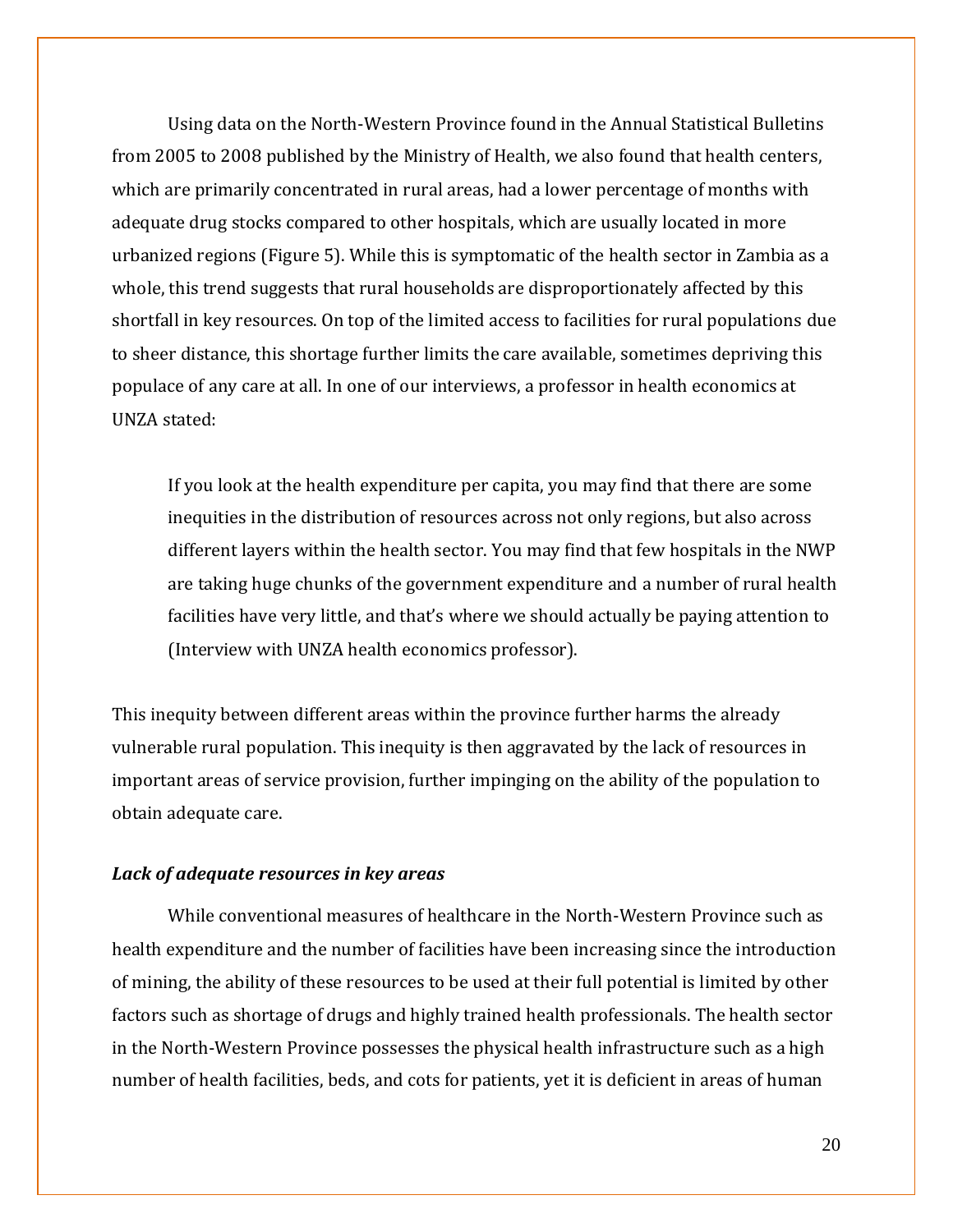resources and medical supplies, suggesting the need for a re-evaluation of funding within the health sector to better provide proper healthcare services to the province's population.

 In terms of the physical infrastructure within the health sector, the number of health facilities per capita has been much higher in the North-Western Province than the Zambian average between 2008 and 2017, exceeding the national average by a factor of between 1.5 to 1.85 over the nine-year span (Figure 6). Furthermore, in the North-Western Province, the number of health facilities as well as the number of health facilities per capita have both been increasing over the same time frame (Figure 7). Consistent with these findings regarding physical health infrastructure, the per capita amount of beds and cots in the province has been consistently higher than the national average when looking at data over the period 2008 to 2012 (Figures 8 and 9).

 While certain measures of physical infrastructure within the health sector in the North-Western Province are above their respective national averages, overall health expenditure per capita in the province has regularly been below the national level. Despite this, per capita health expenditure in the province has grown at a faster rate than the national average has, lessening the disparity between the two over the time frame examined. In 2006, per capita health expenditure in the North-Western Province was only 35% of the national average while in 2016, provincial per capita expenditure was up to 83% of the national level (Figure 10). While this displays significant improvement over the years, a substantial gap in per capita expenditure still exists between the North-Western Province and the national average, making it harder for health facilities in the province to maintain acceptable levels of resources and provide adequate healthcare services.

 One key healthcare resource that is extremely lacking in the North-Western Province is the amount of drugs available at health facilities. While Zambia as a whole has historically experienced widespread drug shortages, the picture in the North-Western Province is much more bleak. From 2003 to 2008, an increasing number of health facilities in the North-Western Province have been out-of-stock of drugs, consistently falling short of the already poor national average by an additional ten to twenty percent (Figure 11). For instance, in 2008, health facilities in the North-Western Province reported only having adequate stocks of drugs 48% of the time, 21% below the national average. All our interviewees confirmed the persistence of this phenomenon to the present-day with a

21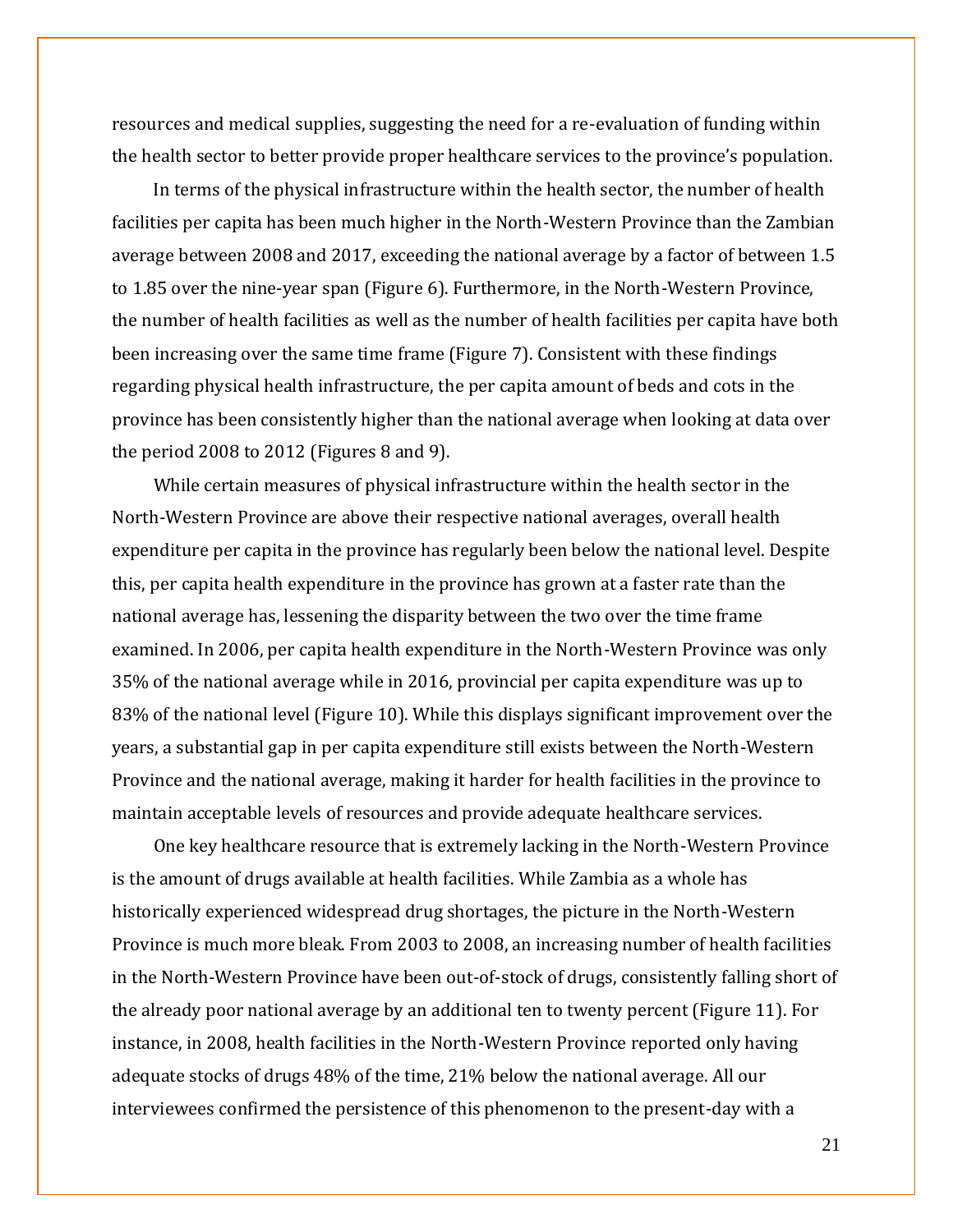community leader from the North-Western Province commenting:

In terms of essential drugs, it is also a problem. Like Panadol, malaria drug, and other essential, essential drugs...Cause in the clinics there is no medication – essential drugs are not there... All hospitals in the North-Western Province are not well stocked with drugs.

(Interview with a community leader from the North-Western Province).

Considering the importance of drugs in medical care in Zambia both for treatment and prevention of a multitude of diseases and illnesses, this extreme shortage of essential drugs is quite alarming.

 In addition to a general shortage of drugs, Zambia also has low levels of highly trained healthcare professionals. For the purposes of this paper, we define highly trained healthcare professionals as those who have received university training before becoming licensed. This includes clinical officers and medical doctors. These health workers are differentiated from less trained health workers such as nurses (2-4 years of basic training) and community health workers (limited basic or formal training) (Ferrinho, 2011). Overall, the number of health workers per capita of each of the six major types has been steadily increasing in the province between 2008 and 2012 (Figure 12). Despite this increase, there still exists a scarcity of highly trained personnel. Similar to the drug shortage, while this phenomenon is not specific to the North-Western Province alone, this situation in the province is more severe. The lack of highly trained medical professionals, such as doctors, even with a greater number of lower skilled workers, such as nurses, leads to higher workloads for individual healthcare workers and a decrease in the number services offered or reduction of quality of care. Looking at the number of doctors and nurses per 10,000 population in the province compared to the national averages, the number of nurses per capita has been consistently higher than the national level and steadily increasing since 2008 while the number of doctors has always been much lower than the national level and fluctuates a bit (Figures 13 and 14). However, the relatively high level of low-to-mid trained health workers, such as nurses, does not compensate for the shortage of highly trained health workers such as doctors: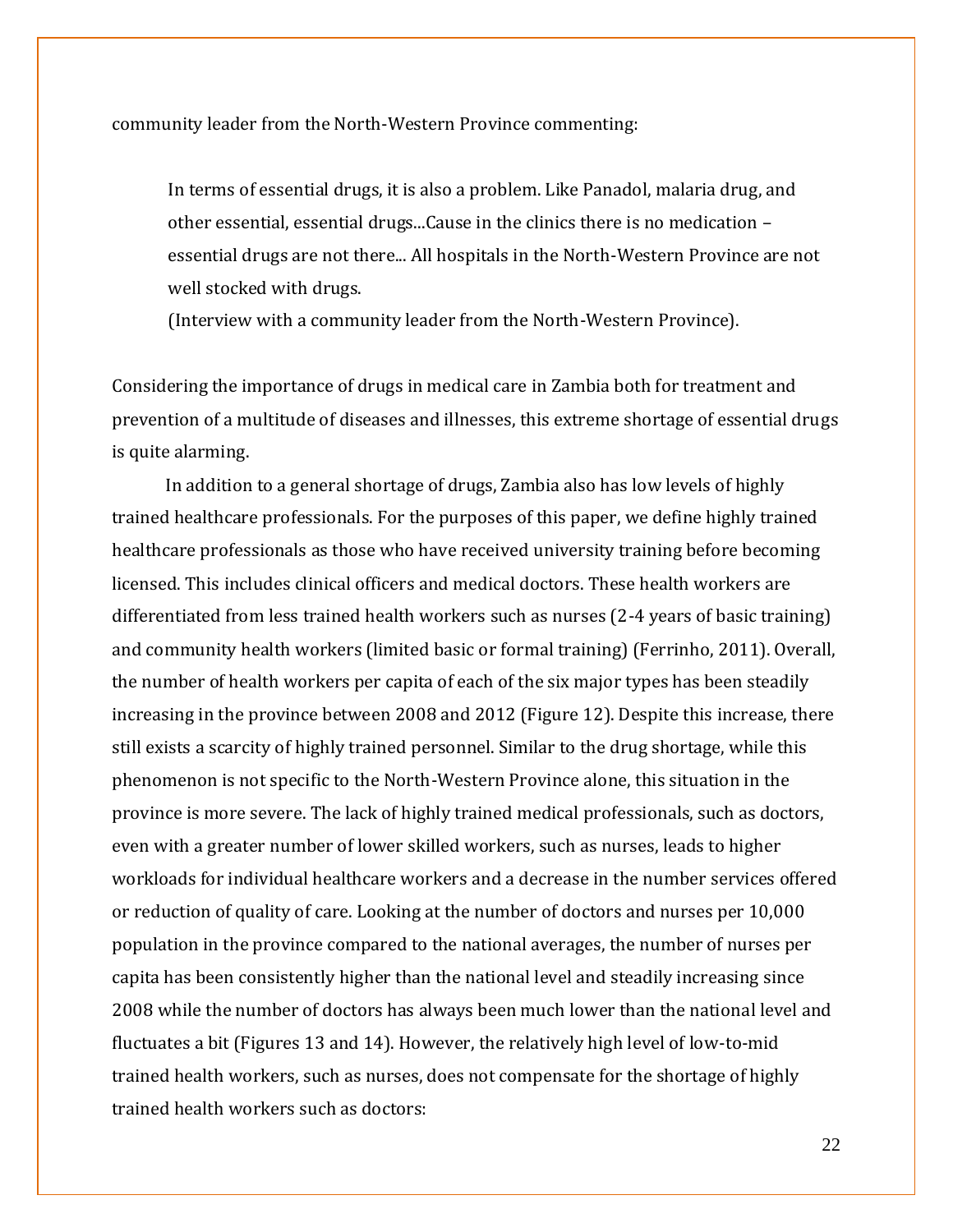And looking at the nurses and the doctors – inadequacy in terms of the manpower or labor or the qualified doctors and nurses. We require more. I think we need more health personnel because what we have is not adequate (Interview with community leader in North-Western Province).

The shortfall of healthcare providers in the North-Western Province is yet again highlighted in the 2008 Annual Statistical Bulletin as of the six types of health workers examined, the North-Western Province had lower levels of five types, only having a reduced shortfall in the number of nurses (Ministry of Health, 2009). This ties in with data from the 2012 Annual Health Statistical Bulletin regarding the number of consults by type of medical care provider. When compared to Zambia as a whole, fewer people in the North-Western Province were able to consult with highly trained medical professionals such as doctors and clinical officers while a higher percentage of people were able to consult with nurses due to their higher numbers (Ministry of Health, 2014). This is further supported by data collected by Ferrinho et al. (2011), who found "high ratios of enrolled nurses to general medical officers" in the province. He additionally concluded that "there is a shortage of highly skilled health workers in the North-Western province" and "most workers have low to mid-level training, which skews the statistics in terms of health workers per capita" (Ferrinho et al., 2011). In the same vein, Van Alstine et al.'s study in 2013 found that in Kyafukuma, a compound in Solwezi, "the only health facility in the community is understaffed. Its two nurses serve the entire community and other nearby hamlets" (Van Alstine et al., 2013).

Along with the high number of nurses in the province, the number of trained traditional birth attendant and community health workers per capita in the North-Western Province have been significantly above the national average of these healthcare workers over the period 2006 to 2008 (Ministry of Health, 2009). These community-focused health workers generally receive less training than formal doctors and provide only the most basic medical care. Their relative abundance in the province further reinforces the narrative that the province has unsuccessfully attempted to fill the gap of highly trained medical professionals with a greater number of lower skilled workers.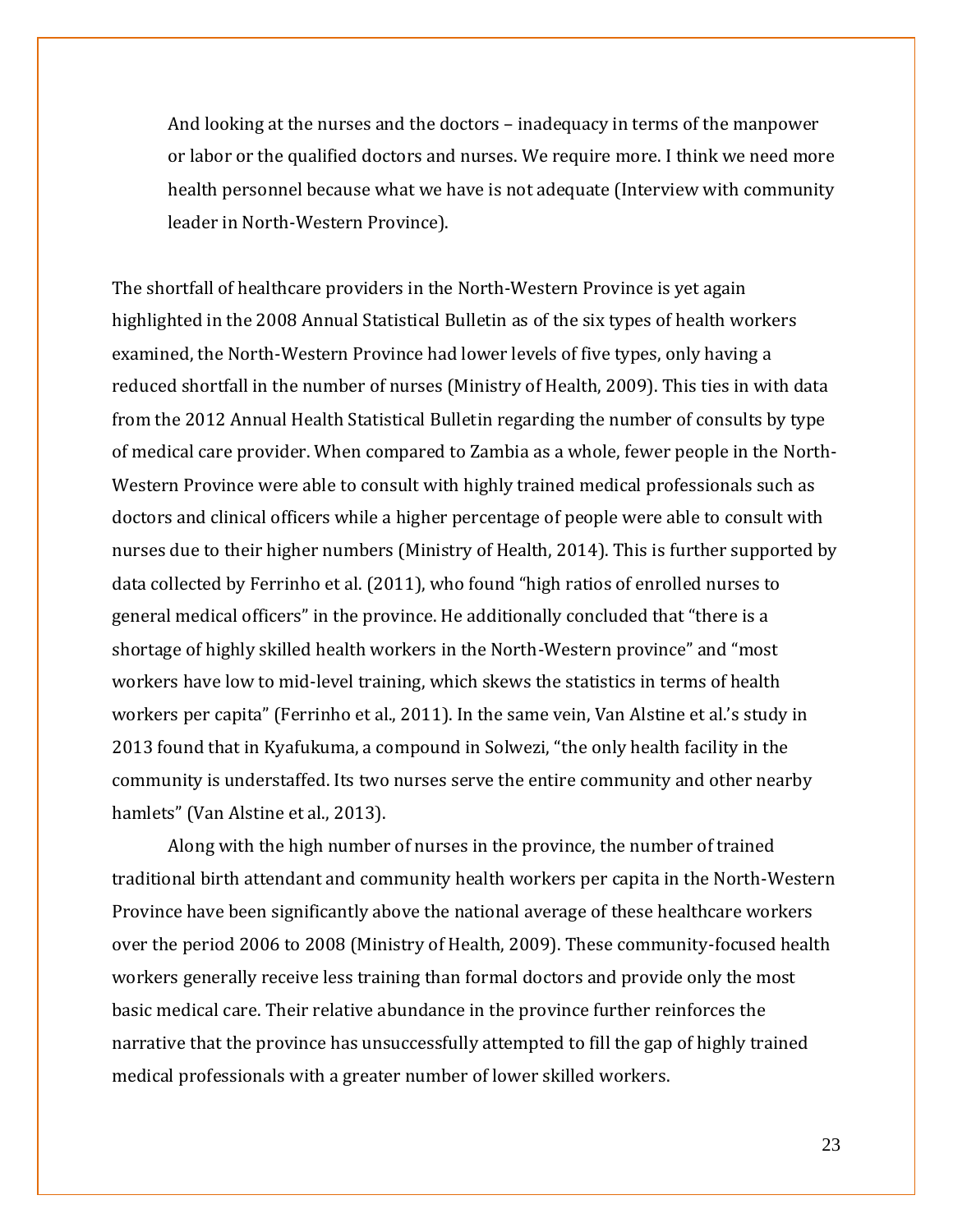This overall shortage of trained human resources in the healthcare sector in the North-Western Province has had an effect on the quality of healthcare administered. Looking at health center staff daily contacts, workers in the North-Western Province see an average of 10-15% more patients daily when compared to the Zambian average. This significantly reduces the time spent with each patient, which may negatively affect provision of healthcare (Ministry of Health, 2008). Furthermore, the lack of trained health professionals may lead to patients being seen by less qualified healthcare providers who may not be able to provide the same level of care. When asked about the human resource situation in the North-Western Province's health sector, one of our interviewees stated:

It is not adequate. The statistics, the doctors, the big hospital which is supposed to have maybe about 10 doctors, it only has about 3 or 4. That on its own tells you it is not adequate. The people who are doing most of the work are these people, the trainees. You'll find that the trainees will question that impact or that problem (Interview with community leader in North-Western Province).

These deficiencies in the human resource component of the North-Western Province's health sector are further compounded by high vacancy rates and rampant absenteeism among health facility workers which further restricts access to healthcare (Ministry of Health et al., 2015).

Shortages of health resources in key areas represent a significant barrier to the access of adequate healthcare for the people of the North-Western Province. While there is no direct causal link between the introduction of the mining sector in the province and the exacerbation of these resource shortages, the interplay between the people's expectation of the state to provide social services, the state's reliance on the mines to be responsible for their surrounding communities, and the mines limited and piecemeal CSR investments indirectly has contributed to the intensified health-related shortfalls in the province following the boom in mining investment in the mid-2000s. The failure of both the government and the mining companies to step in and fill the gap in healthcare services leaves the citizens of the province as the ultimate losers and the ones that have to suffer from the shortages in resources such as health personnel and drugs. Physical

24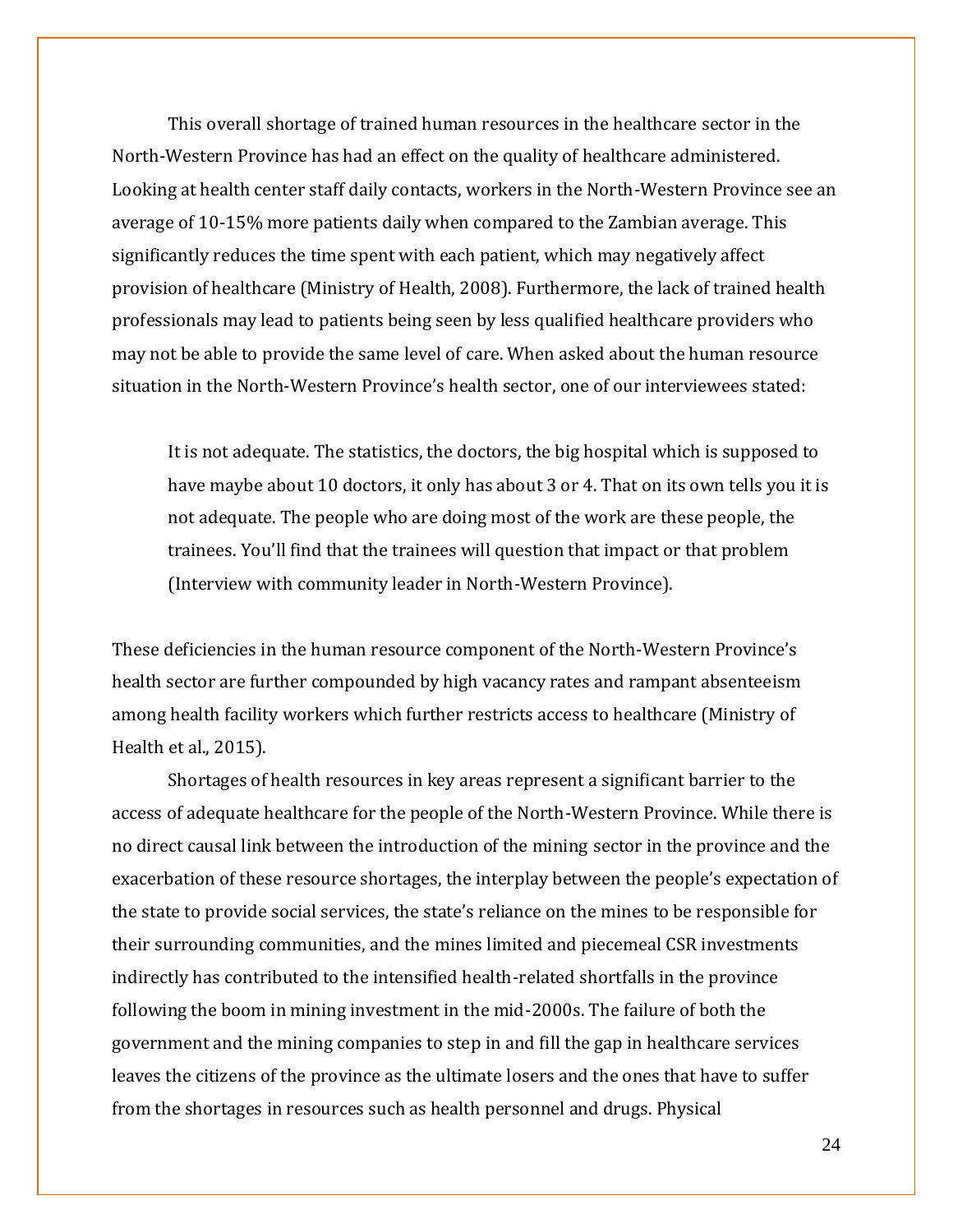infrastructure, such as high numbers of health facilities and beds, gives the illusion that the institutions responsible for the healthcare system are fulfilling their responsibility, yet a look beneath this superficial veil of competence at health service provision yields disheartening results. This suggests a need for re-examination of the healthcare sector in the North-Western Province and the relationship between mining and development in the region. To this end, we formulated policy implications that would address the issues discussed in this section.

## **VI. Policy implications**

### *Health sector reform*

Our findings indicate an a number of issues in the healthcare sector in the North-Western Province as well as Zambia as a whole, rendering the system unsustainable in the long-run. The Zambian government has undertaken numerous efforts in recent years to reform the health sector in order to better fulfill its objectives. While such efforts have produced limited improvements in certain health indicators, they have failed to address the underlying problems that plague the healthcare sector on the national level. Our research has led us to two possible health reforms, namely the decentralization of the health sector and an overhaul of the distribution of healthcare expenditure both on a national and provincial level.

Zambia was one of the first countries in Africa to implement a wide-ranging process of decentralization in its health system (Bossert, 2004). In fact, the Zambian government has continued to flirt with decentralization throughout its history, most notably in the late 1990s and the period from 2008 to 2013, yet all of its efforts have fallen short of producing the complete set of intended benefits. Previous decentralization efforts in Zambia have combined deconcentration of power to district health officials as well as delegation of authority from the Ministry of Health to an autonomous Central Board of Health. Health expenditures and internal allocations of resources were based at the local and district levels. The Central Board of Health set percentage ceilings and floors on how much of the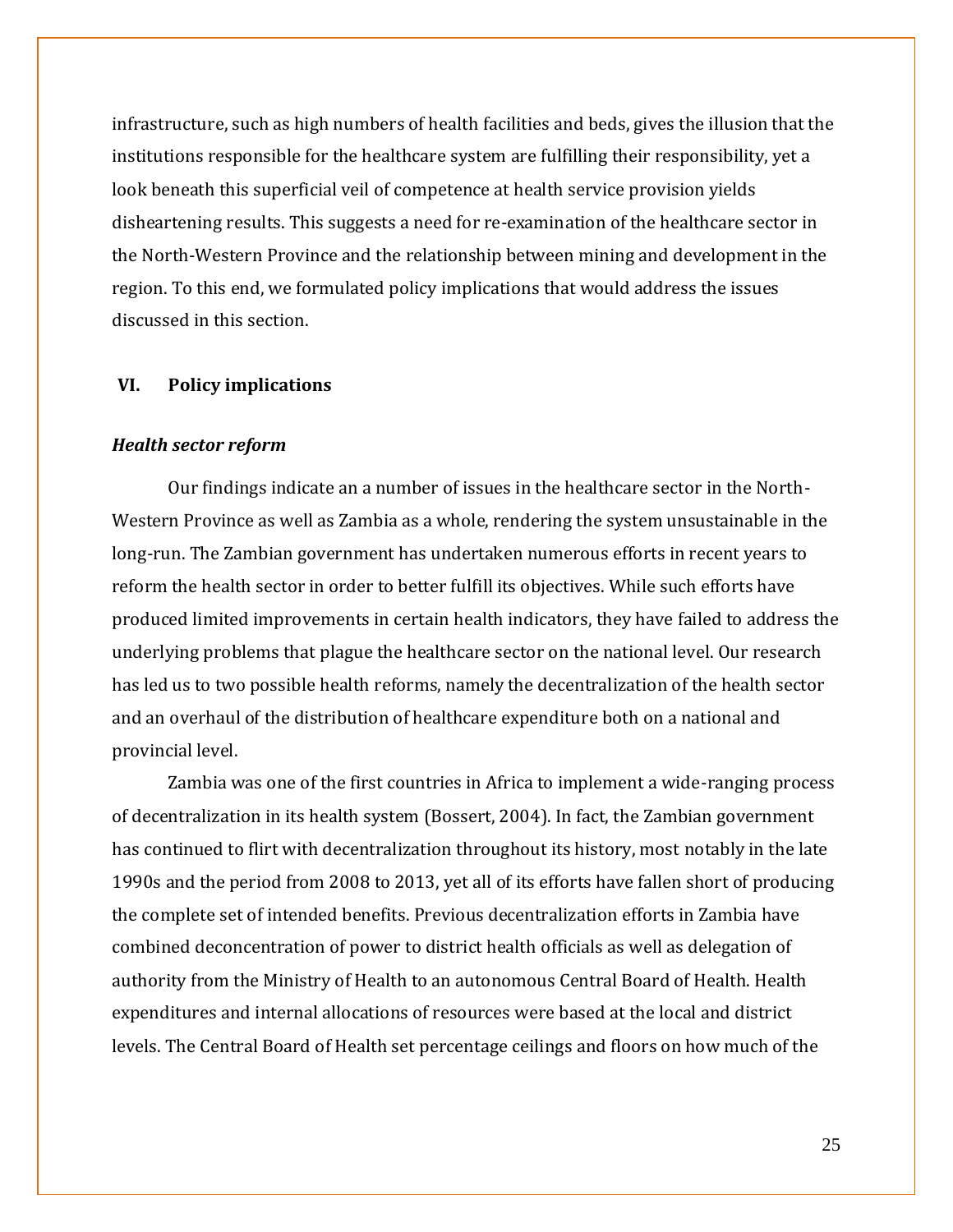total budget districts could spend on certain expense categories and provided grants, which made up the largest source of revenue for the districts (Bossert, 2004).

Despite the Zambian efforts being based on successful decentralization models in other countries such as Chile and Colombia, many of these decentralization efforts have not produced as many benefits as previously hoped, with some of the major components having been reversed. Furthermore, research on the health sector under these decentralization efforts yielded mixed results, with some health indicators improving while others worsened during the period of decentralization. However, this is likely due to the implementation of administrative decentralization without proper fiscal and political decentralization to accompany it. Local and district administrative levels were granted new functions and responsibilities yet were not provided with a sufficient financial resources to match these heightened expectations. The insignificant transfer of fiscal resources to the district and local authorities left significant gaps in service delivery capacity and limited the developmental potential of communities (Bossert, 2004). As Cheelo (2008) states, "without adequate financial sources, local authorities cannot effectively provide services to their communities, and their capacity for service delivery and socio-economic development, as well as autonomy is undermined". Thus, the district and local levels responsible for social service provision were unable to fulfill expectations due to lack of resources and failed to provide meaningful services to their populations.

An additional drawback of previous decentralization efforts that must be addressed is the lack of capacity in local governments to handle the increased functions and responsibilities placed on them after decentralization. Cheelo (2008) points to the "lack of integrated district development management and planning," "the absence of an effective coordinating mechanism under the direct control of the local authority at the district level," "weak linkages between the district administration, local authorities, and communities," as well as the "lack of meaningful citizen participation" as major setbacks to the implementation of decentralization policies. One major shortfall of the most recent widespread decentralization efforts in 2009 was that "government administrative units in the districts remained poorly accountable and responsive to the needs of the local populations", negating the most beneficial aspect of decentralization insofar as it allows the local governments to fine-tune allocation of resources to specifically address the most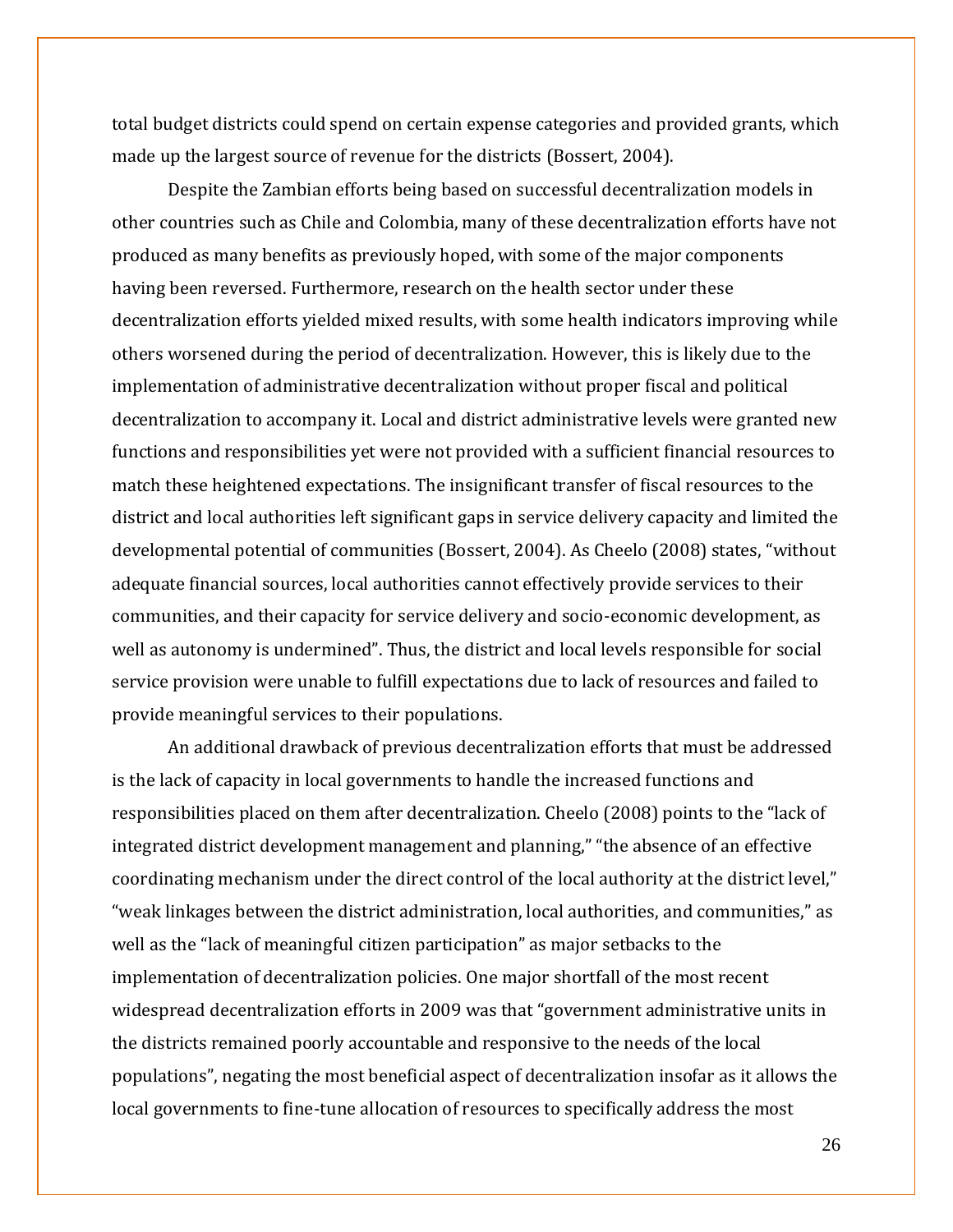pressing needs of its citizens (Cheelo, 2008). Thus, moving forward, in order for decentralization efforts to produce any meaningful benefits, the authority of local governmental institutions must be strengthened and the participation of citizens must be solidified prior to policies focusing on decentralization. This political decentralization is a crucial aspect without which administrative or fiscal decentralization cannot function. Even with increased responsibilities as well as with higher levels of financial resources, without adequate authority to properly take advantage of these improvements, local governments will be unable to effectively address the needs of its citizenry and realize the full potential that decentralization offers. This must especially be considered in areas where the starting point of bureaucratic infrastructure is low due to the underdevelopment of civil service capacity to run institutions. In these cases, increasing access to funding or other resources will be insufficient to make any changes without a corresponding strengthening of local governmental institutions. One prevalent example where this is the case can be found in the Solwezi local council which has been historically marginalized on a national scale due to its minimal population size. According to Bebbington et al. (2018), unlike the Copperbelt, "Solwezi has shown no signs of emerging urban politics that link it to the national level." Strengthening the Solwezi local council and integrating it further into the local population by increasing citizen participation in its decision-making process is a necessary prerequisite for decentralization to provide benefits to the area under its purview.

Zambia should not let the shortcomings of its previous decentralization efforts discourage it from pursuing related policies in the future. The experience of other extractive-heavy economies such as those of Ghana, Peru, and Bolivia suggest that reconsideration of decentralization has the potential to benefit Zambia if implemented correctly. In theory, localities would have increased control over the distribution of resources and would be able to utilize them to better target their unique community needs. Furthermore, lag time between formation of new settlements and the planning of their development would be significantly reduced as local governments would be empowered to play a larger role in the process and have access to increased resources to do so.

Specifically in regards to the governance of health systems, autonomous district units would oversee all functions related to the purchasing of supplies and provision of health services. This would allow local administrations to determine the specific needs of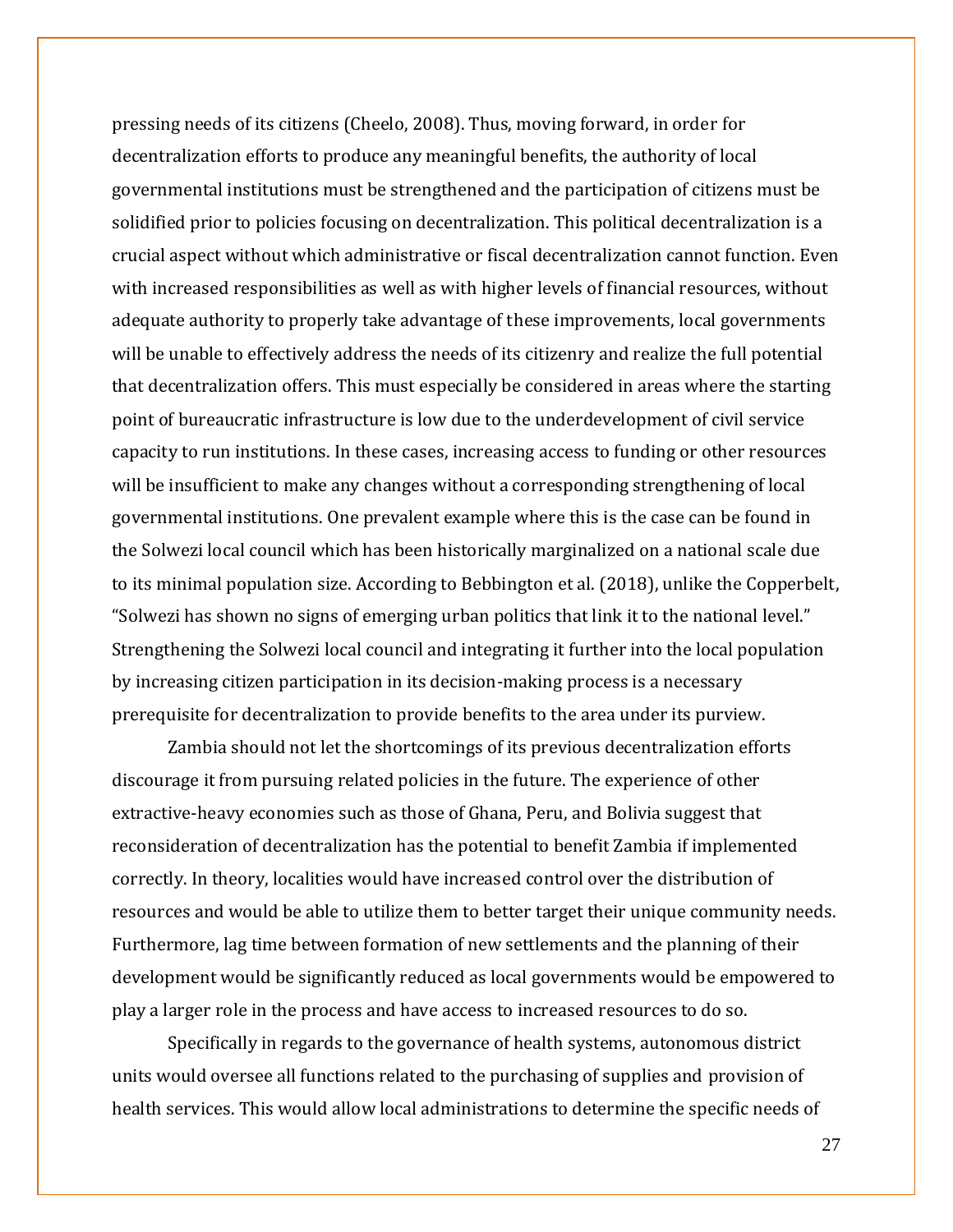their localities and tailor their expenditures to better address any development deficits or areas lacking in resources. For instance, in the healthcare sector of the North-Western Province, the district governments would be able to channel resources to areas in which they have extreme shortages, such as highly trained medical personnel and essential drugs. This allows municipalities to identify and address the most pressing issues facing their locality, as opposed to having a decision imposed on them by an external actor.

Within such a system, it would be prudent to include a review procedure at the national level. Under decentralization, the national government would still be providing funding for district healthcare expenditures. Such allocation should be as fair and equitable as possible, taking into account not only population measures but also development needs and current healthcare deficits. Currently, the national budget allocation formula for healthcare financing "combine[s] equity-enhancing and status-quo maintaining elements whose overall effects may prevent achievement of greater geographic equity" (Ministry of Health et al., 2015). Yet, only a small portion of the health budget is subject to the equityenhancing element and the historical budgeting in hospital resource allocation has only served to exacerbate underlying socioeconomic inequalities. Thus, an adjustment of the national allocation formula to consider more factors related to regional development and health indicators would ideally serve to provide fairer health care financing and more equitable health outcomes. Additionally, national guidelines should be set to provide certain budget ceilings and floors in an attempt to limit corruption and other gross misuse of funds. Within the bounds of such guidelines, it would be the responsibilities of the district and local administrations to determine the precise allocation of their resources in a manner that maximizes the benefits to their communities.

Linked to decentralization reform within the national healthcare system, our findings suggest that radical changes are necessary in the distribution of healthcare expenditure. Previous literature has found that administrative expenditure plagues the government at the national level as bureaucratic emoluments take over 60% of the national public sector budget, coming at the expense of social investments (Bebbington et al., 2018). Focusing on healthcare, the Ministry of Health et al. (2015) have found that an increasing proportion of public resources are going to administration rather than service provision and that Ministry of Health facilities at all levels are more labor intensive than their mission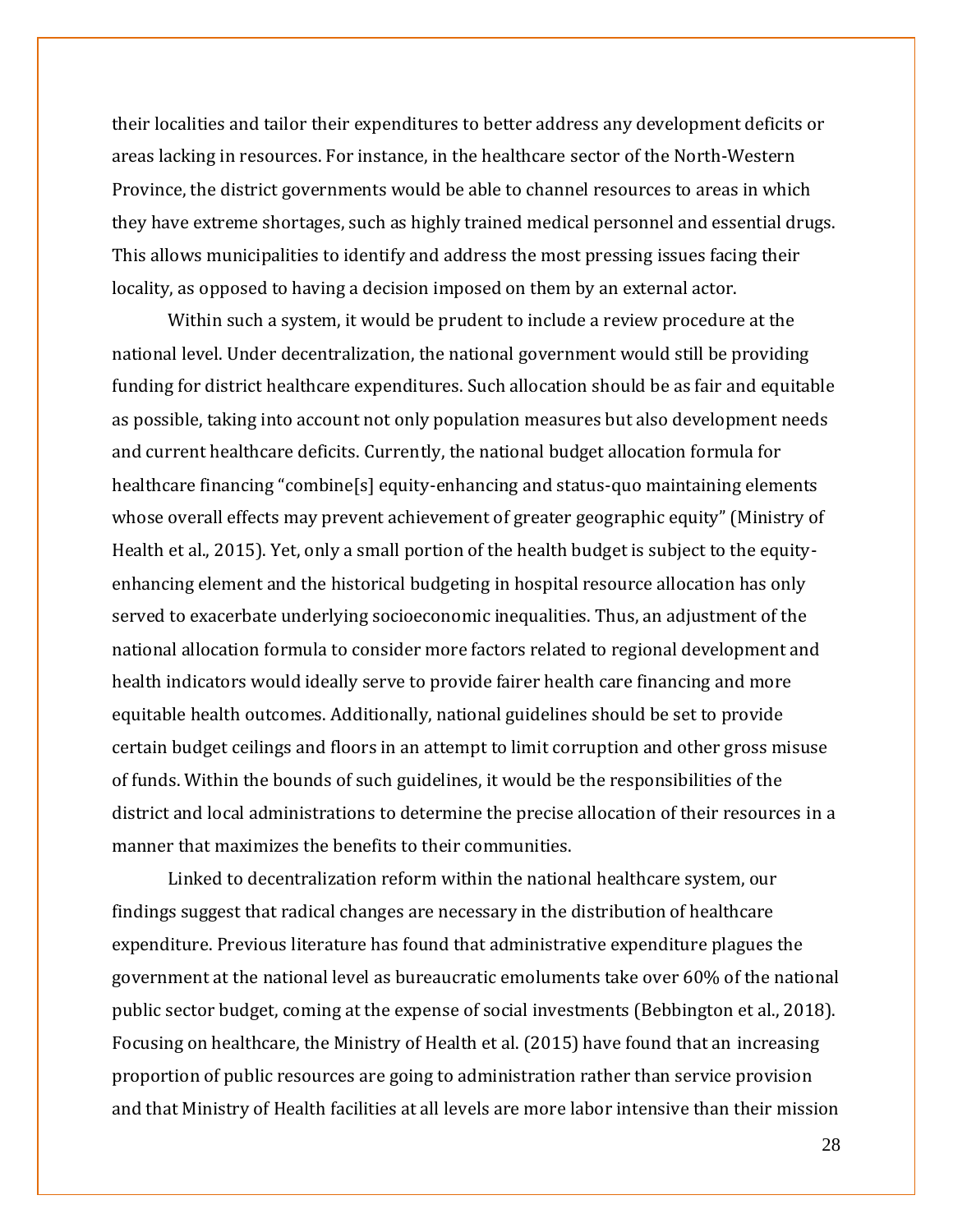and for-profit counterparts. This has resulted in a large amount of resources spent on personal emoluments in particular, which is unsustainable and decreases the amount of resources available for service delivery.

Analyzing health expenditure data in the North-Western Province over the period 2006 to 2016, we found that only a small fraction was categorized under "Health Service Delivery" with the vast majority dedicated to personal emoluments and various administrative purposes. From 2010 onwards, the North-Western Province health expenditure used for personal emoluments and administrative functions consistently exceeded 85%, reaching a high of 91.6% in 2014 (Figure 15). Considering the shortage of drugs and trained medical professionals, this is an excessively high amount being spent on administrative purposes. Thus, a re-evaluation of the distribution of provincial health expenditures should be undertaken in order to determine areas in which funds can be diverted towards in order to better address the needs of the province's population through health service delivery. In particular, funneling increased financial resources to obtaining more drugs to lessen the severity of the extreme drug shortage stands out as one area in which reallocation of resources holds a great deal of potential in benefiting community health.

Thus, reforms in the health sector hold great potential to improve the provision of healthcare services in both the North-Western Province as well as Zambia as a whole.

#### *Mineral revenue sharing mechanism*

A second policy implication deals with a potential mineral revenue sharing mechanism as an alternative distribution strategy for mining revenues. Currently, mining revenue from the North-Western Province flows through the national treasury and is then redistributed to provinces predominantly based on population size. This overlooks varying developmental needs and deficits across provinces and contributes to unequal access to social services, such as healthcare, on the national level. By accounting for other factors when determining mining revenue allocation, the Zambian government can fine-tune the distribution of resources to obtain a fairer and more equitable outcome.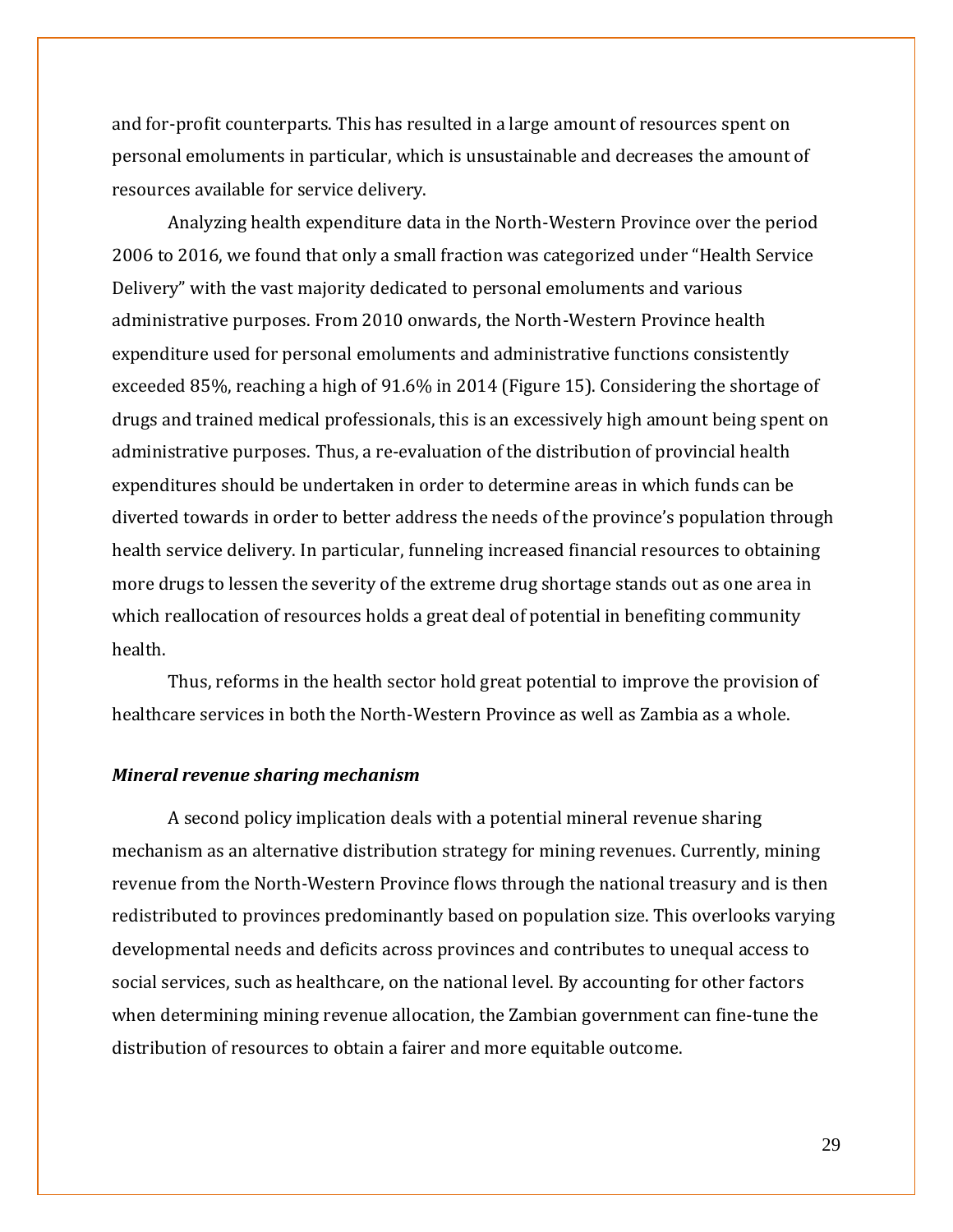One potential model for this may be found in Peru's Canon Minero which heavily considers derivation, or a region's economic contribution in terms of revenues from the collection of taxes on mining operations. Under this system, a large proportion of revenue is funneled back into provinces and districts where mines are located. Population level and basic needs are considered but only within mineral producing regions. Furthermore, Canon Minero transfers are required to be used for public investment projects aimed at providing universal services that benefit the community. In order to reduce some of the deficit between producing and non-producing regions that results from such a revenue distribution system, the central government transfers higher amounts of other resources to the district, provincial, and regional governments that contain negligible or no mining operations (Aresti, 2016). The argument in favor of such a system is that the communities affected most by mining activities should benefit the most as it is the natural resources of their land that are extracted, disrupting their livelihoods as a result. Yet, a system solely based on derivation is extremely vulnerable to corruption and has the potential to further perpetuate socioeconomic inequities between producing and non-producing regions.

In terms of recommendations for a mineral revenue sharing mechanism in Zambia, we believe the fairest and most equitable system would fall somewhere between the current policy in Zambia based on population size and the distribution formula outlined in Peru's Canon Minero solely based on revenue contribution. Such an allocation system should account for a variety of factors in determining distribution of mining revenues such as population levels, mining revenue contribution, infrastructure deficits, basic and developmental needs, and healthcare shortfalls among others. On one hand, this would account for the province's contribution to the revenue fund, basic needs in development, and provision of social services such as healthcare, ideally reducing inequalities in such areas. On the other, it would also accounts for population levels, ensuring that financing keeps pace with levels of growth. In theory, accounting for all these factors would allow for a fairer and more equitable distribution of mining revenues as both contributions and needs are taken into account when allocating resources.

An essential component for such a mineral revenue sharing system is revenue transparency at all levels, which is key in preventing rampant corruption in the country's administration. This was also a key element in the Peruvian model, with explicit guidelines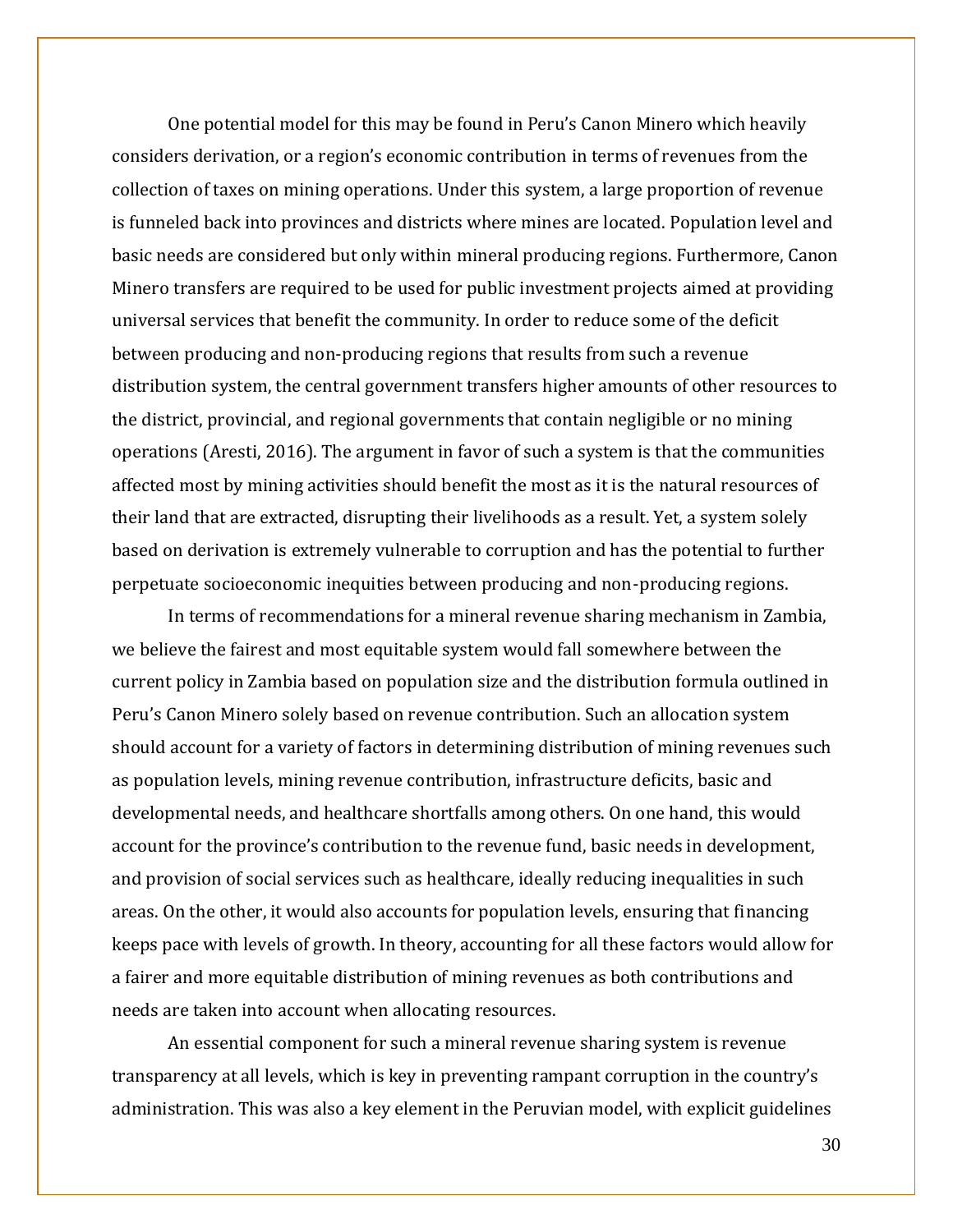on distribution formulas and stipulations as to how the funds could be utilized once distributed. To implement such a system in Zambia, one possible method is to have an agency or committee devoted to ensuring such guidelines are adhered to and that the indicators used in the formulas are reliable and accurate. Additionally, an annual report detailing the breakdown of mining revenues and their allocation according the the revenue sharing mechanism would further increase transparency and contribute to the smooth functioning of such a system.

Thus, while determining the nuances of an exact formula and outlining feasible mechanisms of maintaining transparency would involve a great deal of time and effort, a mining revenue sharing mechanism in Zambia may help distribute resources more equitably and contribute to improving resource availability for disadvantaged areas. Given the focus of this paper, in particular such a system may provide additional resources to help alleviate some of the shortages in the health sector of the North-Western Province.

#### *Aligning CSR initiatives with government development objectives*

Another possible policy implication is the alignment of CSR initiatives with government development plans. Currently, public and private efforts are separate and independent of each other, leading to fragmented development and counter-productive efforts that do not benefit the communities as a whole. With government efforts lacking and the increasing perception that the province has not been getting its fair share of the national budget and mining revenues, community members and stakeholders have begun looking towards mining companies' CSR efforts as a catalyst for development. In theory, CSR efforts are designed to fulfill basic ethical and environmental standards. In Zambia, CSR has taken on a much more profound role in development, creating physical and social infrastructure in areas where the mining companies operate (Negi, 2011) . As such, Kesselring (2018) contends that the state abstains from investing in the areas where mining companies operate, expecting the mines to take on the responsibility of developing the region and taking care of the residents. A quote from one of our interviews with a community member illustrates his view on the role of government in the area: "In North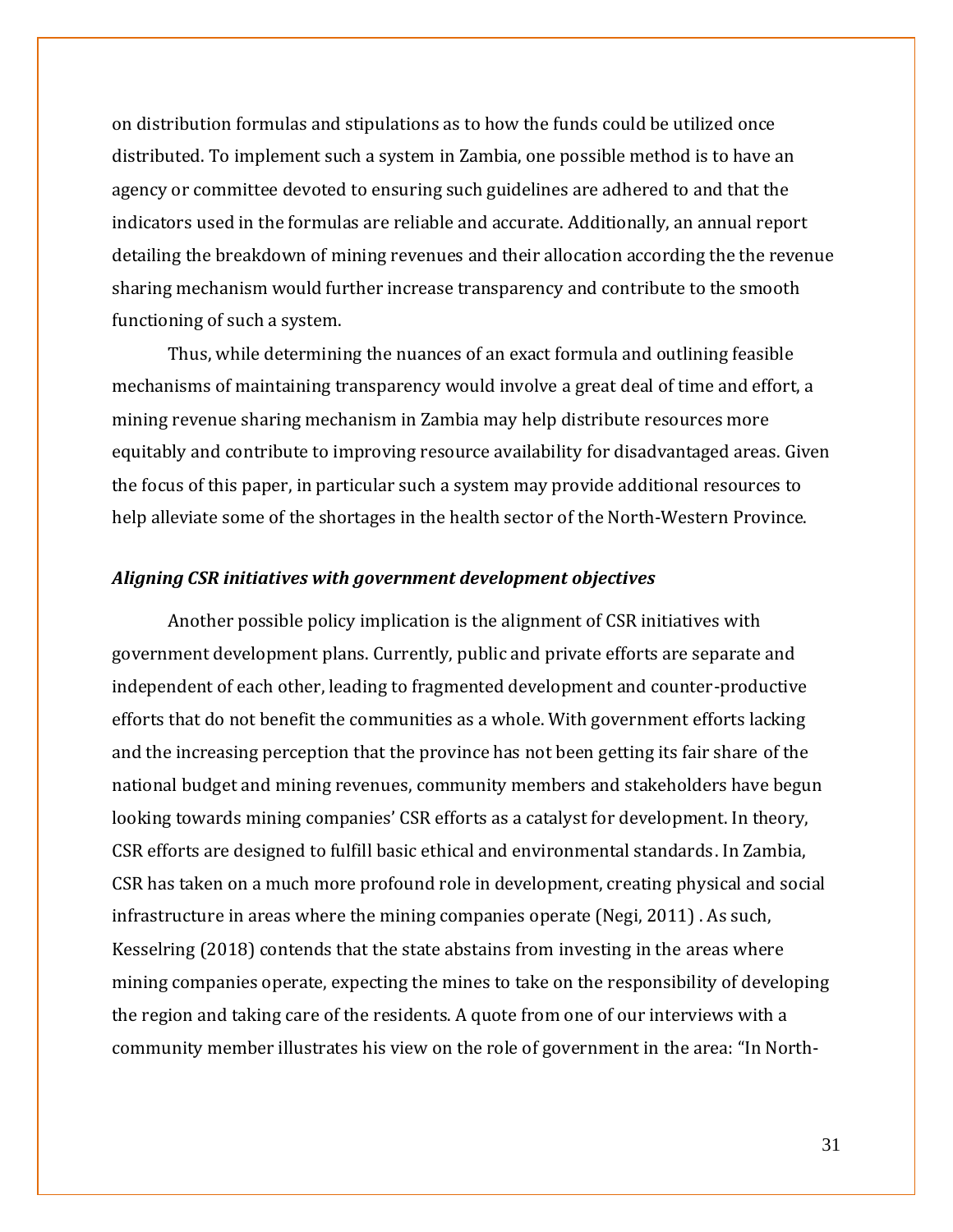Western Province, government is absent" (Interview of community member of Caritas Zambia)

Despite the absence of government as a social provider in the region, mining companies have no legal obligation to follow guidelines or developmental objectives. As a result, the few developments that do come in the region are often ineffective and serve to benefit the mines more than the community itself.

An examination of the CSR efforts undertaken by Kansanshi clearly shows this pattern. In 2006, the Kansanshi mine set up the Kansanshi Foundation to oversee and undertake their CSR activities. Around that same period of time, First Quantum Minerals Ltd. reported over \$3 billion in revenues from the Kansanshi mine, amounting to \$2 billion in operating profits, but their CSR activities accounted for a measly \$1 million (Negi, 2011). Many local community members are dissatisfied with Kansanshi as their CSR efforts consisting of bore well digging, building school blocks, constructing a market - have been "piecemeal in nature," without significant projects like a hospital, and secretly for the benefit of the mines instead of the community (Negi, 2011). For instance, the Kansanshi Foundation invested in boreholes, meant to provide water to nearby villages, in order to monitor groundwater levels in the mine to prevent floods which would negatively affect the mine's production.

These ineffective CSR initiatives, coupled with the absence of government investments, lead to a general lack of development in the area. The government expects the mines to take on developmental responsibilities which the mines have no obligation to follow, creating a void in the region as to who brings in growth. In order to facilitate sustainable growth, CSR initiatives undertaken must be aligned with developmental objectives of the region, combining public and private efforts to foster coherent growth. Where the mines are unwilling to develop and invest because they do not directly benefit, government should be stepping in to compensate and complete developments, leading to growth that is able to reach the wider population beyond the mining areas in the province. This would require increased communication and cooperation between the mining companies and government institutions at all levels.

In its partnership with mining companies' CSR efforts, the government must ensure that it does not rely too heavily on such efforts as "CSR creates new forms of dependencies"

32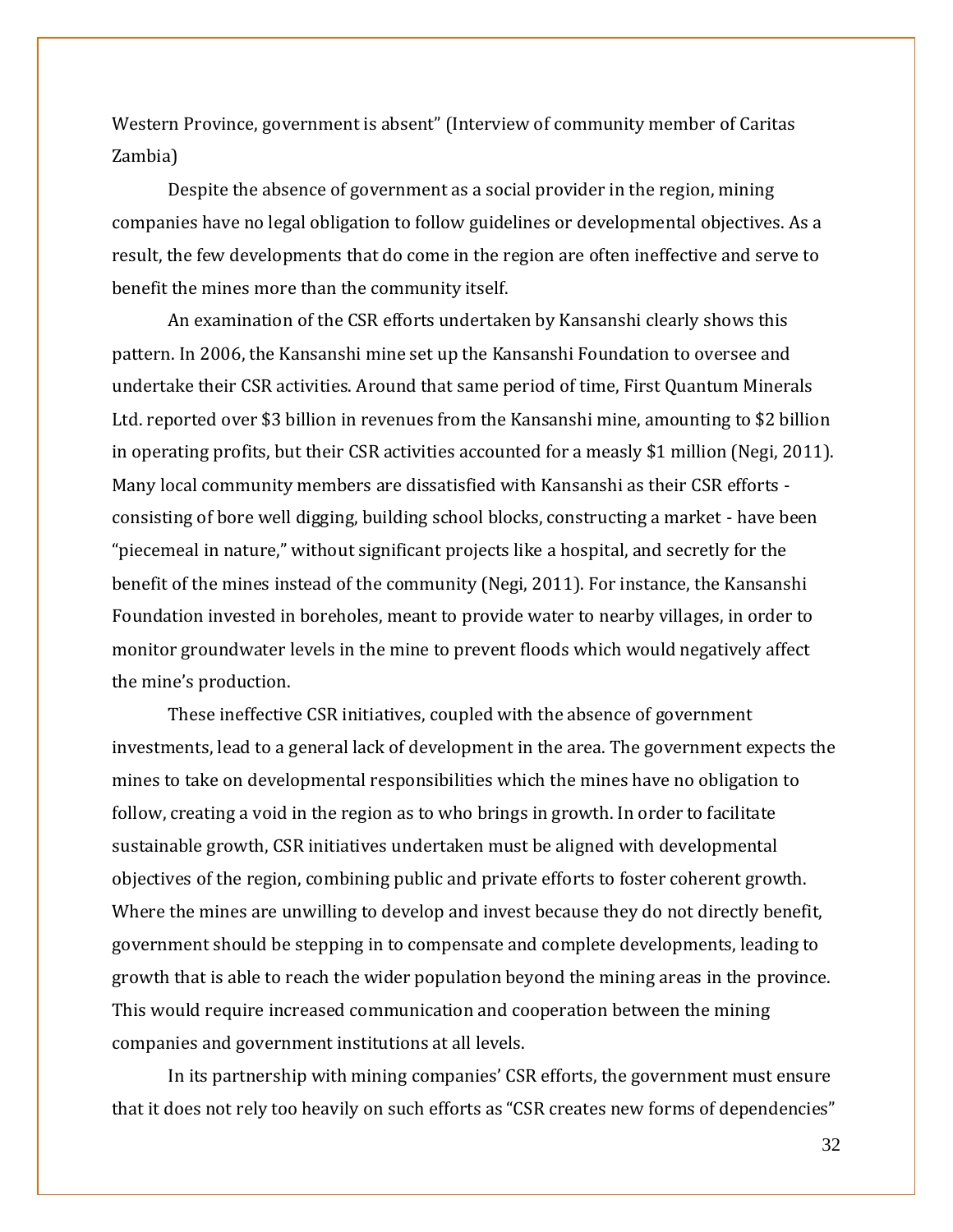(Kesselring, 2017). Becoming too reliant on CSR activities is a slippery slope for communities as once the mining corporations have exhausted the natural resources in a region, they are privy to exit the region, leaving the communities with underdeveloped government service delivery mechanisms. Thus, the government should advance its own development agenda and put forth its own initiatives in conjunction with the CSR efforts of the mines to produce cooperative development strategies that benefit the government, the mines, and most importantly, the communities involved. In this way, the government would strengthen its own capacity to provide services to the communities, setting up a sustainable model that would continue to function even after the departure of extractive industries from the region.

## *Inclusion of community stakeholders in new developments*

Finally, it is imperative that the planning of new developments in the area includes community member stakeholders. Currently, communities often have no control or say in developments in their areas, resulting in ineffective developments that do not address their needs. Cheelo (2008) supports the sentiment that there has been a lack of inclusion of mining communities in decisions that affect their development. He found that local communities surrounding mining areas felt that communication channels could be represented by a horizontal line between government and the mining company. People interviewed in the study believed communication should conform to more of a triangle shape in order to incorporate the local people who are directly impacted by the mine's presence. One of the community members interviewed in this study commented:

Us as a community had no role to play in the negotiations of mining investments at Kansanshi – we did not participate at all (Cheelo, 2008).

Furthermore, communities currently do not have the ability to hold companies and local government accountable for their actions. As Van Alstine et al. (2013) found, most of the interaction between company and community in the Kansanshi mine area had been initiated by the mine or its contractors, with little to no initiative on the side of the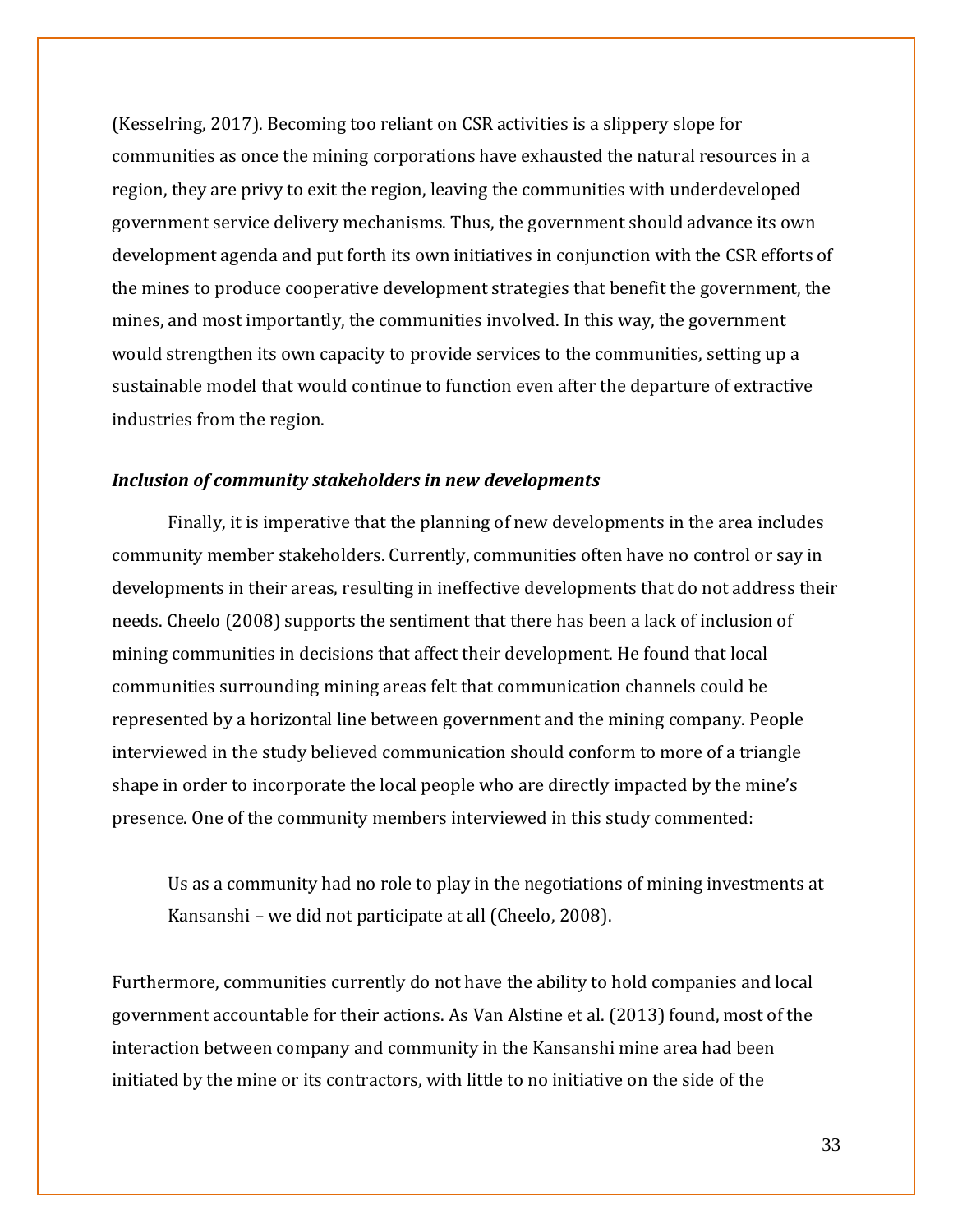community to bring their needs to the table. The study notes the lack of capacity of communities to formulate more community-driven needs in the area and highlights the lack of non-governmental organizations and community-based organizations willing to undertake such efforts (Van Alstine et al., 2013). Most organizations may take a stance in early advocacy stages but fail to engage in advocacy on an on-going basis regarding these developmental needs. As such, developments by the mines in these local communities have been few and far between while not addressing the needs of the communities fully.

Thus, inclusion of communities in the planning of new developments is key to bringing about more sustainable and relevant growth. This inclusion could manifest in a multitude of ways. Van Alstine et al. (2013) suggests the formation of community project committees, set up by mining companies to implement CSR projects, as well as quarterly stakeholder meetings with project committees to fully represent the communities and their needs. Another method of inclusion is to increase efforts from civil society and nongovernmental organizations in advocacy and hold private actors accountable. Through strong and sustained advocacy efforts, communities are given a platform to voice their concerns and hold private actors responsible for their actions. Whatever form it takes, inclusion can empower local communities to take the initiative and bring their issues to the discussion table rather than wait for developments to be externally imposed on their locality.

None of the formulated policy implications in this section can or should be considered lightly, as the complexities of each demand careful planning and implementation in order to produce the intended effects. There are a great deal of moving parts to each but if carried out successfully, they have the capacity to address some of province's most pressing health issues.

## **VII. Conclusion**

The mining industry has the potential to be a legitimate tool for development. If properly governed and utilized, the mining industry would not only contribute to national development efforts through revenues and tax contributions but also benefit local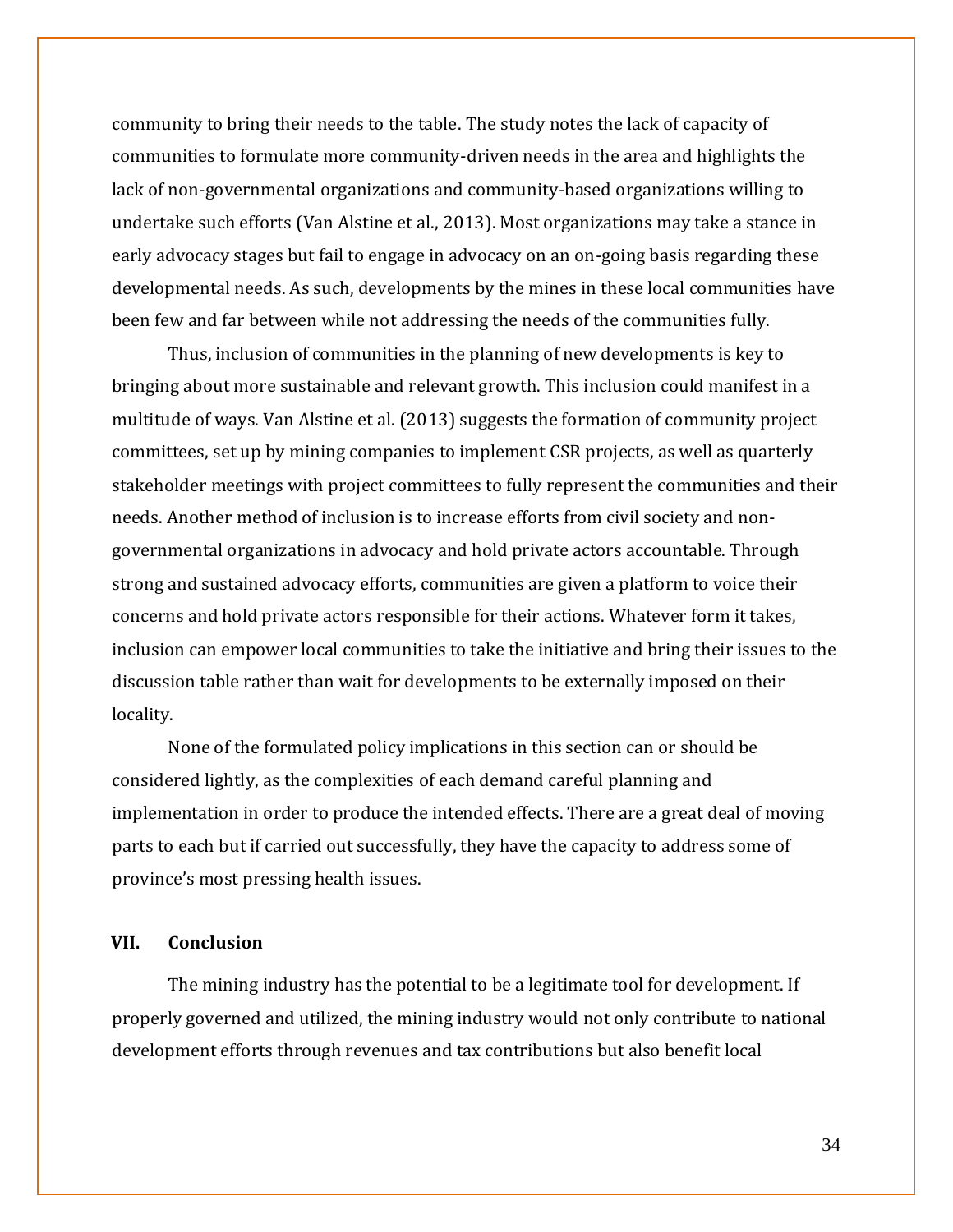communities through social provision and infrastructure development. However, these developments have not yet arrived in the North-Western Province.

Since the introduction of mining in the region, access to healthcare has remained sub-standard, with most of the population in the region unable to access the existing facilities and resources available in the region. There are many barriers that prevent the majority of the population of the North-Western Province from accessing quality healthcare, some of which have been explored in this paper. The health sector in Zambia and the North-Western Province must take into account the reality facing the communities in order to achieve effective and sustainable developments.

The responsibility of addressing the issues presented in our findings does not fall to one single actor alone. It is the responsibility of the community to hold government and companies accountable for their actions. It is the role of government to provide adequate protections and services to its citizens and not stand by the wayside while deferring its obligations to mining companies. Government must strike a balance between encouraging foreign investment and industrial capacity-building and protecting its citizens from exploitation and the negative externalities such industries create. Instead of disjointed efforts undertaken by individual institutions, endeavors must be a collaboration between state, company, and community in order to have lasting impacts. Only through such joint efforts can the people of North-Western truly benefit from mining activities.

## **VIII. Limitations**

We encountered multiple limitations in this study. One major limitation was that we were unable to personally visit the North-Western Province to study the effects of mining on the ground. While we were able to interview stakeholders from the North-Western Province who had come to Lusaka or who spoke with us on the phone, we were not able to perform extensive fieldwork and get a feel for the situation in the province first-hand.

Another limitation lies in our collection of data and statistics on the North-Western Province and Zambia as a whole. Our analysis was limited to data that we could find online or through our interviews and some statistics were outdated or not as recent as we would have preferred. This is particularly true of health data regarding the availability of drugs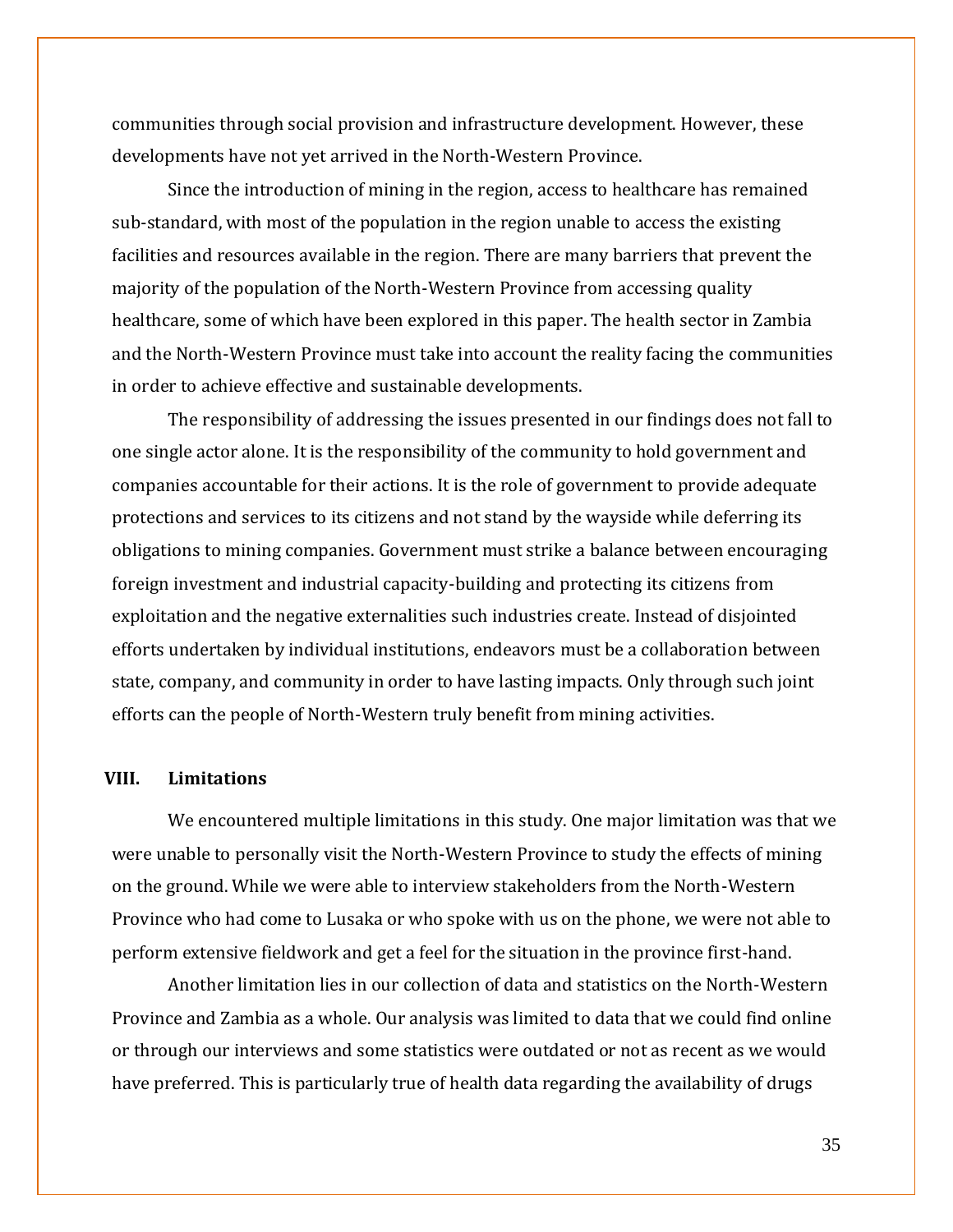and the numbers of health workers. In the same vein, our research was limited by the statistics available insofar as certain analyses and comparisons were impossible due to the lack of relevant data either because such information had never been collected or never was publicized. For instance, we had planned to look at urbanization by district in the North-Western Province and how it correlated with health indicators but were unable to find reliable urbanization data by district for more than one year.

Our qualitative interviews were limited to professionals and people considered "experts" in the field. This restricted the range of viewpoints we were able to incorporate into our research when discussing our findings and formulating our policy implications.

A fourth limitation we encountered was the short timeline we faced in performing our research and completing the project. Our two month time constraint limited the possibilities of what we could feasibly do and with more time we would be able to look further into the potential of our policy implications as well as interview more stakeholders and collect more data to bolster and expand our findings.

Finally, an important limitation in our study is the lack of causal linkages between the introduction of mining and some of our findings. While mining clearly affects the formation of new settlements and inequity of resource distribution, the causality between mining and the observed shortage of drugs and human resources remains unclear. There may be some correlation as these findings were observed in the period of time following the introduction of mining during which the mining industry was beginning to take off. Within this study, however, we could not definitively conclude the presence or lack of a causal link between mining and these observed effects, thus limiting the scope of our findings.

## **IX. Acknowledgements**

We would like to thank our partner organizations, the Council of Churches in Zambia, the Southern Africa Institute for Policy Analysis and Research, and Cornell University for giving us the opportunity to conduct this research.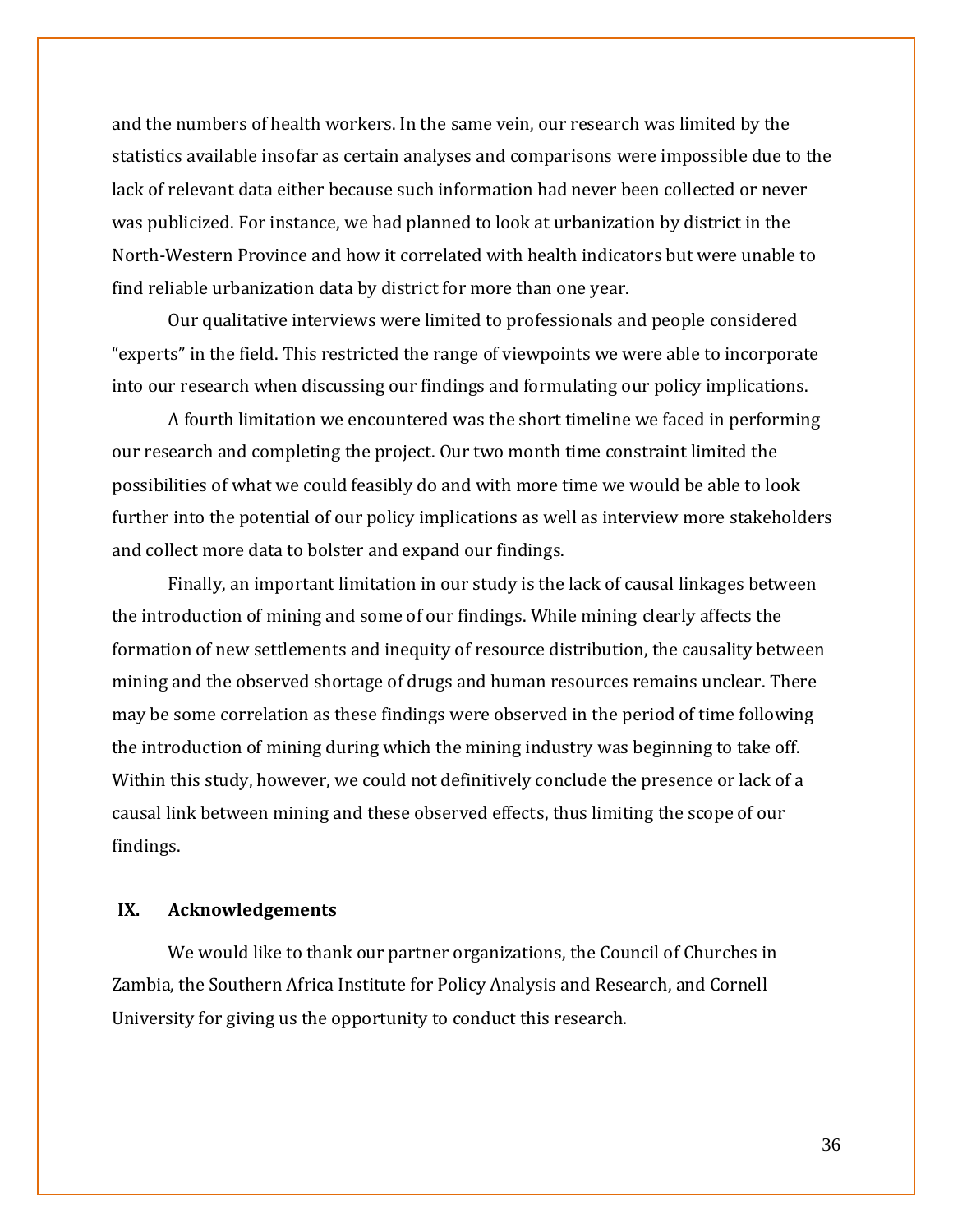We would also like to extend our gratitude specifically towards Marja Hinfelaar, Dale Mudenda, Andisen Zulu, George Chibwana, Chipili Shibwela, Joseph Lungu, all of our interviewees, and everyone who has supported us throughout our time here.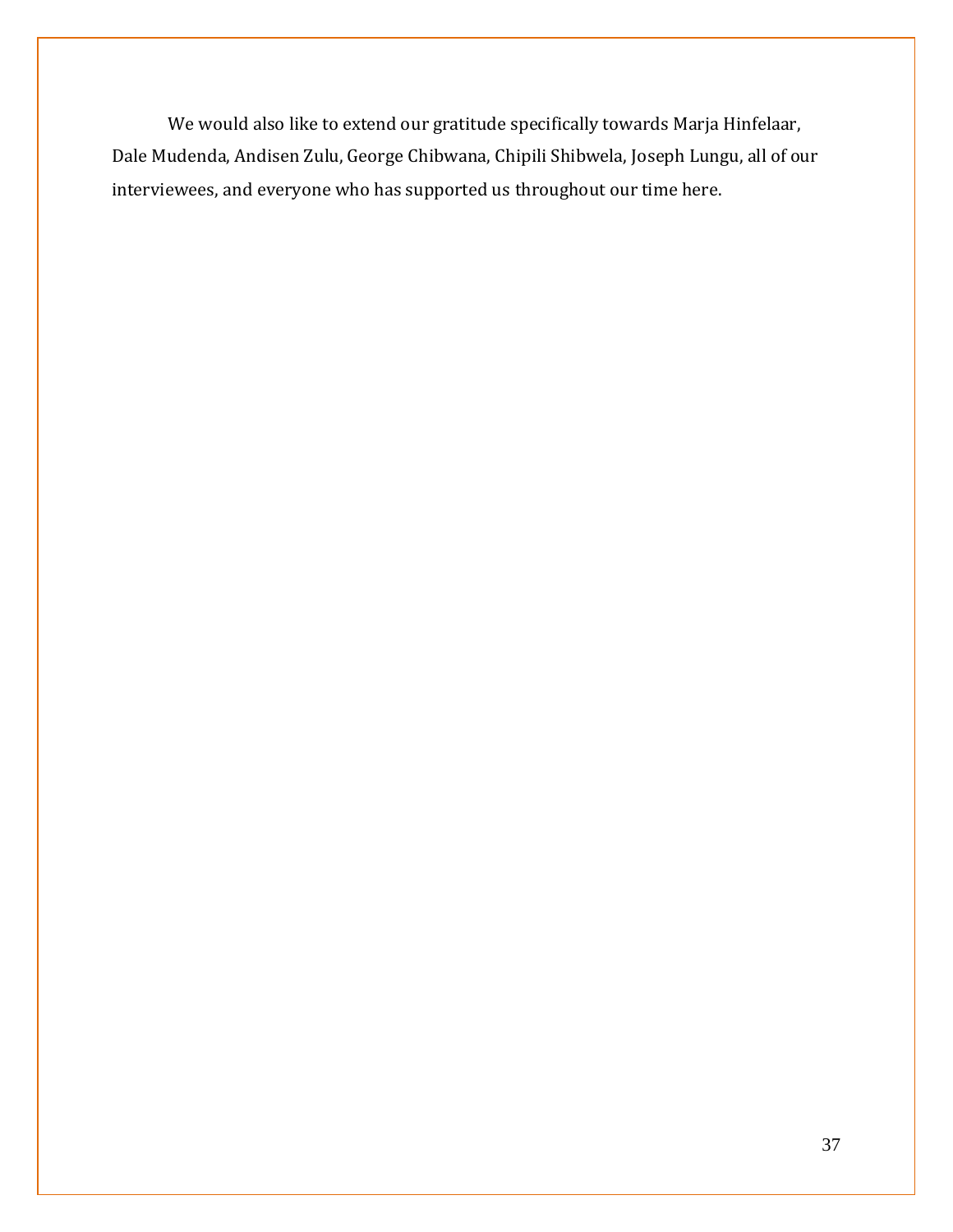# **Appendix**







Figure 2. National distribution of mining licenses in Zambia in 2017. Highlights the heavy concentration around the Copperbelt and the North-Western Province (Bebbington et al., 2018).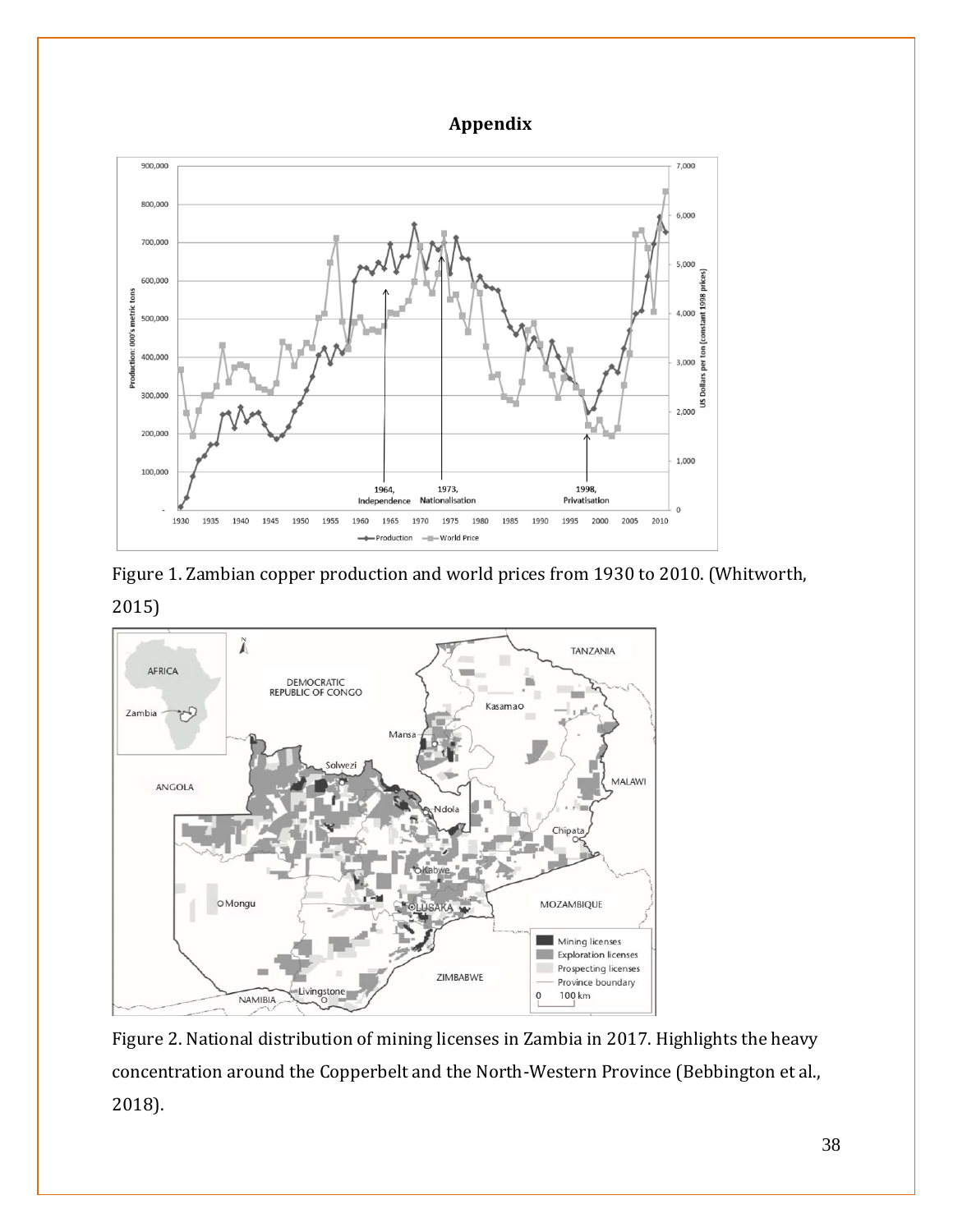

Figure 3. Map of the Kansanshi mine and adjacent communities (Van Alstine et al., 2013)



Figure 4. Percentage of urban and rural households by distance to nearest health facility. (Central Statistical Office, 2004, 2006, 2010, 2015)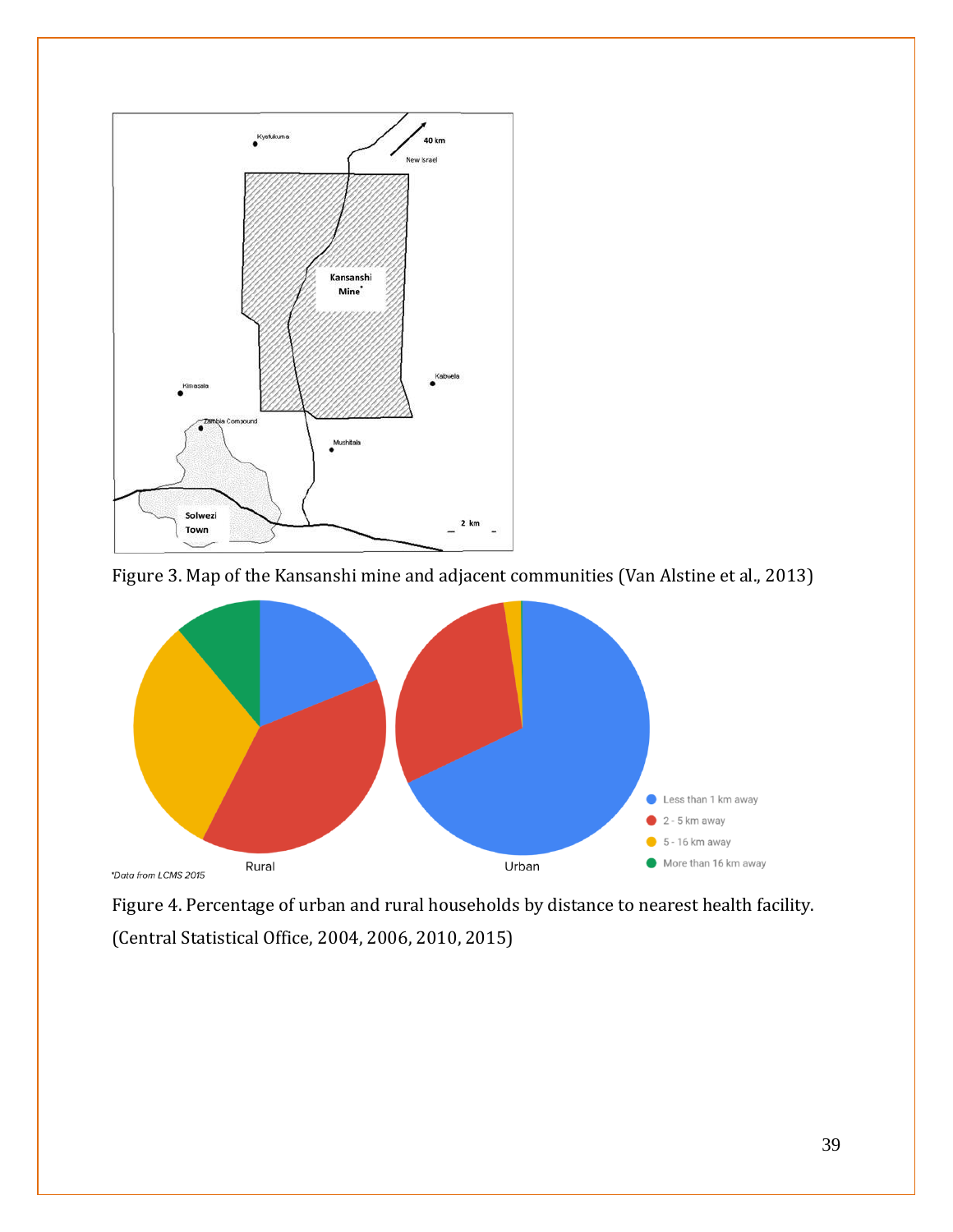

Figure 5. Percentage of months with adequate drug stocks in health centers and hospitals from 2003 to 2008. (Ministry of Health, 2005, 2009, 2011, 2013b, 2014)



Figure 6. Health facilities per 10,000 population from 2008 to 2017. (Ministry of Health 2013a, 2017b)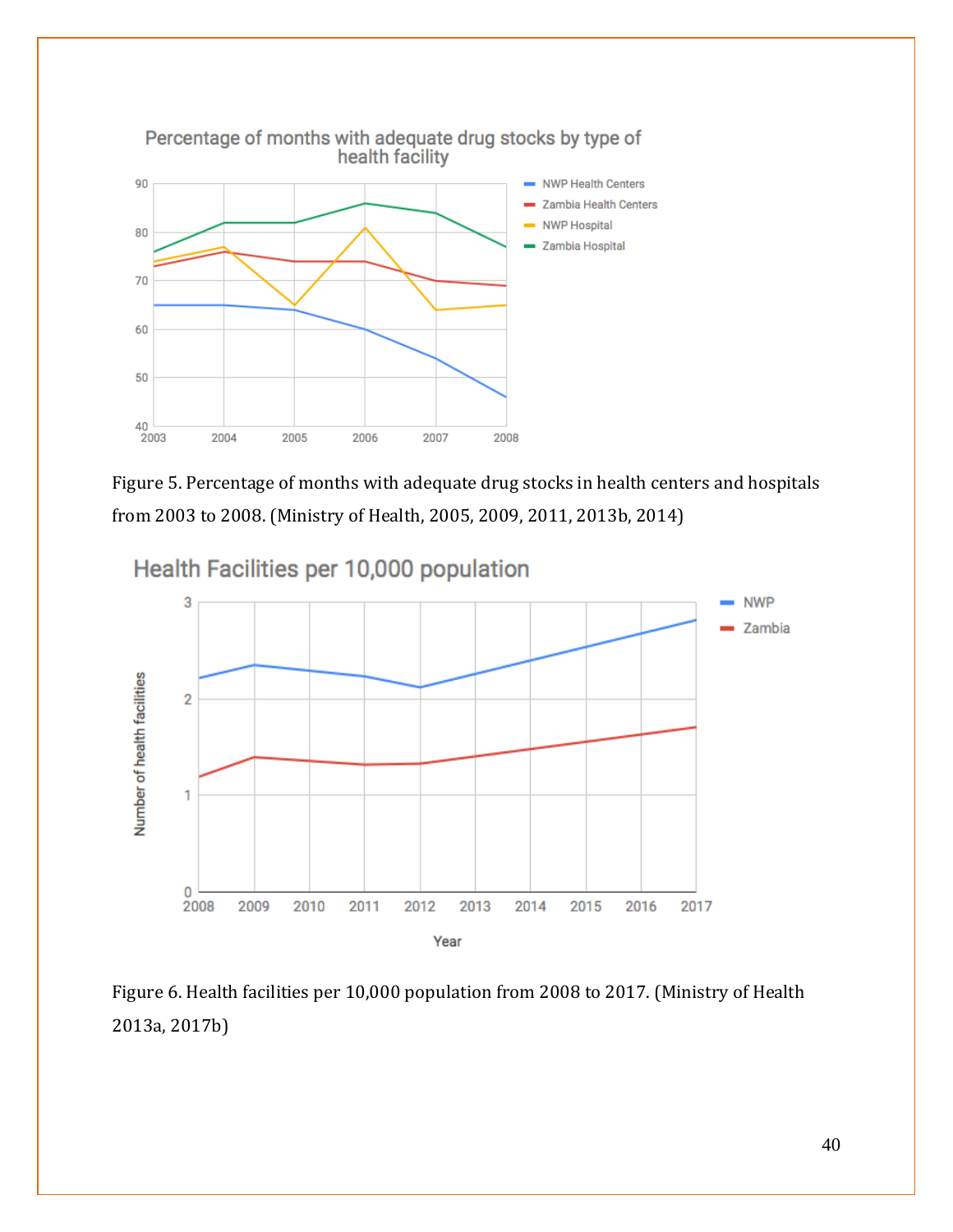

Figure 7. Number of health facilities in the North-Western Province from 2008 to 2017. (Ministry of Health 2013a, 2017)



Figure 8. Health facilities' beds per capita from 2008 to 2012, with the exception of 2010

for which no data could be found. (Ministry of Health, 2005, 2009, 2011, 2013b, 2014)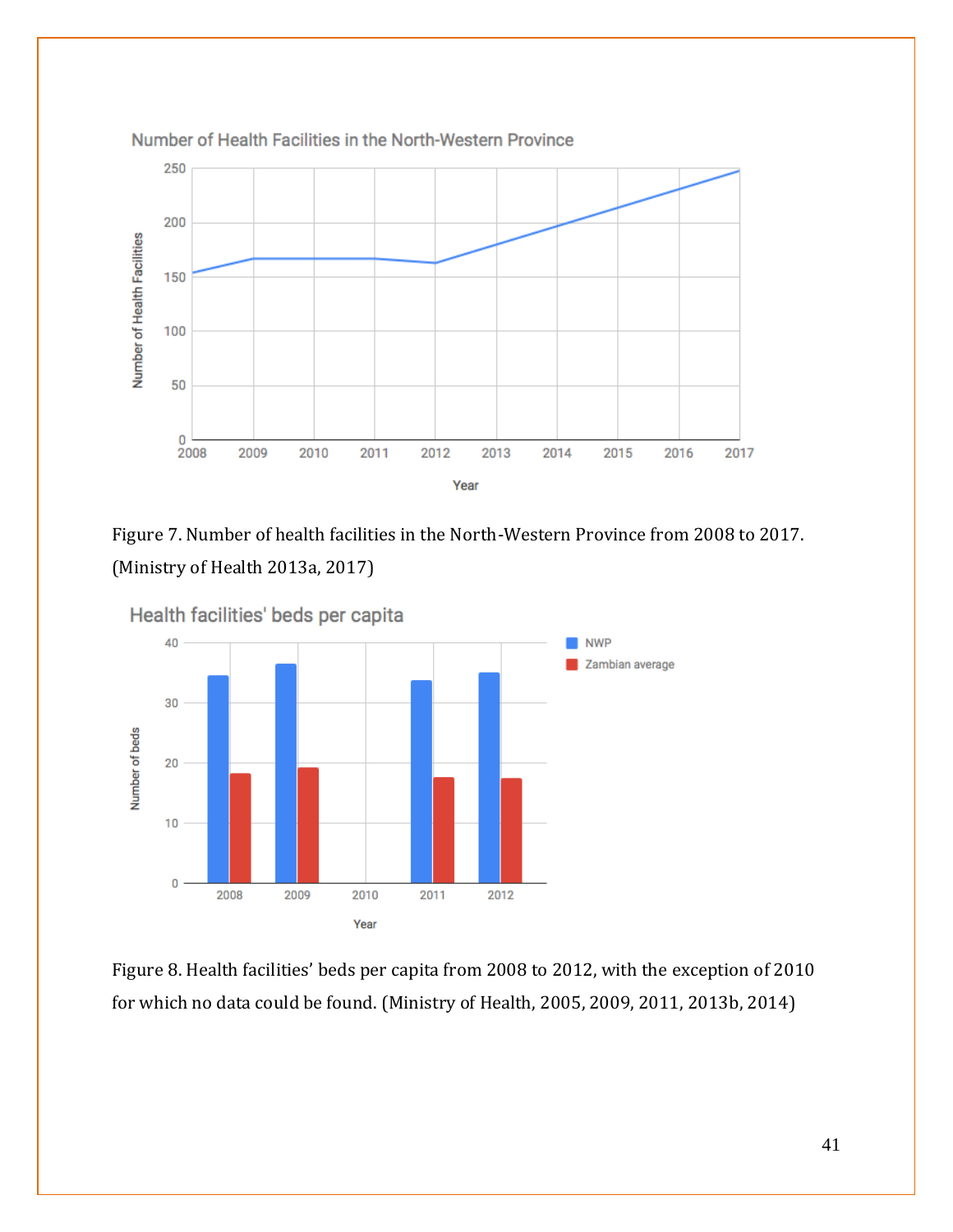

Figure 9. Health facilities' cots per capita from 2008 to 2012, with the exception of 2010 for which no data could be found. (Ministry of Health, 2005, 2009, 2011, 2013b, 2014)



Health Expenditure per capita (adjusted for inflation)

Figure 10. Health expenditure per capita (adjusted for inflation) from 2006 to 2016. (Ministry of Health, 2017a)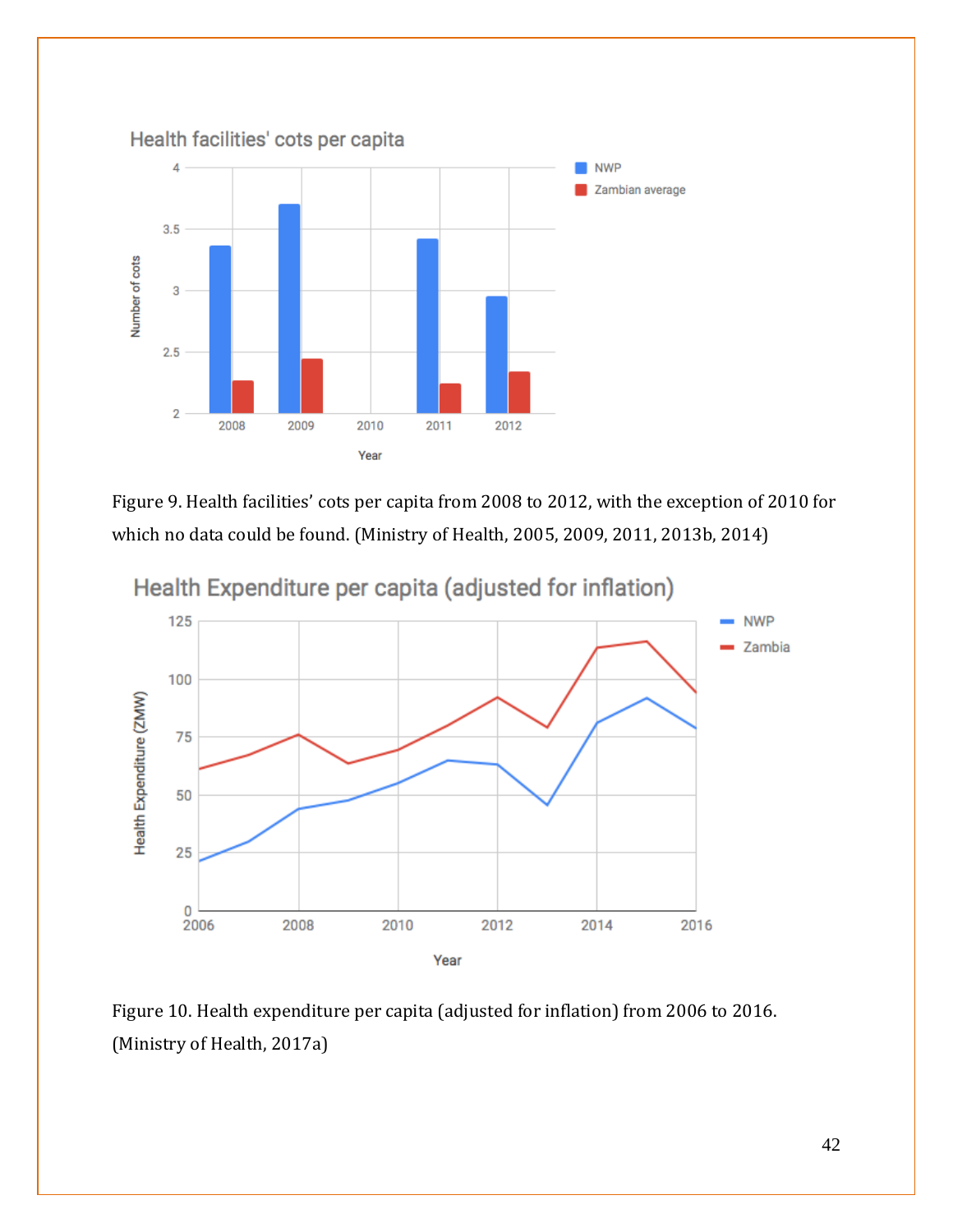

Figure 11. Percentage of months when health facilities have adequate drugs from 2003 to 2008. (Ministry of Health, 2005, 2009, 2011, 2013b, 2014)



Figure 12. Number of health workers by type per 10,000 population in the North-Western Province from 2008 to 2012. (Ministry of Health, 2005, 2009, 2011, 2013b, 2014)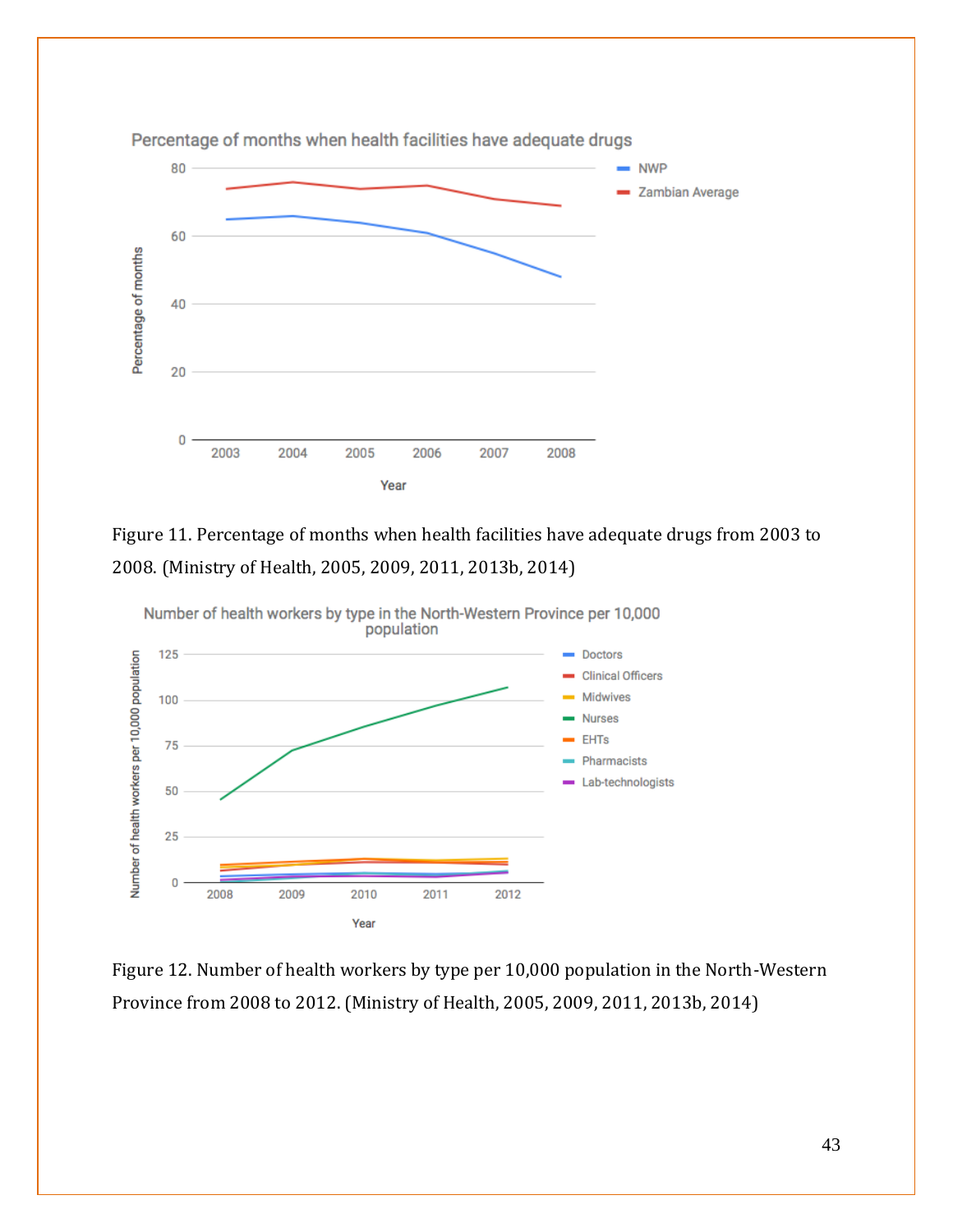

Number of doctors per 10,000 population

Figure 13. Number of doctors per 10,000 population from 2008 to 2012. (Ministry of Health, 2005, 2009, 2011, 2013b, 2014)



Figure 14. Number of nurses per 10,000 population from 2008 to 2012. (Ministry of Health, 2005, 2009, 2011, 2013b, 2014)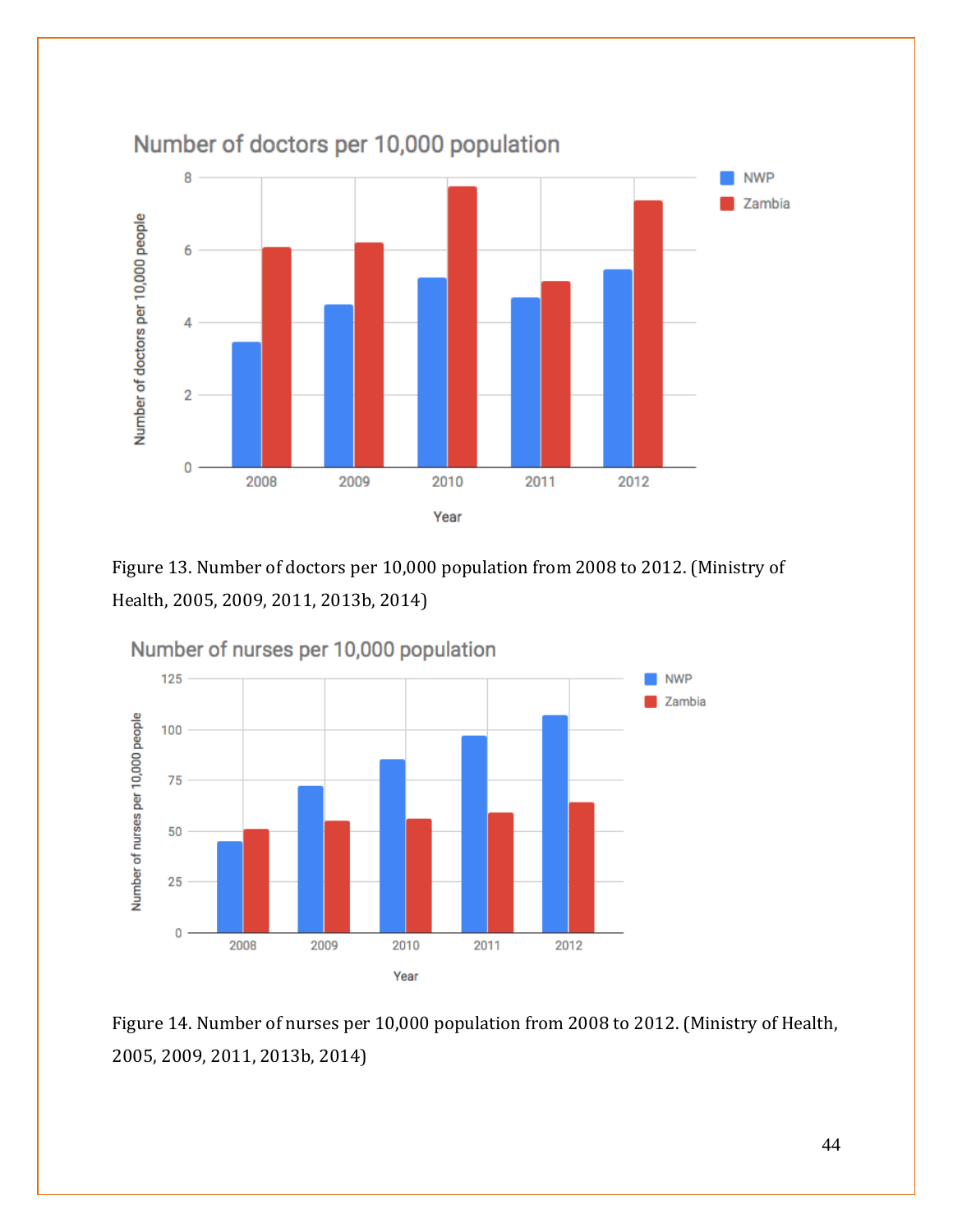

Figure 15. Percentage of North-Western Province's total health expenditure spent on personal emoluments and administrative functions (Ministry of Health, 2017a).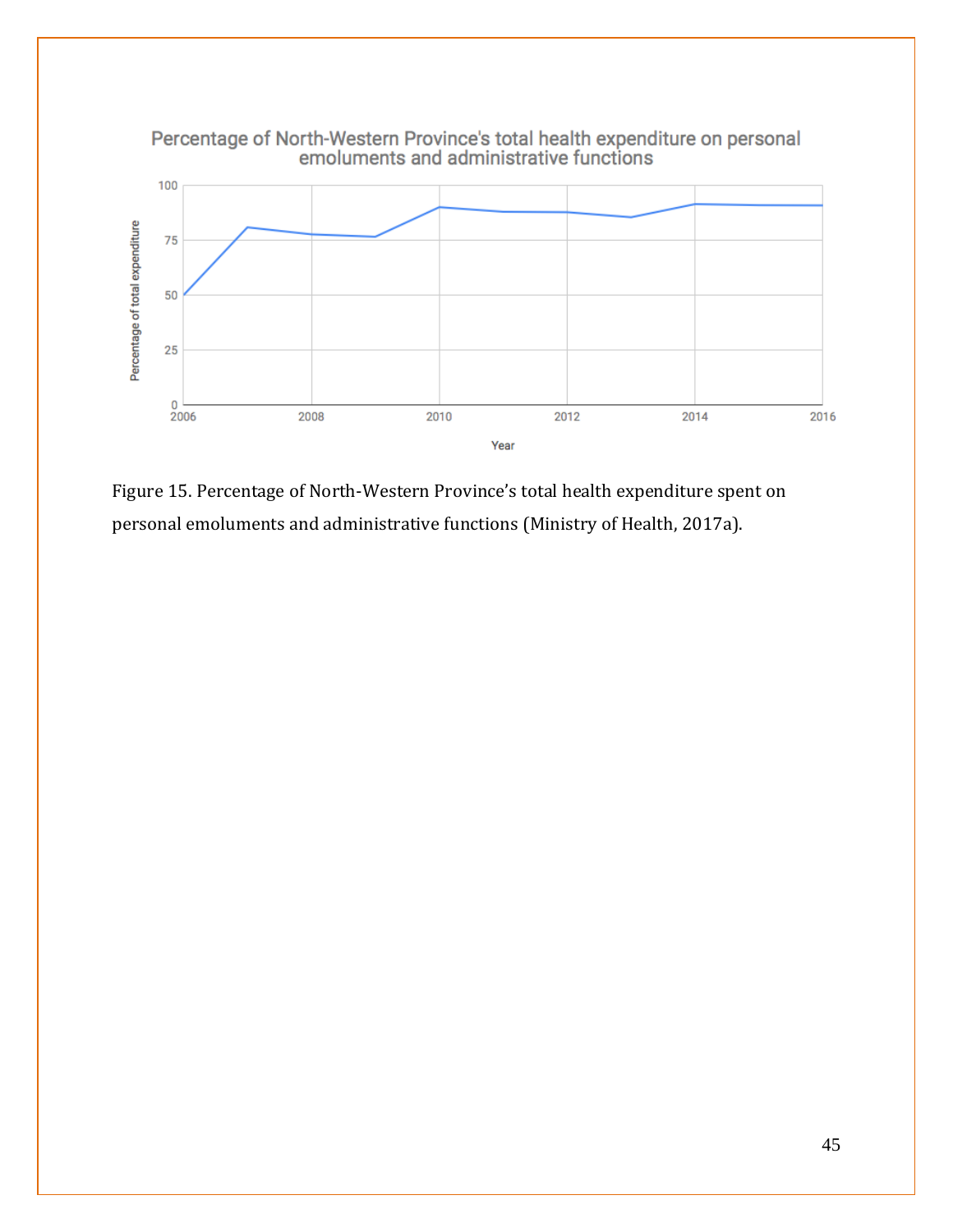#### **References**

Achberger, Jessica, Marja Hinfelaar (2017). The politics of natural resource extraction in Zambia. *Effective States and Inclusive Development*.

Aresti, Maria L (2016). Mining Revenue Sharing in Peru. *Natural Resource Governance Institute*.

- Bebbington, Anthony, Abdul-Gafaru Abdulai, Denise Humphreys Bebbington, Marja Hinfelaar, Cynthia A. Sanborn, Jessica Achberger, Celina Grisi Huber, Verónica Hurtado, Tania Ramírez, and Scott D. Odell (2018). *Governing Extractive Industries: Politics, Histories, Ideas.* Oxford, Oxford University Press.
- Bossert, Thomas, Mukosha Bona Chitah, Diana Bowser (2004). Decentralization in Zambia: resource allocation and district performance. *Health Policy and Planning*, 18(4). Retrieved from doi:10.1093/heapol/czg044.
- Central Statistical Office (2015). *2015 Living Conditions Monitoring Survey (LCMS) Report*. Lusaka, Zambia.
- Central Statistical Office (2014a). *2010 Census of Population and Housing North Western Province Analytical Report.* Lusaka, Zambia.
- Central Statistical Office (2014b). *Agriculture statistics of Zambia 2014*. Lusaka, Zambia.
- Central Statistical Office (2012). *2006 and 2010 Living Conditions Monitoring Survey (LCMS) Report*. Lusaka, Zambia.
- Central Statistical Office (2005). *2004 Living Conditions Monitoring Survey (LCMS) Report*. Lusaka, Zambia.
- Cheelo, Kingsley H. (2008). *Behind the Economic Figures: Large-scale Mining and Rural Poverty Reduction in Zambia, the Case of Kansanshi Copper Mine in Solwezi* (Master's thesis). Massey University, New Zealand.

Ferrinho, Paulo, Seter Siziya, Fastone Goma, Gilles Dussault (2011). The human resource for health situation in Zambia: deficit and maldistribution, *Human Resources for Health*, 9(30). Retrieved fro[m https://doi.org/10.1186/1478-](https://doi.org/10.1186/1478-4491-9-30) [4491-9-30](https://doi.org/10.1186/1478-4491-9-30)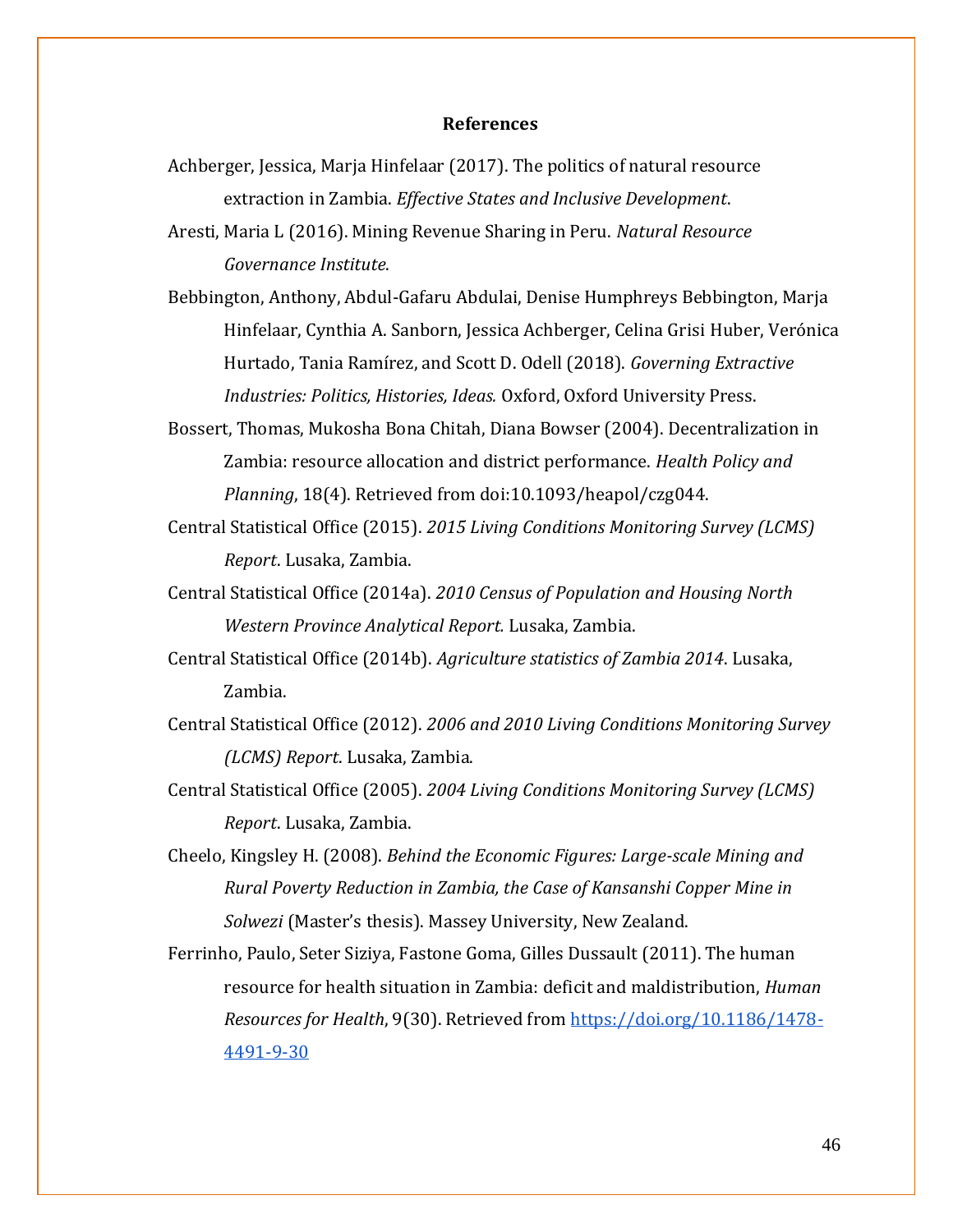- Ferguson, James (2008). Seeing Like an Oil Company: Space, Security, and Global Capital in Neoliberal Africa. *American Anthropologist*, 107(3). Retrieved from <https://doi-org.proxy.library.cornell.edu/10.1525/aa.2005.107.3.377>
- Fraser, Alastair, Miles Larmer (2010). *Zambia, Mining, and Neoliberalism*. Basingstoke, United Kingdom: Palgrave Macmillan.
- Health Policy Project (2016). *Health Financing Profile: Zambia*. Washington DC: Health Policy Project.
- Hern, Erin A. (2015). *Why Participate? A Policy Feedback Approach to Political Participation in Zambia* (Doctoral dissertation). Cornell University, Ithaca.
- Kesselring, Rita (2018). At an extractive pace: Conflicting temporalities in a resettlement process in Solwezi, Zambia. *The Extractive Industries and Society*, 5(2), 237-244. Retrieved from

<https://doi.org/10.1016/j.exis.2018.02.008>

- Kesselring, Rita (2017). The electricity crisis in Zambia: Blackouts and social stratification in new mining towns. *Energy Research & Social Science*, 30, 94- 102. Retrieved from<https://doi.org/10.1016/j.erss.2017.06.015>
- Kruger, Anita (2013, Sept. 30). Mining in Zambia: A History Lesson. *The Official Mining in Africa Country Investment Guide*. Retrieved from <https://macigindaba.com/2013/09/20/mining-in-zambia-a-history-lesson/>
- Littlewood, David (2013). 'Cursed' Communities? Corporate Social Responsibility (CSR), Company Towns and the Mining Industry in Namibia. *Journal of Business Ethics*, 120(1), 39-63. Retrieved from [https://doi](https://doi-org.proxy.library.cornell.edu/10.1007/s10551-013-1649-7)[org.proxy.library.cornell.edu/10.1007/s10551-013-1649-7](https://doi-org.proxy.library.cornell.edu/10.1007/s10551-013-1649-7)
- Lusaka Times (2017, March 23). Reporting of GDP to show Provincial contributions - Malusa. *Lusaka Times*. Retrieved from [https://www.lusakatimes.com](https://www.lusakatimes.com/) Ministry of Health (2017a). *National Health Accounts*. Lusaka, Zambia
- Ministry of Health (2017b). *The 2017 List of Health Facilities in Zambia*. Lusaka, Zambia.
- Ministry of Health (2013a). *The 2012 List of Health Facilities in Zambia*. Lusaka, Zambia.

Ministry of Health (2014). *2012 Annual Health Bulletin.* Lusaka, Zambia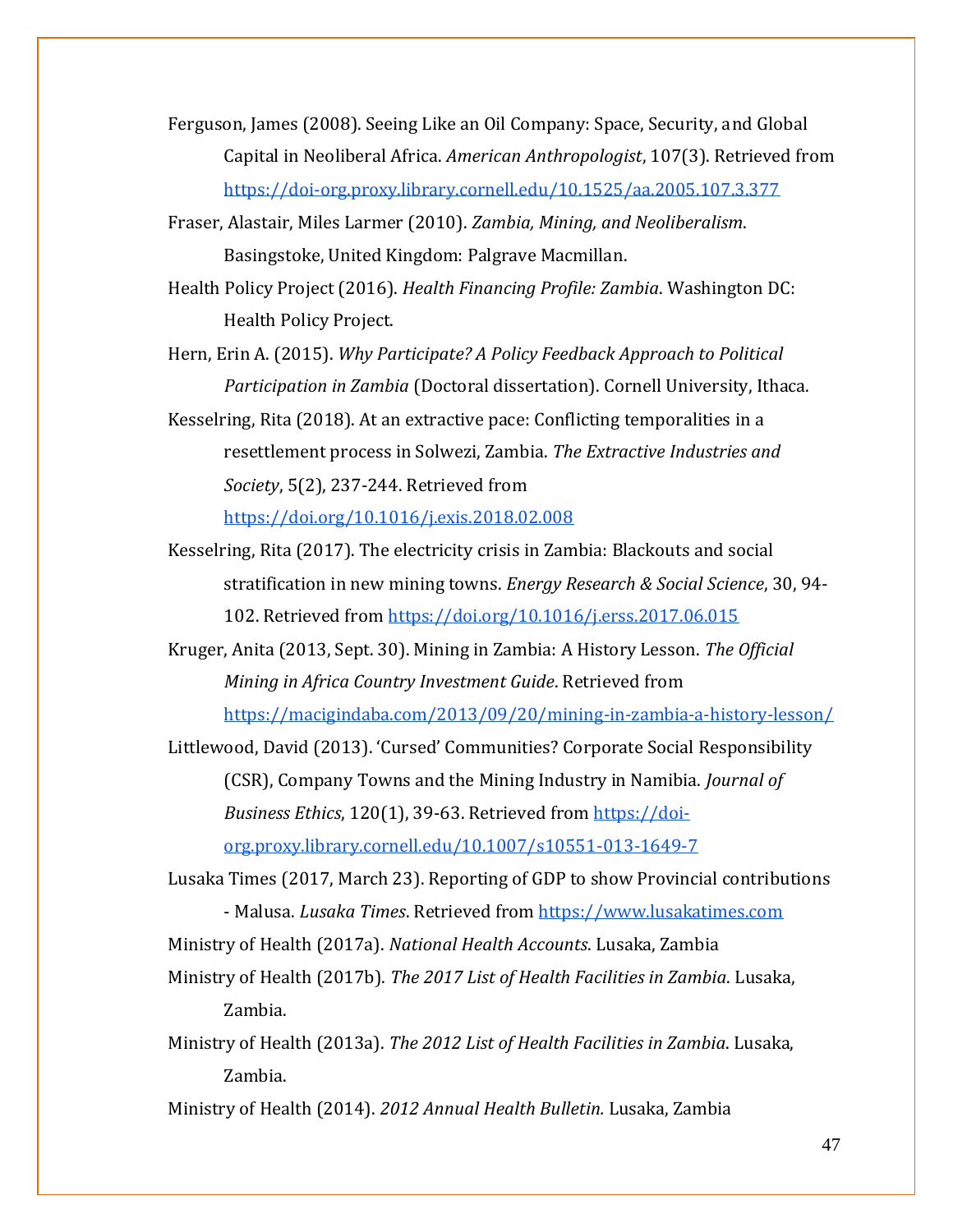Ministry of Health (2013b). *2011 Annual Health Bulletin.* Lusaka, Zambia

Ministry of Health (2011). *2010 Annual Health Bulletin.* Lusaka, Zambia

Ministry of Health (2009). *2008 Annual Health Bulletin.* Lusaka, Zambia

Ministry of Health (2005). *2005 Annual Health Bulletin.* Lusaka, Zambia

- Ministry of Health, University of Zambia, The World Bank, Swedish International Development Agency (2015). *Zambia Public Expenditure Tracking and Quality of Service Delivery Survey in the Health Sector*. Lusaka, Zambia
- Musonda, Chipampata (2012). *Urbanization and Housing: Urbanization and its Impact on Housing Needs. A case from the Third World (Zambia; Solwezi Town).*. Lambert Academic Publishing
- Muzala, Lee (2016, Aug. 4). Mining investment drives Zambia's development. *Zambia Chamber of Mines*. Retrieved from [http://mines.org.zm/mining](http://mines.org.zm/mining-investment-drives-zambias-development/)[investment-drives-zambias-development/](http://mines.org.zm/mining-investment-drives-zambias-development/)
- Negi, Rohit (2011). The micropolitics of mining and development in Zambia: Insights from the Northwestern Province. *African Studies Quarterly*, 12(2), 27-44. Retrieved from

[http://link.galegroup.com.proxy.library.cornell.edu/apps/doc/A256864035](http://link.galegroup.com.proxy.library.cornell.edu/apps/doc/A256864035/AONE?u=nysl_sc_cornl&sid=AONE&xid=55237094) [/AONE?u=nysl\\_sc\\_cornl&sid=AONE&xid=55237094](http://link.galegroup.com.proxy.library.cornell.edu/apps/doc/A256864035/AONE?u=nysl_sc_cornl&sid=AONE&xid=55237094)

- Negi, Rohit (2009). *Copper Capitalism Today: Space, State and Development in North Western Zambia* (Doctoral dissertation). Ohio State University, Ohio.
- Phelps, Nicholas A., Miguel Atienza, Martin Arias (2015). Encore for the Enclave: The Changing Nature of the Industry Enclave with Illustrations from the Mining Industry in Chile. *Economic Geography*, 91(2), 119-146. Retrieved <https://doi-org.proxy.library.cornell.edu/10.1111/ecge.12086>

Pressreader (2017, December 11). Copperbelt Surpasses Lusaka in National GDP Contribution. *Pressreader*. Retrieved from [https://www.pressreader.com](https://www.pressreader.com/)

- Pritchett, James A. (2001). *The Lunda-Ndembu: Style, Change, and Social Transformation in South Central Africa*. Madison, Wisconsin: University of Wisconsin Press.
- UN General Assembly (1948). *Universal declaration of human rights* (217 [III] A). Paris.